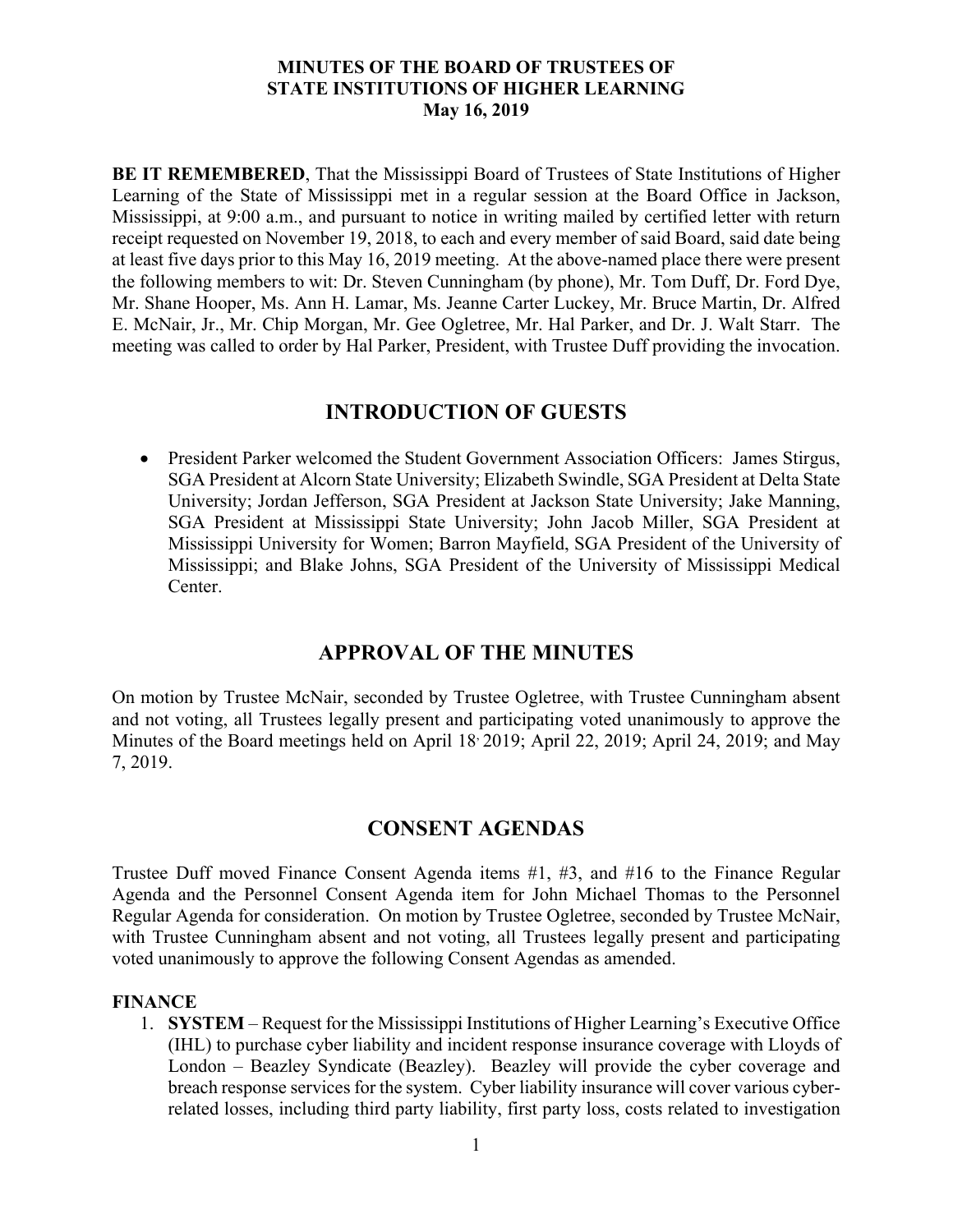and mitigation, and costs related to providing legally required notifications to persons potentially affected by a cyber incident. Purchase of the insurance also includes expert assistance from the insurers breach response team. The purchased policy will be primary to other insurance so that it will protect the IHL Self-Insured Tort Plan in the instances where coverages overlap. This renewal adds new sub-limited coverages, including Contingent Bodily Injury, Computer Hardware Replacement Cost, Criminal Reward, Fraudulent Instruction, Funds Transfer Fraud, and Telephone Fraud. The contract is a oneyear insurance policy beginning May 26, 2019 and terminating May 26, 2020. The cost will be approximately \$265,444 for the one-year policy. The IHL Self-Insured Tort Plan will pay the premium and allocate an appropriate premium share to each insured participant. The share for each participant other than UMMC will be built into the annual assessment of the Tort Plan. The Tort Plan will invoice UMMC for its share. Legal Staff has reviewed the proposed agreement for compliance with applicable law and finds same to be acceptable. The agreement is on file in the Board Office. **(THIS ITEM WAS MOVED TO THE FINANCE REGULAR AGENDA FOR CONSIDERATION.)**

- 2. **IHL EXECUTIVE OFFICE** Approved the request to amend the total expenditure amount applicable to its agreement with Leon Consulting, LLC d/b/a LK Marketing Services for the program management, marketing and system services for Mississippi's Complete 2 Compete initiative. The services are to support IHL along with the Mississippi Community College Board, the 8 public universities and the 15 community/junior colleges with the services needed within the Complete 2 Compete project, including the direct outreach, the triage of responses and the reporting of data. The approved term of the agreement was for 3 years beginning April 21, 2017 and ending April 20, 2020. Due to the ending date of the funding source, the amended agreement end date will be December 31, 2019. The total estimated cost of the original contract was \$1,3334,181. The Board approved the request to add an additional \$415,819. The new total estimated cost for the agreement is \$1,750,000. Funds are available from the Mississippi Department of Human Services MOA for Complete 2 Compete. Legal Staff has reviewed the proposed agreement for compliance with applicable law and finds same to be acceptable. The agreement is on file in the Board Office.
- 3. **MSU** Request to enter into a new contract with Nelnet Campus Commerce to continue providing an inbound payment solution (credit card, debit card, eChecks, mobile payments, etc.). The current contract expires on June 30, 2019. The term of the contract is five (5) years with the option to extend an additional five (5) years. MSU anticipates the expenditure of \$2,375,500 over the next 10 years, broken down as follows: for the original 5-year contract - \$655,000; and \$720,500 for an extended 5-year period, plus an additional \$1,000,000 for contingency. Over 100 departments that utilize the system for payment processing purposes will provide funding for the system. These costs are built into the cost of good/services rendered by the various departments. Any remaining system costs not covered in this manner will be funded via investment income. Legal Staff has reviewed the proposed agreement for compliance with applicable law and finds same to be acceptable. The agreement is on file in the Board Office. **(THIS ITEM WAS MOVED TO THE FINANCE REGULAR AGENDA FOR CONSIDERATION.)**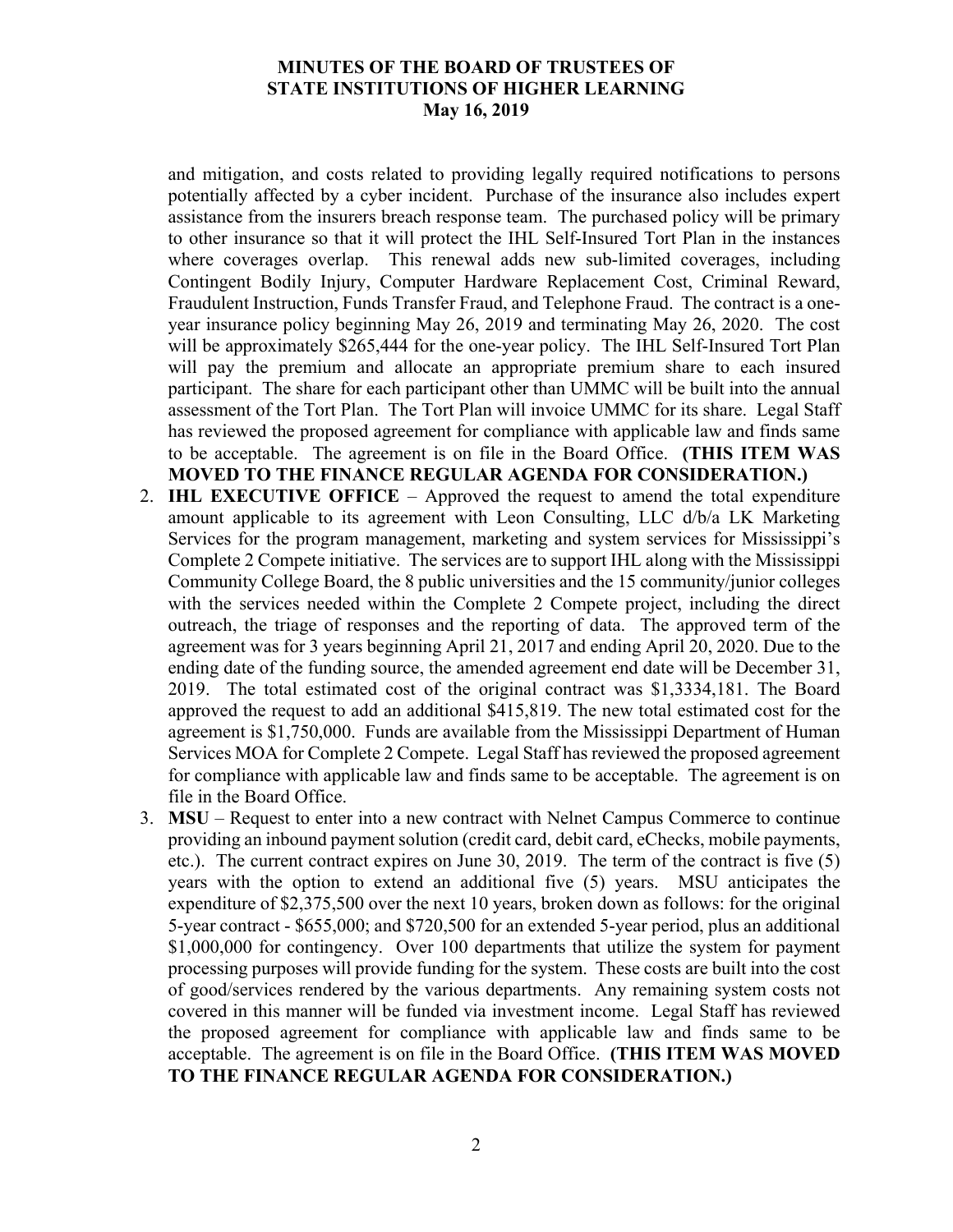- 4. **MSU** Approved the request to enter into a new contract with NextGen Healthcare to provide an Electronic Health Record (EHR) and Integrated Practice Management (PM) system. This new software system is needed as the current EHR/PM system will reach the end of its contract period on July 31, 2019. Allscripts PM, in its current form, is outdated and approaching the end of its contract life. Replacing the software system will enable MSU to utilize up-to-date software architectures and efficiencies while also implementing software that incorporates best practices. The software maintenance agreement will commence on the Effective Date (date of the first Order From) and continue until December 31, 2019. It can be renewed upon the written approval of both parties for up to 8 additional 1-year periods. The nine-year contract cost is \$894,009. The CP-1 was approved for up to \$600,000. Because the contract is for a one-year term with yearly renewals, our intent is to continue to renew, providing the product remains acceptable, up until we reach the \$600,000 mark. At that point the university will go back to Mississippi Department of Information Technology Services (MDITS) for an extension of the CP-1 amount. If that request is denied, the university will discontinue use of the contract and will being a new RFP process. Funds are available from Student Health Center funds. Legal Staff has reviewed the proposed agreement for compliance with applicable law and finds same to be acceptable. The agreement is on file in the Board Office.
- 5. **MSU** Approved the request to enter into a new contract with SirsiDynix. SirsiDynix provides specialized library software and services for the members of the Mississippi Library Partnership. The SirsiDynix Library Automation System is the software used by the libraries to manage their collections including providing an online catalog, and the modules required to manage the collections (i.e. circulation, cataloging, acquisitions, serials control, reporting). Member institutions include Mississippi University for Women; Tombigbee Regional Library System; East Mississippi Community College Library System; Hinds Community College; Starkville-Oktibbeha County Public Library System; Columbus-Lowndes Public Library System; Mid-Mississippi Regional Library System; First Regional Library System; and Lee-Itawamba Library System. The term of the contract is July 1, 2019 – June 30, 2022. The total 3-year cost of the agreement is anticipated to be \$ 861,854. This contract has been submitted to the Mississippi Department of Information Technology Services (MDITS). The MDITS Board will review the project on April 18, 2019. MSU will not sign an agreement unless and until approved by both IHL and MDITS. During the life of the contract it is anticipated that member libraries will request to add additional modules and other libraries may request to become a member of the Partnership, both incurring additional costs. Due to these foreseeable changes, the Board approved the request to make revisions to this contract which could include adding modules and/or additional libraries up to the approved MDITS CP-1 approved amount of \$1.5 million. Each member of the Mississippi Library Partnership pays Mississippi State University Library for a portion of their overall contract fee. Legal Staff has reviewed the proposed agreement for compliance with applicable law and finds same to be acceptable. The agreement is on file in the Board Office.
- 6. **MSU** Approved the request to subscribe to electronic journals from Springer Nature Customer Service Center, LLC. These research-oriented journals are used by MSU faculty, staff and students for educational and research purposes. The start date of the contract will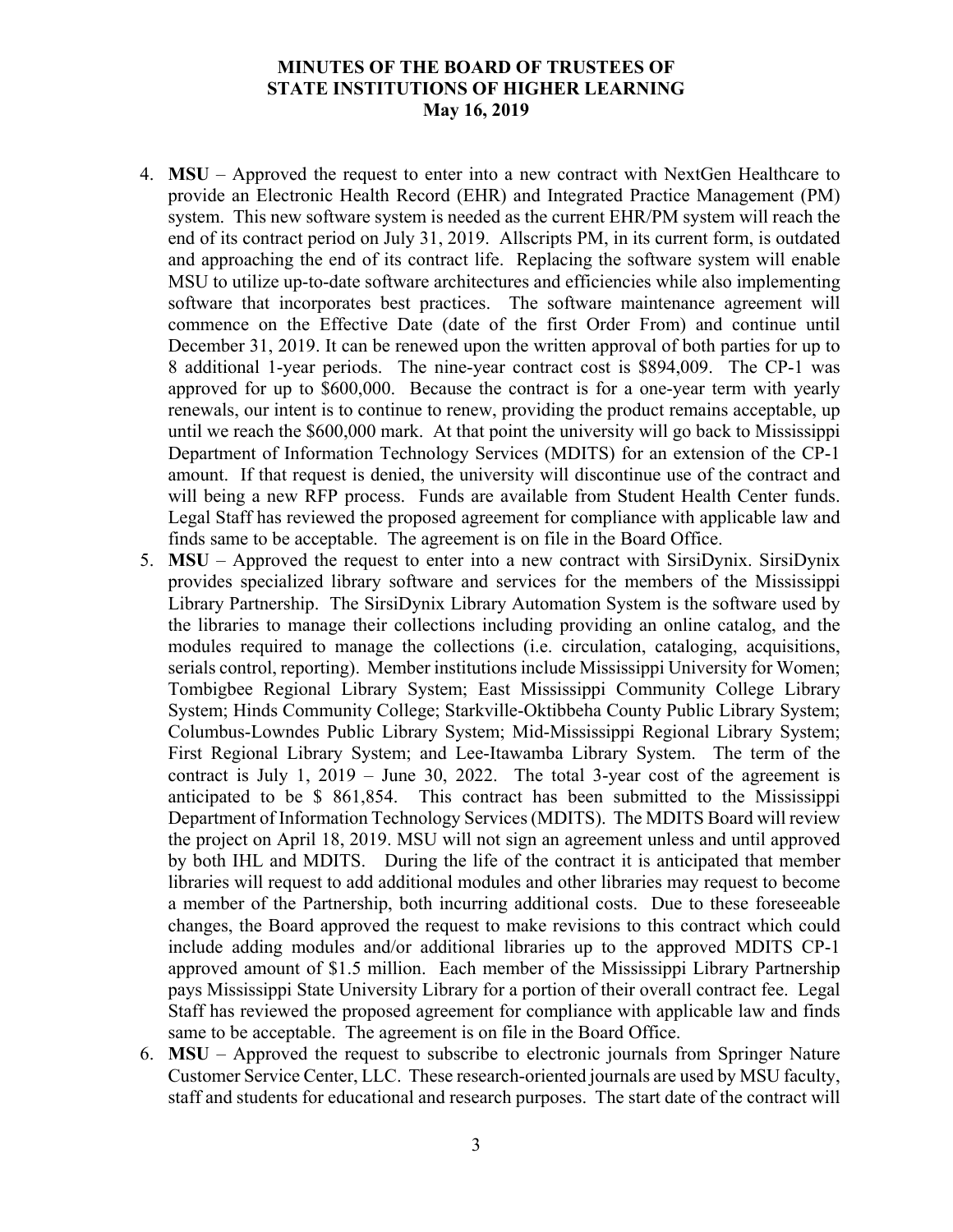be May 17, 2019 with an end date of December 31, 2019. The total amount of the contract is \$255,805.07 which will be funded by general funds. Legal Staff has reviewed the proposed agreement for compliance with applicable law and finds same to be acceptable. The agreement is on file in the Board Office.

- 7. **MSU** Approved the request to enter into a new contract with Terra Dotta, LLC, to provide International Education application software, services, and maintenance. This new software system is needed to meet updated contractual requirements for our existing study abroad management tool and to support additional international education information management needs. The agreement shall commence on May 19, 2019 and continue until June 30, 2024 with the option to renew for two additional one-year periods for a total contract life of approximately seven years. The total amount of the contract is \$443,309.75. The costs broken down by year are: Year 1 (13.5 months) - \$102,238.75; Year 2 - \$80,319; Year 3 - \$83,532; Year 4 - \$86,873; Year 5 - \$90,347. All annual recurring fees are subject to change; provided that Terra Dotta will not increase fees during any annual period by more than 5% from the previous year. Additional fees will be charged if we should exceed 600 students per year. We are requesting approval for up to \$625,000.00 which is the amount approved by MDITS on CP-1 20190176 to account for these potential increases. Funds are available from MSU general funds and revenues in the department from fees. Legal Staff has reviewed the proposed agreement for compliance with applicable law and finds same to be acceptable. The agreement is on file in the Board Office.
- 8. **MSU** Approved the request to escalate the educational and general budget of the Mississippi State Chemical Laboratory for FY 2019. The escalation is requested to procure new equipment necessary for continued support of state regulatory programs and to improve the laboratory's turnaround time. The Board approved additional budget authority to procure maintenance/service contracts to ensure proper operation of instrumentation necessary to meet regulatory obligations. Fund balance reserves will provide the source of funds.

| <b>Mississippi State University</b><br>FY 2019 Mississippi State Chemical Laboratory Budget by Major Object |                                             |           |                                        |                          |                                                   |           |
|-------------------------------------------------------------------------------------------------------------|---------------------------------------------|-----------|----------------------------------------|--------------------------|---------------------------------------------------|-----------|
| Category                                                                                                    | Original FY 2019<br><b>Operating Budget</b> |           | <b>Revision</b> /<br><b>Escalation</b> |                          | <b>Revised FY 2019</b><br><b>Operating Budget</b> |           |
| Salaries, Wages, and Fringe<br><b>Benefits</b>                                                              | \$                                          | 1,768,002 | \$                                     | -                        | \$                                                | 1,768,002 |
| Travel and Subsistence                                                                                      |                                             | 10,000    |                                        | $\qquad \qquad$          |                                                   | 10,000    |
| <b>Contractual Services</b>                                                                                 |                                             | 61,126    |                                        | 70,000                   |                                                   | 131,126   |
| Commodities                                                                                                 |                                             | 207,233   |                                        |                          |                                                   | 207,233   |
| Capital Outlay: Non-Equipment                                                                               |                                             |           |                                        |                          |                                                   |           |
| Capital Outlay: Equipment                                                                                   |                                             | 75,000    |                                        | 500,000                  |                                                   | 575,000   |
| <b>Mandatory Transfers</b>                                                                                  |                                             | 39,000    |                                        |                          |                                                   | 39,000    |
| Non-Mandatory Transfers                                                                                     |                                             |           |                                        | $\overline{\phantom{a}}$ |                                                   |           |
| Increase in Fund Balance                                                                                    |                                             |           |                                        | $\overline{\phantom{a}}$ |                                                   |           |
| Total                                                                                                       | \$                                          | 2,160,361 | S                                      | 570,000                  | S                                                 | 2,730,361 |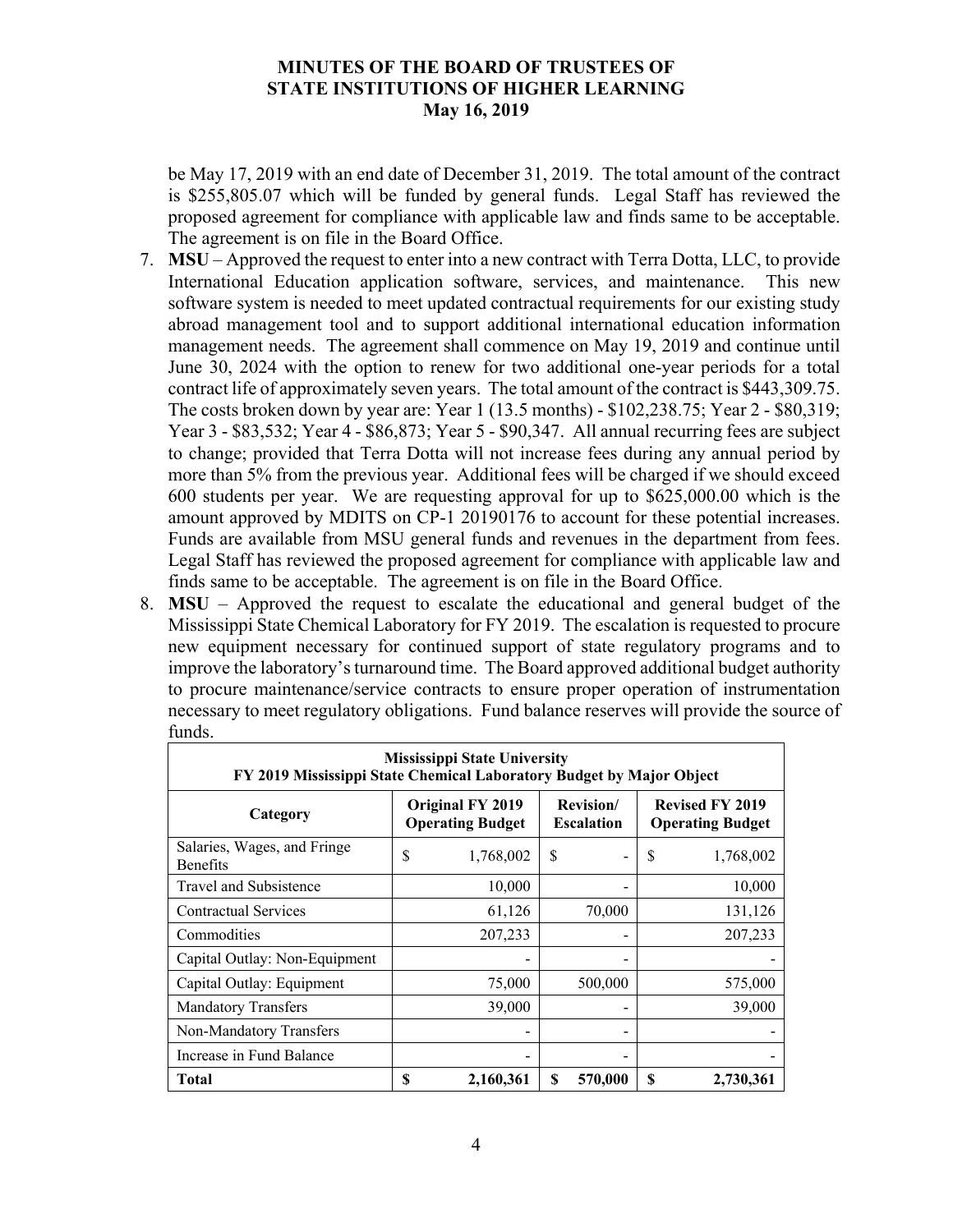- 9. **UM** Approved the following: (i) an assignment and assumption of lease between Epsilon Zeta House Corporation of Kappa Alpha Theta ("KAT House Corporation") and Kappa Alpha Theta Fraternity, Inc. ("KAT"), and (ii) a sublease between KAT and the Delta Rho Chapter House Association of Kappa Kappa Gamma/Fraternity ("KKG House Association"). Because the Epsilon Zeta Chapter of Kappa Alpha Theta Fraternity, Inc. ceased its chapter operations on UM's campus in December 2018, the house corporation affiliated with the sorority – the KAT House Corporation – will be dissolved and will cease to exist as a going concern. Before its dissolution, the KAT House Corporation seeks to assign and convey all of its rights, title and interest in its primary lease with IHL to KAT, the national fraternity with which the Epsilon Zeta Chapter and the KAT House Corporation are affiliated. Moreover, because the sorority residential facility occupied by the Epsilon Zeta Chapter will be vacant as of May 2019, the KAT House Corporation (through its assignee KAT) seeks to sublease the facility to the Delta Rho Chapter House Association of Kappa Kappa Gamma/Fraternity. IHL's approval of the Assignment and Assumption of Lease and the Sublease is necessary because the primary lease between the KAT House Corporation and IHL expressly provides that the KAT House Corporation may not sublease the property, or sell, assign, or mortgage the leasehold estate to any person, corporation, society, or body without the consent of IHL in writing. The primary lease between IHL/UM and KAT House Corporation is for a fifty-year term, from May 21, 1979 to May 20, 2029. The primary lease contains an option to renew the lease for an additional twenty-five years, thereby extending the lease term to year 2054, if the option is exercised. The assignment and assumption of lease between KAT House Corporation and KAT is permanent and has no term. The term of the sublease between KAT and KKG House Association is for one year. The primary lease between IHL/UM and KAT House Corporation imposes an annual \$50 lease payment to UM. The base rent under the sublease between KAT and KKG House Association is \$135,000 per year, payable in equal monthly installments, plus a one-time \$11,250 security deposit. Legal Staff has reviewed this item for compliance with applicable law and finds same to be acceptable. The agreement is on file in the Board Office.
- 10. **UM** Approved the request to enter into an agreement with RJ Young Company for the departmental rental of twenty-nine (29) copiers. The rental terms of this contract will also include one hundred and eighty-eight thousand (188,000) black and white copies/prints per month. This contract will supply the Athletics Department with twenty-nine (29) new copiers, a set amount of copies/prints per month, and standard maintenance of the rental equipment for the use in day-to-day operations. The term of this contract will be for sixty (60) months. The contract becomes effective upon signature by the University and RJ Young Company. This contract amount will be \$8,055.62 per month for sixty (60) months for a total of \$483,337.20 over the life of the contract. Although not a contractually obligated amount, the expenses for color copies will annually fall in the range of \$22,000 - \$28,000 for a five-year maximum additional expense of \$140,000. The funding source for this contract is self-generated intercollegiate athletic revenues. Legal Staff has reviewed the proposed agreement for compliance with applicable law and finds same to be acceptable. The agreement is on file in the Board Office.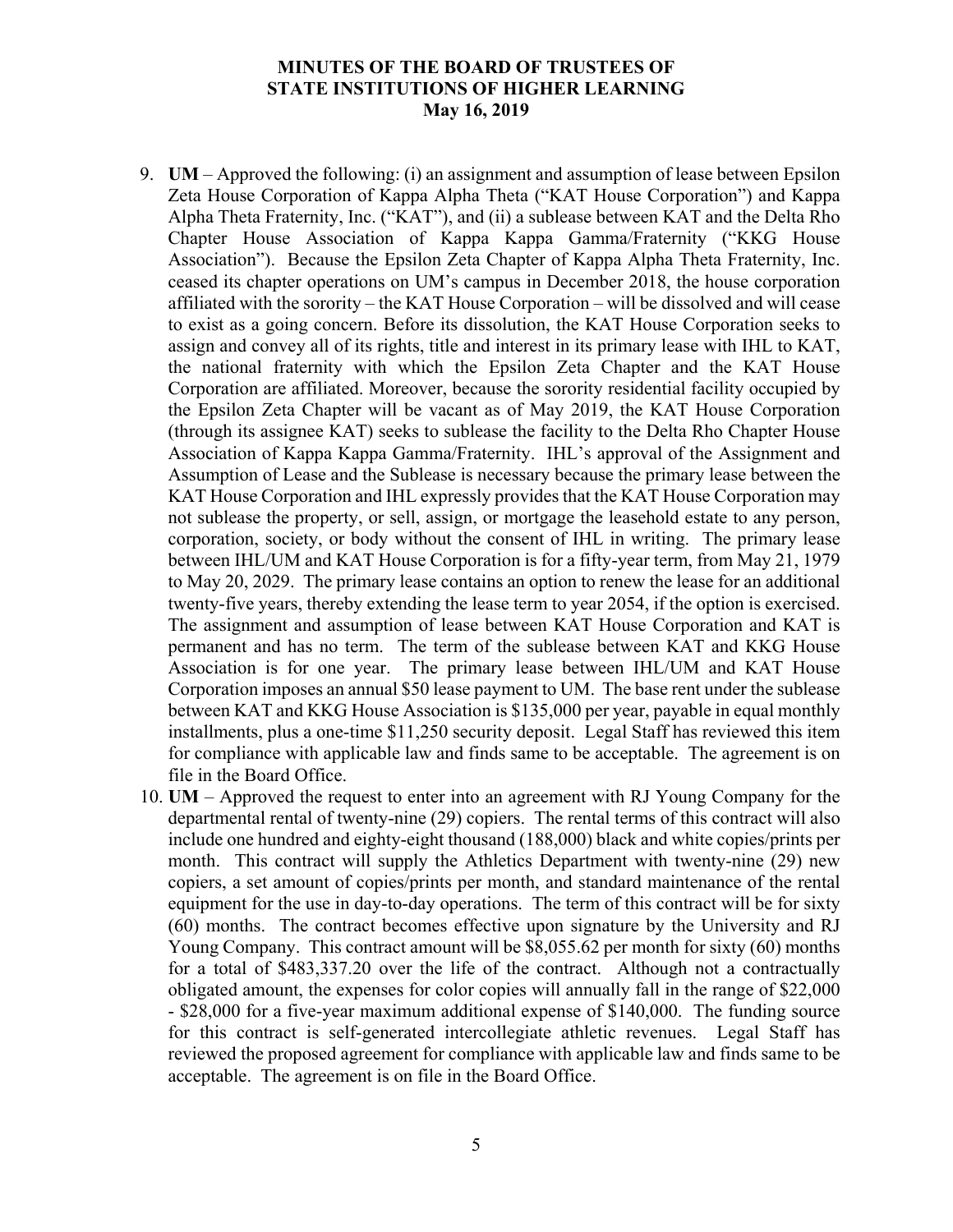- 11. **UM** Approved the request of the University of Mississippi Office of Admissions to amend a contract with Ruffalo Noel Levitz, LLC ("RNL"). The original agreement provided consulting services with respect to recruitment strategies for transfers, high school students, and their parents. These services include the design, creation and implementation of a marketing campaign for student recruitment. The amendment to the contract will increase the services provided by RNL in response to an increase in search records (name buys) and revise the services with regards to Direct Mail Volume and Digital Advertising Impressions. The initial term of the Agreement is in effect from February 16, 2018 through June 30, 2019 for Statement of Work 1, in effect from September 1, 2018 through August 31, 2019 for Statement of Work 2, and in effect from February 16, 2018 through December 31, 2018 for Statement of Work 3. Each Statement of Work may be renewed for two separate one-year terms at the same price as the initial term. Annual renewals are contingent upon the University's satisfaction with the services performed and the need to continue services. The contract amendment results in an increase of \$245,750 in the contract amount for the initial term of Statement of Work 1. This increase reflects an additional \$187,000 in service fees and \$58,750 in estimated postage fees. If both options to renew the Statement of Work 1 are exercised, the total increase in contract amount would be \$737,250 which would result in a new contract grand total of \$1,735,800 if all renewal options are exercised. Annual renewals are contingent upon the University's satisfaction with the services performed and the need to continue services. The contract will be funded by E&G sources. Legal Staff has reviewed the proposed amendment to the agreement for compliance with applicable law and finds same to be acceptable. The agreement is on file in the Board Office.
- 12. **UMMC** Approved the request to enter into a Capital Equipment Purchase Agreement with B. Braun Medical Inc. for the purchase of forty-two (42) Dialog<sup>®</sup> "EVOLUTION" hemodialysis systems, including the related parts, accessories, components and training. These hemodialysis machines and supporting equipment will replace the existing outdated equipment currently used at the UMMC Jackson Medical Mall outpatient dialysis facility. This is a one-time purchase agreement that includes a one (1) year warranty. The warranty will end one (1) year from the date of installation of the equipment. Installation is expected on or about July 30, 2019. The term of the warranty will be on or about July 30, 2019, through July 29, 2020. The total cost of the agreement is \$566,580.00, which includes forty-two (42) Hemodialysis machines and equipment, one (1) year warranty, freight, and training costs. The current agreement will be funded by hospital patient revenues. Legal Staff has reviewed the proposed agreement for compliance with applicable law and finds same to be acceptable. The agreement is on file in the Board Office.
- 13. **UMMC** Approved the request to enter into a Purchase Agreement with B. Braun Medical Inc. to purchase solutions and disposables required to perform dialysis on the B. Braun Dialog® *"EVOLUTION"* hemodialysis systems. The Board also approved the request to substitute, add, or remove products covered by the agreement without requiring prior submission for Board approval, so long as there is adequate funding remaining. The term of the agreement is three (3) years, from June 1, 2019, through May 31, 2022. The total cost of the agreement is \$566,580.00, which includes forty-two (42) Hemodialysis machines and equipment, one (1) year warranty, freight, and training costs. The current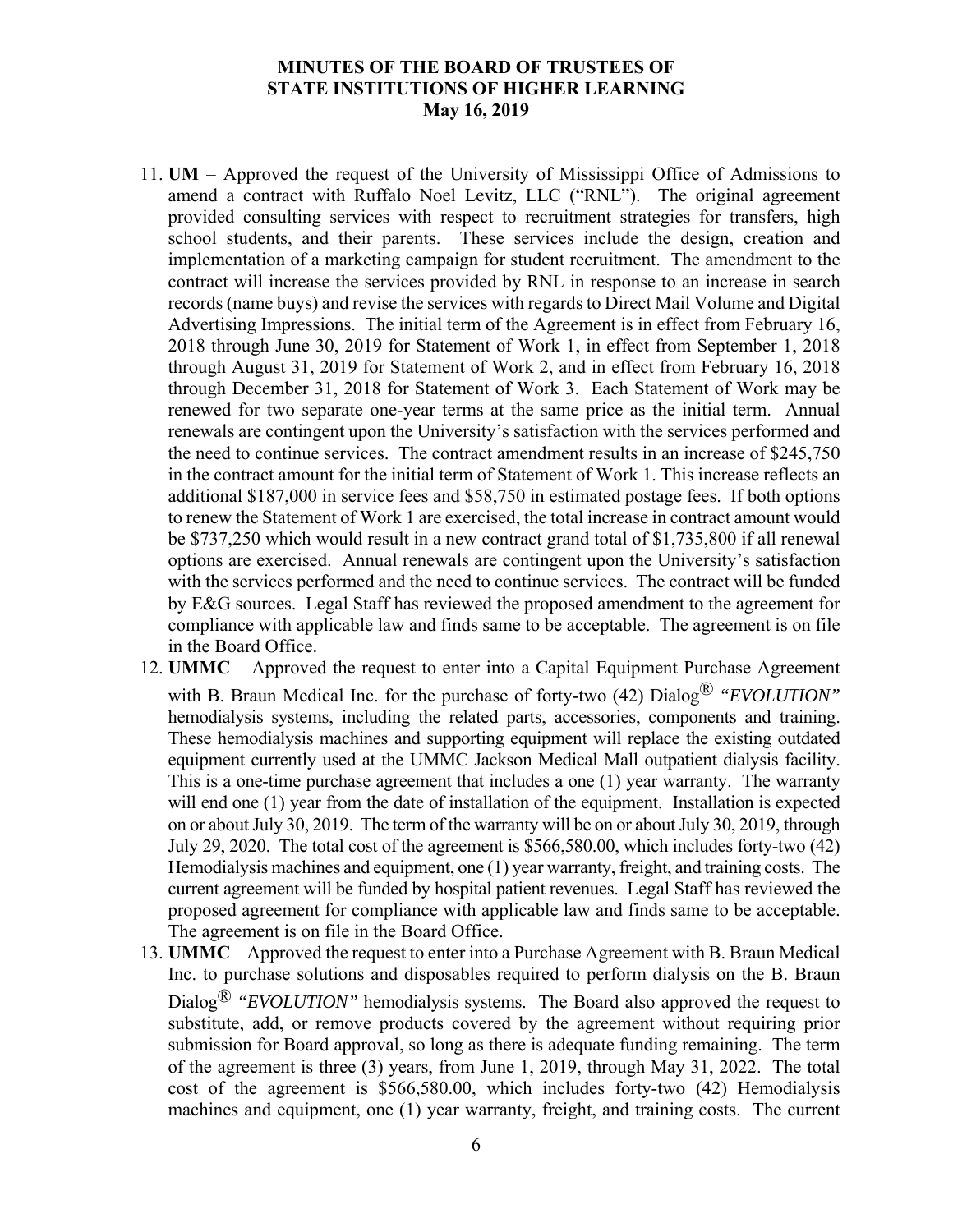agreement will be funded by hospital patient revenues. Legal Staff has reviewed the proposed agreement for compliance with applicable law and finds same to be acceptable. The agreement is on file in the Board Office.

- 14. **UMMC** Approved the request for additional funding for the Laboratory Services Agreement with GeneDx, Inc. for the provision of outside reference laboratory services at discounted pricing. The testing that GeneDx performs under this Agreement is used for rare, hereditary disorders and ordered when conditions cannot be diagnosed with routine genetic tests. In June 2018, UMMC began sending Chromosomal Microarray testing to GeneDx, which has precipitated the need for additional funding under the agreement. Chromosomal Microarray is a primary screening test for the diagnosis of persons with birth defects, intellectual disability, developmental delay, etc. Due to the increased test volume sent to GeneDx for the Chromosomal Microarray, UMMC needs additional funds to continue to send tests to GeneDx for the remainder of the agreement term. The term of the agreement remains three (3) years- September 1, 2017 through August 31, 2020. The revised estimated cost over the three (3) year term of the agreement is \$3,330,281.93. The original cost of the agreement was estimated to be \$1,871,846.33. UMMC anticipates the need for an additional \$1,458,435.60 for the remainder of the term. Each January, GeneDx may increase pricing up to the percentage increase in the Consumer Price Index for All Urban Consumers (CPI-U). UMMC has calculated an annual increase of three percent (3%) for the potential price increase and an annual increase of twenty percent (20%) for patient/testing volume growth. The agreement will be funded by patient revenues. As the Board is being asked to provide approval to modify the total expenditure amount of the agreement, no additional approval by the Legal Staff is required.
- 15. **UMMC** Approved the request to amend its current Pricing Contract (Agreement) with Inspire Medical Systems, Inc. (Inspire) to extend the term of the Agreement, update the products available for purchase under the Agreement, and add required terms and conditions. The Board also approved the request to amend the Agreement as needed to adjust items for purchase without prior Board approval, so long as the total agreement cost does not exceed the approved total cost. The purpose of the Agreement is to allow UMMC to purchase implants to treat sleep apnea at a discounted rate, including, but not limited to, generators, leads, remotes, and programmers. The term of the amended Agreement is five (5) years, from June 1, 2016, through May 31, 2021. The original Agreement was for a term of three (3) years. The amendment extends the term for an additional two (2) years. There is no additional cost for the amendment. The total estimated cost of the Agreement remains \$658,275.00. UMMC will continue to purchase the units on an as needed basis. The contract will be funded by hospital patient revenue. Legal Staff has reviewed the proposed amended agreement for compliance with applicable law and finds same to be acceptable. The agreement is on file in the Board Office.
- 16. **UMMC** Request to enter into a product agreement with Johnson & Johnson Health Care Systems, Inc. (Johnson) to purchase reprocessed external fixation equipment reprocessed by Johnson's affiliate, Sterilmed, Inc. Reprocessing allows equipment to be resold and used for multiple purposes; reprocessing includes refurbishing, cleaning, sterile packaging, sterilization, and high-level disinfection for the equipment. The cost of reprocessed equipment is discounted greatly from the original price as a new item. The external fixation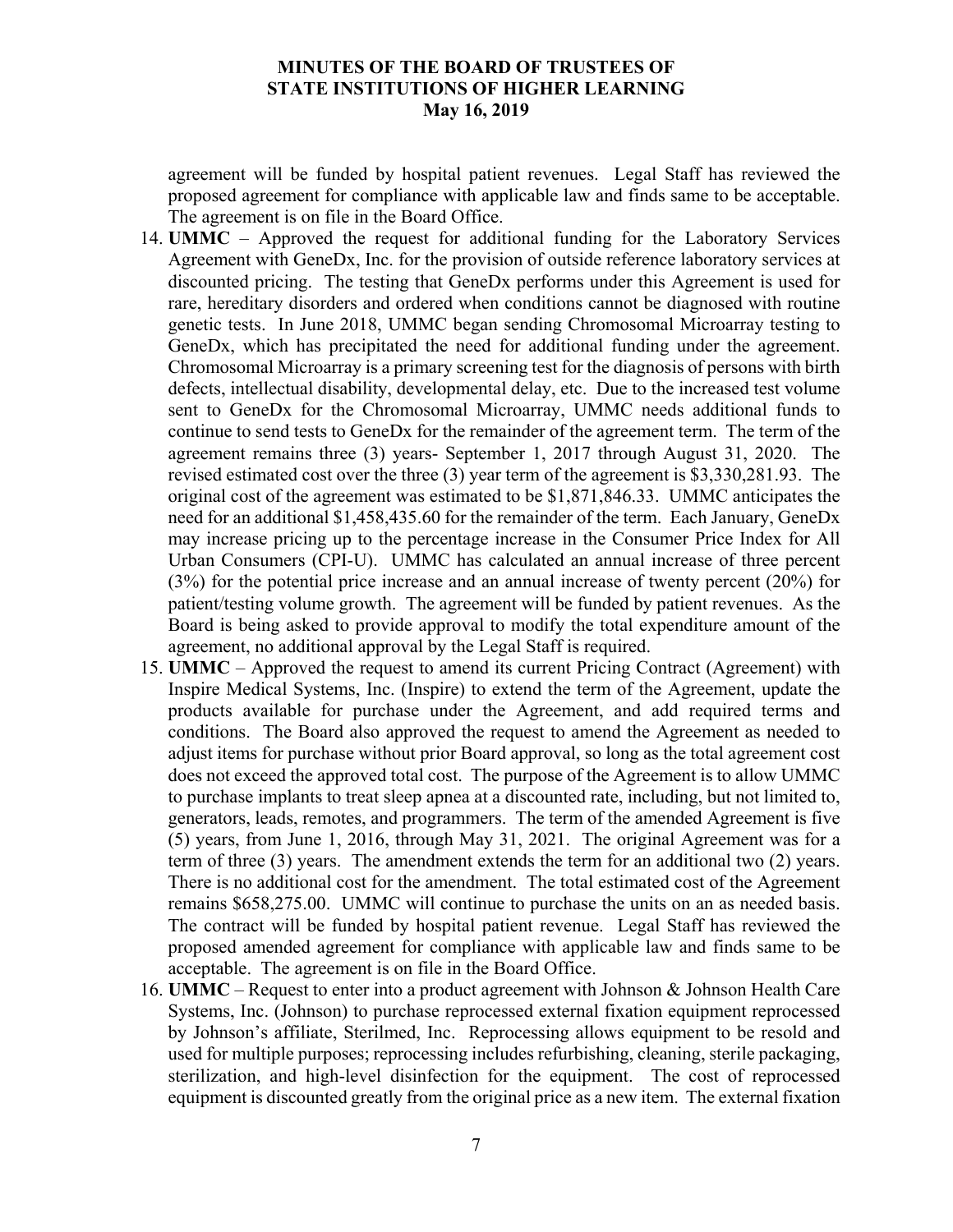equipment is used to externally stabilize long bones, tubular bones, and pelvic ring fractures, as well as arthrodesis and osteotomies for pediatric and adult populations at UMMC's Jackson and Grenada campuses. The Board also approved the request to enter into Amendment #2 to the Master IDN Agreement with Johnson to revise the indemnification requirements therein. The term of the Product Agreement is three (3) years, from June 1, 2019, through May 31, 2022. The estimated total cost of the Product Agreement over the three (3) year term is \$994,946.05. UMMC has included a ten percent (10%) annual increase beginning in Year 2 for potential patient volume increases. The Product Agreement will be funded by hospital patient revenue. Legal Staff has reviewed the proposed agreement for compliance with applicable law and finds same to be acceptable. The agreement is on file in the Board Office. **(THIS ITEM WAS MOVED TO THE FINANCE REGULAR AGENDA FOR CONSIDERATION.)**

- 17. **UMMC** Approved the request to extend the current renewal term by one (1) year and add funds for the existing Schedule 12231 to the Master Agreement with Roche Diagnostics Corporation. The current Schedule 12231, as amended, allows the Schedule to be extended on a month-to-month basis. With the month-to-month extension included in the amended Schedule 12331, no further amendment is needed to extend the term. The Board approved the additional month-to-month renewal period beyond May 21, 2019. Extending the month-to-month for one year and adding funds will allow UMMC to continue to purchase reagents and rent laboratory equipment while working on a new agreement for updated equipment and reagents. This time frame includes contract negotiation, approval, equipment build, and installation time. The term of the amended Schedule 12231 is eight (8) years, commencing May 22, 2013, and ending May 21, 2020. This request extends the month-to-month renewal option for one (1) year, through May 21, 2020. The estimated cost over the eight (8) year term of Schedule 12231 is \$17,469,918.90. The Board previously approved up to \$14,753,861.81 over six (6) years through May 21, 2019. UMMC anticipates the need for an additional \$2,716,057.09 for the additional one (1) year. The agreement will be funded by patient revenues. Legal Staff has reviewed the proposed agreement for compliance with applicable law and finds same to be acceptable. The agreement is on file in the Board Office.
- 18. **UMMC** Approved the request to enter into a Services Agreement with SSI Management Services, LLC d/b/a Hritz Management Services (Hritz) to assess, advise, and lead improvement efforts for revenue cycle operations at UMMC. The Services Agreement includes an overarching Statement of Work (SOW1) for the entire phased project, as well as two Statements of Work (SOW2 and SOW3, respectively) for specific interim leadership to be provided at the outset of the agreement. The Board approved the request to execute future Statements of Work that fit within the framework established by SOW1, so long as the total cost does not exceed the total requested herein. The term of the agreement begins June 1, 2019 and continues through the last effective Statement of Work. The terms of SOW2 and SOW3 are two (2) years, from June 1, 2019, through May 31, 2021. SOW1 estimates that the entire project will take approximately three (3) years, or through May 31, 2022. The total estimated cost of the entire agreement, as described in SOW1, is \$4,000,000, which includes professional fees, travel, and expenses. The total cost of SOW2 is \$1,164,000. The total cost of SOW3 is \$732,000. The amount remaining for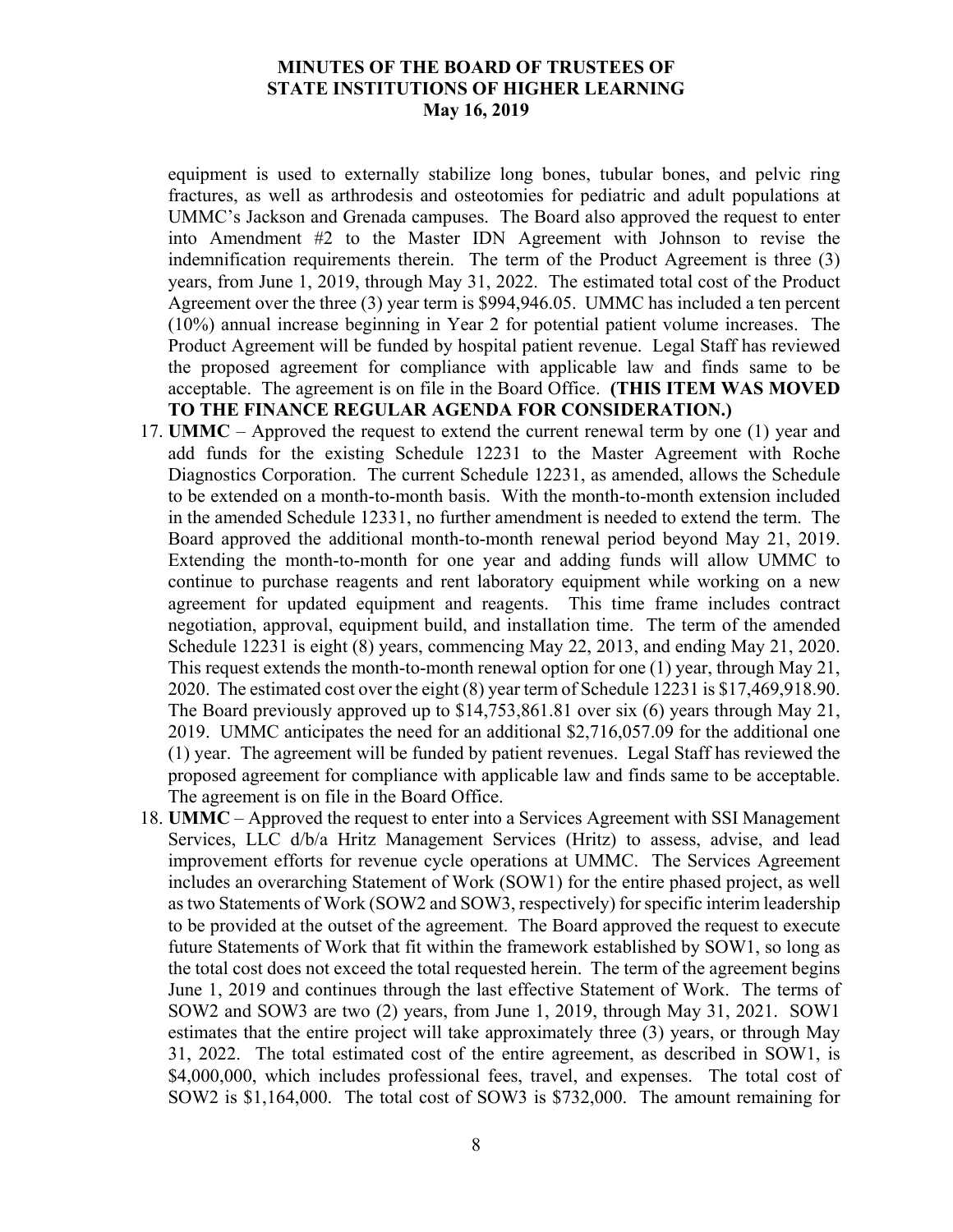future Statements of Work is \$2,104,000. The Agreement will be funded by hospital patient revenue. Legal Staff has reviewed the proposed agreement for compliance with applicable law and finds same to be acceptable. The agreement is on file in the Board Office.

19. **UMMC** – Approved the request to enter into a Pricing Agreement with W. L. Gore and Associates, Inc. (Gore) for the purchase of GORE® VIABAHN® Endoprosthesis, VBX Expandable Endoprosthesis and TIGRIS® Vascular Stent products. These products are for the treatment of complex arterial and vascular stenosis in adult and pediatric patients. The Board approved the request to add or remove products covered by the agreement without requiring prior submission for Board approval, so long as there is adequate funding remaining. The term of the agreement is three (3) years, from June 1, 2019, through May 31, 2022. The total estimated cost over the three (3) year term is \$1,586,694.23. UMMC has included a projected ten percent (10%) annual growth in volume for years two and three and a two and a half percent (2.5%) price increase in year three. The Agreement will be funded by hospital patient revenue. Legal Staff has reviewed the proposed agreement for compliance with applicable law and finds same to be acceptable. The agreement is on file in the Board Office.

# **REAL ESTATE**

- 20. **MSU** Approved the request to delete the EBC funds in the **GS 105-355, Engineering and Science Complex** project, and to increase the MSU Funds from \$4 million to \$8 million. The project shall consist of approximately 70,000 square feet of new construction which will house classrooms, offices, teaching labs, research labs, chemistry labs, support space, and high bay areas. This facility is the first building for the proposed Engineering and Science Complex. Funds are available from SB 2906, Laws of 2015 (\$13,000,000); SB 2844, Laws of 2015 (\$1,000,000); MSU Foundation Funds (\$12,000,000); and MSU Funds (\$8,000,000).
- 21. **MSU** Approved the request to rename the project from GS 105-337, Pre-Plan Music Building to **GS 105-337, Music Building**; to increase the budget from \$700,000 to \$17 million, an increase of \$16.3 million; to add MSU Funds as a funding source to the project; and to approve the exterior design of the Music Building. A rendering of the building is included in the bound *May 16, 2019 Board Working File.* This project will include architectural, structural, mechanical, plumbing, electrical and required furnishings. The project will consist of approximately 37,000 square feet. Funds are available from HB 1729, Laws of 2016 (\$14,000,000) and MSU Funds (\$3,000,000).

## **PERSONNEL REPORT**

# 22. *EMPLOYMENT*

## **Mississippi State University**

Darrin Dodds; *hired with tenure*; Professor and Head of the Department of Plant and Soil Science; salary \$175,000 per annum, pro rata; E & G Funds; 12-month contract; effective April 1, 2019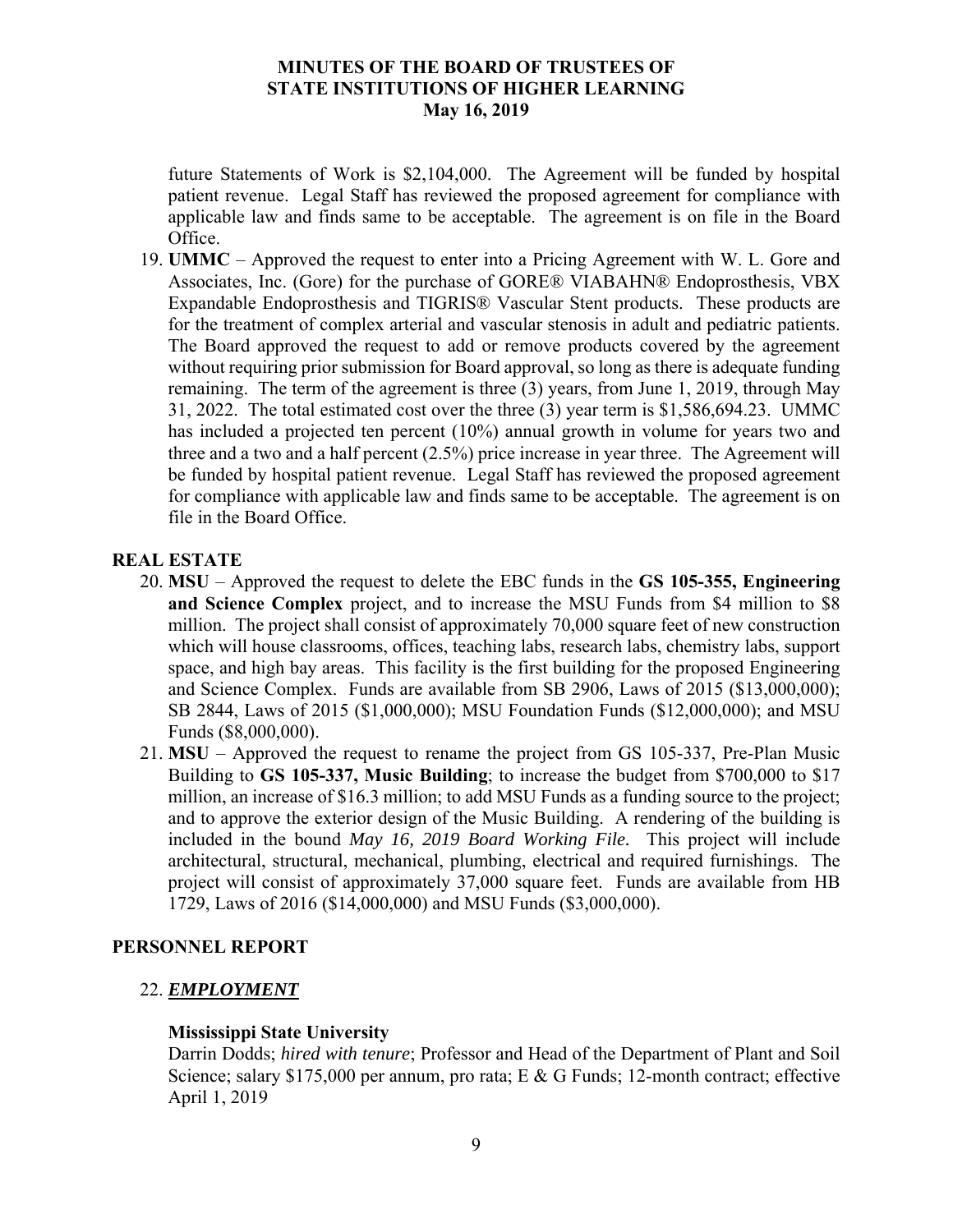## **Mississippi Valley State University**

- Arthur Cartlidge; *rehired retiree*; Site Coordinator, Greenville Higher Education Center; salary of \$20,000 per annum, pro rata; E&G Funds; 12-month contract; effective March 1, 2019
- Willie Totten; *rehired retiree*; Assistant Football Coach, Department of Athletics; salary of \$30,000 per annum, pro rata; E&G Funds; 12-month contract; effective April 1, 2019

### **University of Mississippi**

Deanna Kreisel; *hired with tenure*; Associate Professor of English; Department of English; salary of \$85,000 per annum, pro rata; E&G Funds; 9-month contract; effective July 1, 2019

### **University of Southern Mississippi**

Brett Becton, *hired with tenure*, Dean of College of Business and Economic Development; salary \$255,000 per annum, pro rata; E&G funds; 12-month contract; effective July 1, 2019

### 23. *CHANGE OF STATUS*

#### **Jackson State University**

Mohammad Shahbazi; *from* Professor and Interim Dean, School of Public Health; salary \$140,000 per annum, pro rata; E&G Funds; 12-month contract ending June 30, 2019; *to* Professor for Behavioral and Environmental Health; salary \$82,756; 9-month contract; E&G Funds; effective August 16, 2019

#### **Mississippi State University**

- Donna K. Brocato; Associate Professor *with tenure* for Counseling, Educational Psychology and Foundations; salary \$67,672.00 per annum, pro rata; E&G Funds; 9 month contract; termination effective March 22, 2019
- Reuben Moore; *from* Associate Director/Extension Research Professor/Interim Director; MAFES Administration; salary \$215,209 per annum, pro rata; E&G Funds; 12-month contract; *to* Interim Vice President and Extension Research Professor; Division of Agriculture, Forestry, and Veterinary Medicine; salary \$265,209 per annum, pro rata; E&G Funds; 12-month contract; effective date pending approval

#### **University of Mississippi Medical Center**

Mary W. Stewart; *from* Professor of Nursing, Assistant Dean for Academic Program Development, and Director of PhD in Nursing program; salary \$140,000 per annum, pro rata; E&G funds; 12-month contract; *to* Professor of Nursing, Interim Dean, Assistant Dean for Academic Program Development, and Director of PhD in Nursing program; salary \$225,000 per annum, pro rata; E&G funds; 12 month contract, effective December 16, 2018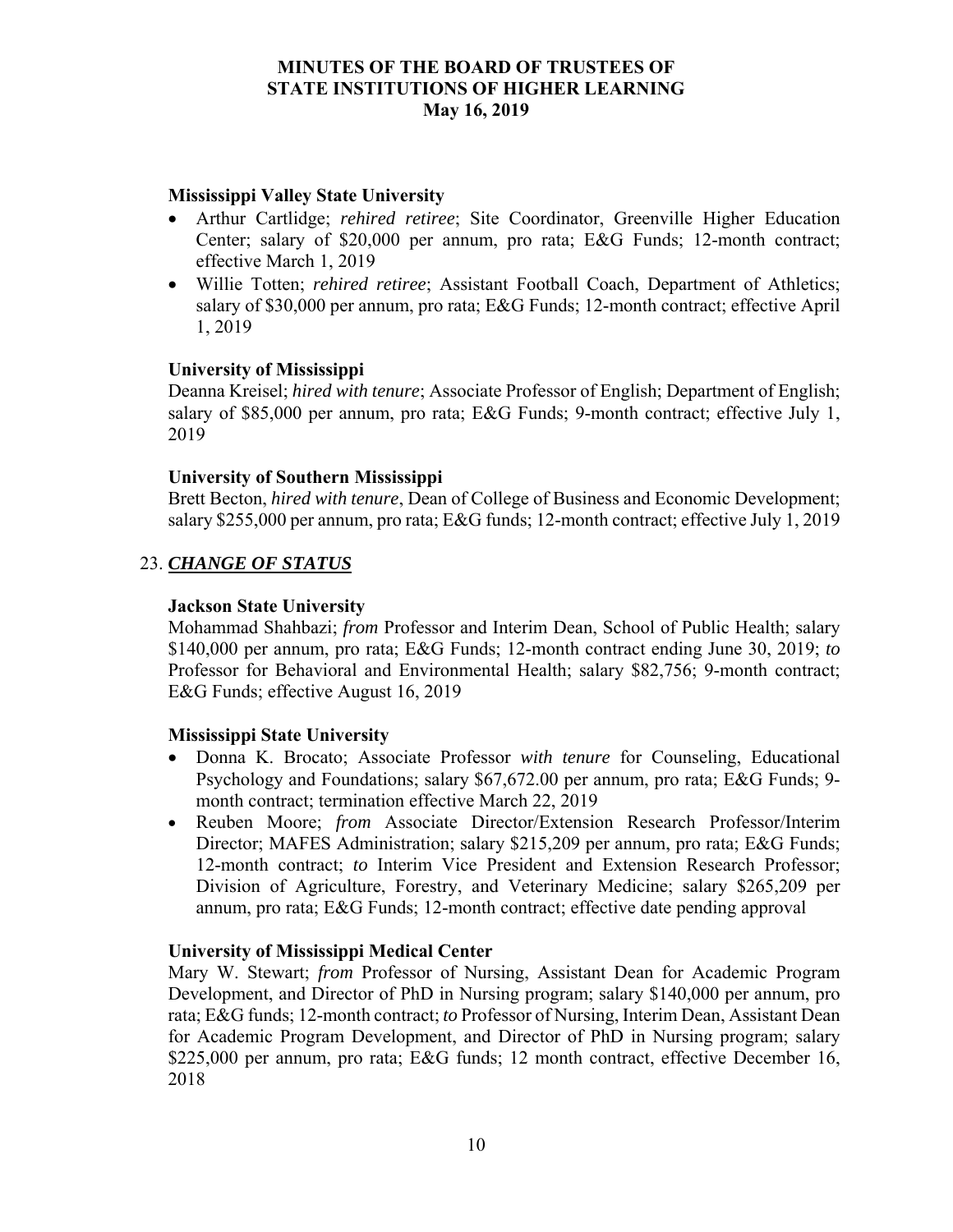## 24. *SABBATICAL*

## **Jackson State University**

- Mark Bernhardt; Professor of History; *from* \$58,796 per annum, pro rata; E&G Funds; 9-month contract; *to* salary of \$29,398 for sabbatical period; E&G Funds; effective August 16, 2019 to December 12, 2019; professional development
- Mohammad Shahbazi; Professor of Behavioral and Environmental Health; *from* salary \$82,756 per annum, pro rata; Ayers Funds; 9-month contract; *to* salary \$41,378 for sabbatical period; Ayers Funds; effective August 16, 2019 to December 31, 2019; professional development

## **Mississippi State University**

FROM: Jeffrey Haupt; Professor, Art; *from* salary of \$72,132.00 per annum, pro rata; 9 month contract; E&G Funds; *to* salary of \$36,066.00 per annum, pro rata for sabbatical period; E&G Funds; effective January 1, 2019 to May 15, 2019; professional development *[Originally approved by IHL Board March 22, 2018.]*

CORRECTED: Jeffrey Haupt; Professor, Art; *from* salary of \$73,214.00 per annum, pro rata; 9-month contract; E&G Funds; *to* salary of \$36,607.00 per annum, pro rata for sabbatical period; E&G Funds; effective August 16, 2019 to December 31, 2019; professional development.

## **University of Mississippi Medical Center**

 Brian M. Kirmse; Associate Professor of Pediatrics; *from* salary of \$242,725 per annum, pro rata; E&G Funds; 12-month contract; *to* salary of \$32,674.52 for sabbatical period; E&G Funds; effective June 15, 2019 to August 2, 2019; professional development

# 25. *TENURE*

## **Alcorn State University**

 Ananda Nanjundaswamy; *promotion to* Associate Professor; Department of Agriculture; effective August 13, 2019

## **Delta State University**

- Joshua Armstrong; *promotion* to Associate Professor; Department of Music; effective August 19, 2019
- Liza Bondurant; *promotion* to Associate Professor; Division of Mathematics and Sciences; effective August 19, 2019
- Melody Fortune; *promotion* to Associate Professor; Division of Management, Marketing, and Business Administration; effective August 19, 2019
- James Gerald; *promotion* to Associate Professor; Division of Mathematics and Sciences; effective August 19, 2019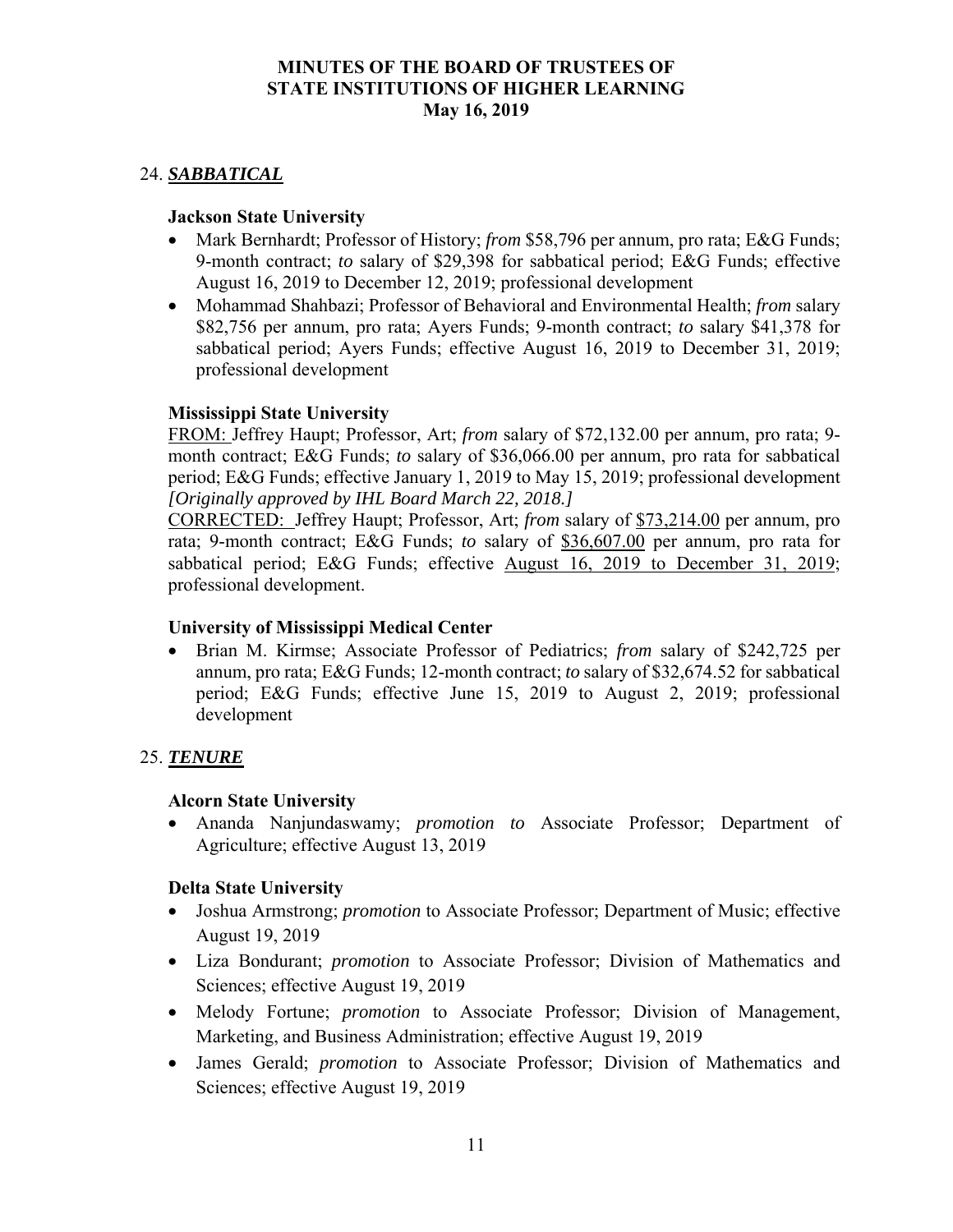- Tomeka Harbin; *promotion* to Associate Professor; Division of Management, Marketing, and Business Administration; effective August 19, 2019
- Addie Herrod; Associate Professor; Robert E. Smith School of Nursing; effective August 19, 2019
- Christopher Jurgenson; *promotion* to Associate Professor; Division of Mathematics and Sciences; effective August 19, 2019
- Michael Stanley; *promotion* to Associate Professor; Department of Art; effective August 19, 2019
- Merideth Van Namen; *promotion* to Associate Professor; Division of Teacher Education, Leadership, and Research; effective August 19, 2019
- Franco Zengaro; *promotion* to Associate Professor; Division of Health, Physical Education, and Recreation; effective August 19, 2019

# **Mississippi University for Women**

- Chrystal Hodges; *promotion* to Associate Professor; Department of Education; effective August 19, 2019
- Brandy Larmon; *promotion* to Professor; Department of Associate Nursing; effective July 1, 2019
- Timothy Chad Murphy; *promotion* to Associate Professor; Department of Health and Kinesiology; effective August 19, 2019
- Hillary Richardson; *promotion* to Associate Professor; Department of Library Services; effective July 1, 2019
- Clara Rustin; *promotion* to Professor; Department of Associate Nursing; effective July 1, 2019
- Maria Scott; *promotion* to Professor; Department of Baccalaureate Nursing; effective July 1, 2019
- Phillip Stockton; *promotion* to Associate Professor; Department of Music; effective August 19, 2019

# **University of Mississippi**

- Kris Belden-Adams; *promotion to* Associate Professor; Department of Art and Art History; effective July 1, 2019
- Lindy Mae Brady; *promotion to* Associate Professor; Department of English; effective July 1, 2019
- Melissa Demetria Cinelli; *promotion to* Associate Professor; Department of Marketing; effective July 1, 2019
- David A. Colby; Associate Professor and Research Associate Professor; Department of BioMolecular Sciences; effective July 1, 2019
- Renee Cunningham; *promotion to* Associate Professor; Department of Teacher Education; effective July 1, 2019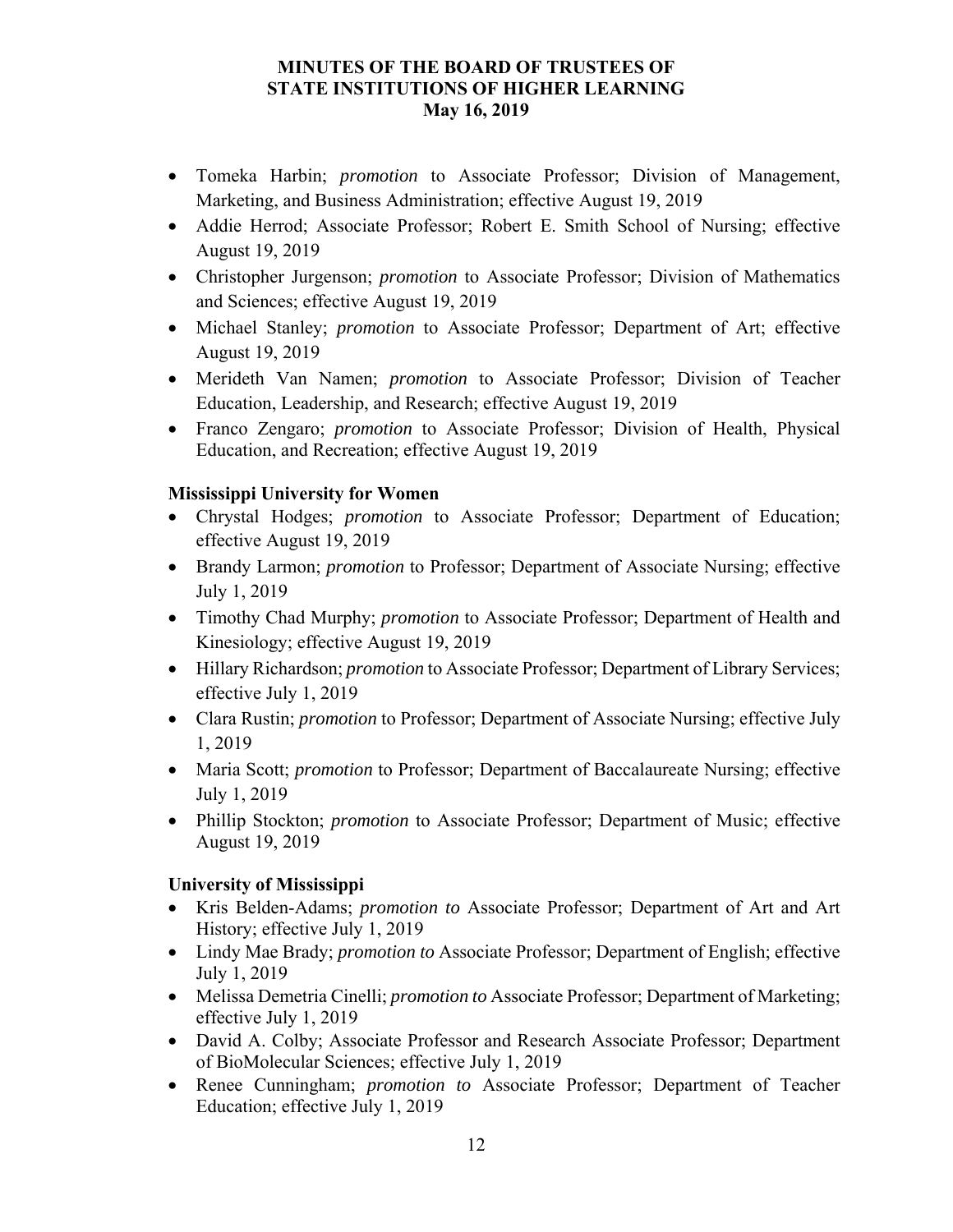- Jared Heath Delcamp; *promotion to* Associate Professor; Department of Chemistry and Biochemistry; effective July 1, 2019
- Simone P. Delerme; *promotion to* Associate Professor of Sociology and Anthropology and McMullan Associate Professor of Southern Studies; Department of Sociology and Anthropology; effective July 1, 2019
- Antonia L. Eliason; *promotion to* Associate Professor; School of Law; effective July 1, 2019
- Adam J. Estes; *promotion to* Associate Professor; Department of Music; effective July 1, 2019
- Carolyn R. Freiwald; *promotion to* Associate Professor of Anthropology; Department of Sociology and Anthropology; effective July 1, 2019
- Michael Charles Gardiner; *promotion to* Associate Professor; Department of Music; effective July 1, 2019
- Shennette Monique Garrett-Scott; *promotion to* Associate Professor of History and African American Studies; Department of History; effective July 1, 2019
- Selim Giray; *promotion to* Associate Professor; Department of Music; effective July 1, 2019
- Vanessa Gregory; *promotion to* Associate Professor; School of Journalism; effective July 1, 2019
- Toshikazu Ikuta; *promotion to* Associate Professor; Department of Communication Sciences and Disorders; effective July 1, 2019
- Hyunwoo Joung; *promotion to* Associate Professor; Department of Nutrition and Hospitality Management; effective July 1, 2019
- Stacey M. Lantagne; *promotion to* Associate Professor; School of Law; effective July 1, 2019
- Martial Longla; *promotion to* Associate Professor; Department of Mathematics; effective July 1, 2019
- Marcos Alexander Mendoza; *promotion to* Associate Professor of Anthropology; Department of Sociology and Anthropology; effective July 1, 2019
- Maureen S. Meyers; *promotion to* Associate Professor of Anthropology; Department of Sociology and Anthropology; effective July 1, 2019
- Rachna Prakash; *promotion to* Associate Professor; Patterson School of Accountancy; effective July 1, 2019
- Joshua S. Sharp; *promotion to* Associate Professor and Research Associate Professor; Department of BioMolecular Sciences; effective July 1, 2019
- Denise A Soares; Associate Professor; Department of Teacher Education; effective July 1, 2019
- Chalet Tan; Associate Professor and Research Associate Professor; Department of Pharmaceutics and Drug Delivery; effective July 1, 2019
- James Michael Thomas; *promotion to* Associate Professor of Sociology; Department of Sociology and Anthropology; effective July 1, 2019 **(THIS ITEM WAS MOVED TO THE PERSONNEL REGULAR AGENDA FOR CONSIDERATION.)**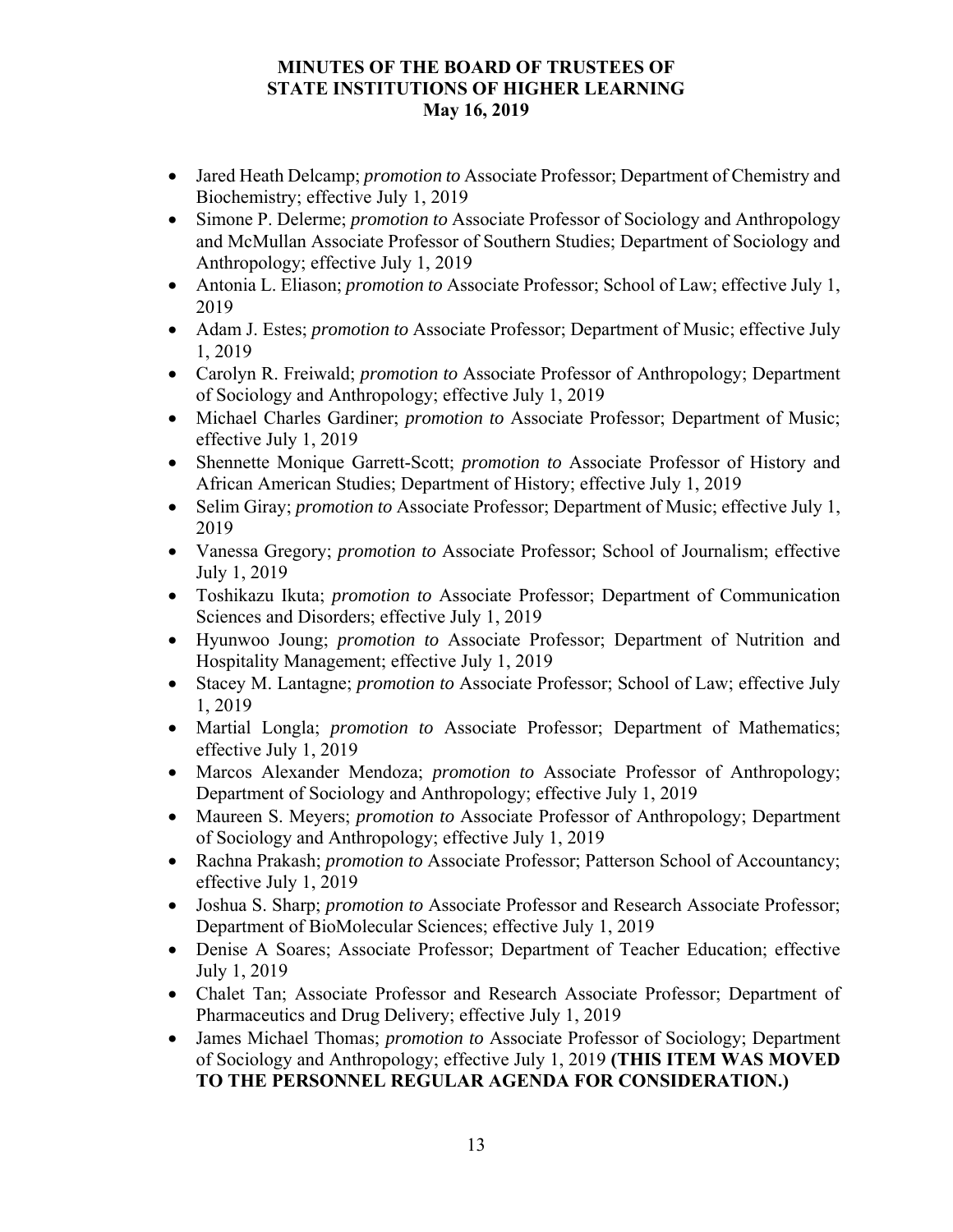- Ian Whittington; *promotion to* Associate Professor; Department of English; effective July 1, 2019
- Caroline H. Wigginton; *promotion to* Associate Professor; Department of English; effective July 1, 2019
- Amanda M. Winburn; *promotion to* Associate Professor; Department of Leadership and Counselor Education; effective July 1, 2019

# **University of Mississippi Medical Center**

- Mary Fouquier; *promotion to* Professor; School of Nursing; effective July 1, 2019
- Michael Hall; Associate Professor; Department of Medicine; effective July 1, 2019
- Marilyn Harrington; Associate Professor; School of Nursing; effective July 1, 2019
- Juebin Huang; Associate Professor; Department of Neurology; effective July 1, 2019
- Scott Rodgers; Professor; Department of Psychiatry and Human Behavior; effective July 1, 2019
- Niping Wang; *promotion to* Associate Professor; Department of Periodontics and Preventive Sciences; effective July 1, 2019
- Shou-Ching Tang; Professor; Department of Medicine; effective July 1, 2019
- Tony Wen; Professor; Department of Obstetrics and Gynecology; effective July 1, 2019

# **University of Southern Mississippi**

- Joy Anestis; *promotion* to Associate Professor; School of Psychology; College of Education and Human Sciences; effective August 19, 2019
- Katie Angus; *promotion* to Associate Professor; School of Social Science and Global Studies; College of Arts and Sciences; effective August 19, 2019
- Joel Bolton; *promotion* to Associate Professor; School of Management; College of Business and Economic Development; effective August 19, 2019
- Carey Craig; *promotion* to Associate Professor; School of Humanities; College of Arts and Sciences; effective August 19, 2019
- Jennifer Courts; *promotion* to Associate Professor; School of Performing and Visual Arts; College of Arts and Sciences; effective August 19, 2019
- Matthew Donahue; *promotion* to Associate Professor; School of Mathematics and Natural Sciences; College of Arts and Sciences; effective August 19, 2019
- Ellen Elder; *promotion* to Associate Professor; School of Music; College of Arts and Sciences; effective August 19, 2019
- Alex Flynt; *promotion* to Associate Professor; School of Biological, Environmental, and Earth Sciences; College of Arts and Sciences; effective August 19, 2019
- Matthew Griffis; *promotion* to Associate Professor; School of Library and Information Science; College of Education and Human Sciences; effective August 19, 2019
- Tamara Hurst; *promotion* to Associate Professor; School of Social Work; College of Education and Human Sciences; effective August 19, 2019
- Joyce Inman; *promotion* to Associate Professor; School of Humanities; College of Arts and Sciences; effective August 19, 2019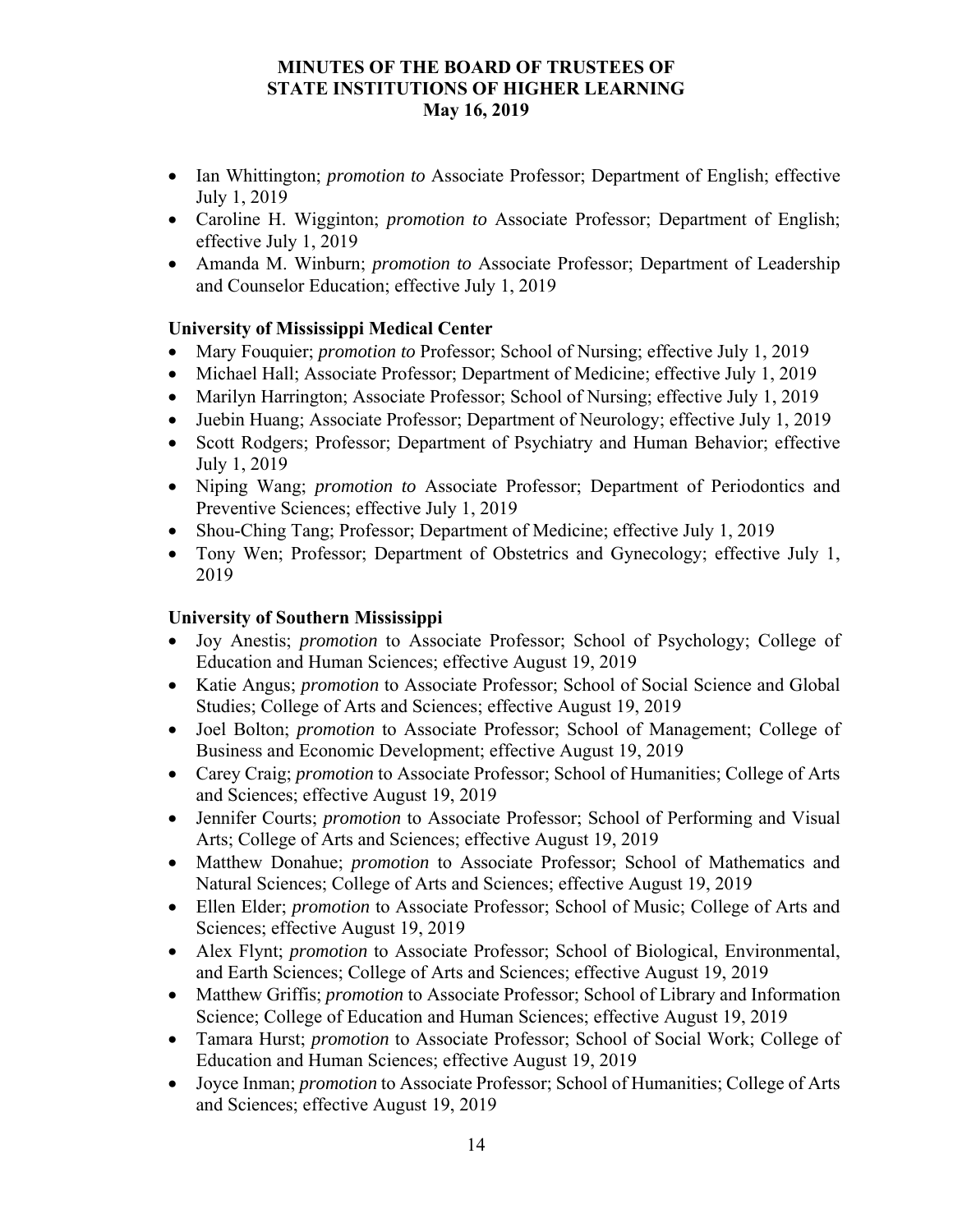- Michelle Jeanfreau; *promotion* to Associate Professor; School of Child and Family Sciences; College of Education and Human Sciences; effective August 19, 2019
- Susan Mayfield-Johnson; *promotion* to Associate Professor; School of Health Professions; College of Nursing and Health Professions; effective August 19, 2019
- Wonryull Koh; *promotion* to Associate Professor; School of Computing Sciences and Computer Engineering; College of Arts and Sciences; effective August 19, 2019
- Robert Leaf; *promotion* to Associate Professor; School of Ocean Science and Engineering; College of Arts and Sciences; effective August 19, 2019
- Dmitri Mavrodi; *promotion* to Associate Professor; School of Biological, Environmental, and Earth Sciences; College of Arts and Sciences; effective August 19, 2019
- Colin McKenzie; Associate Professor; School of Music; College of Arts and Sciences; effective July 1, 2019
- Laura Richard; *promotion* to Associate Professor; School of Social Work; College of Education and Human Sciences; effective August 19, 2019
- Elena Stepanova; *promotion* to Associate Professor; School of Psychology; College of Education and Human Sciences; effective August 19, 2019
- Rebecca Tuuri; *promotion* to Associate Professor; School of Humanities; College of Arts and Sciences; effective August 19, 2019
- Davin Wallace; *promotion* to Associate Professor; School of Ocean Science and Engineering; College of Arts and Sciences; effective August 19, 2019
- Kimberly Ward; *promotion* to Associate Professor; School of Speech and Hearing Sciences; College of Nursing and Health Professions; effective August 19, 2019
- Matt Ward; *promotion* to Associate Professor; School of Social Science and Global Studies; College of Arts and Sciences; effective August 19, 2019

# **ACADEMIC AFFAIRS**

Presented by Trustee Alfred McNair, Chair

On motion by Trustee McNair, seconded by Trustee Hooper, with Trustee Cunningham absent and not voting, all Trustees legally present and participating voted unanimously to approve item #1 as submitted on the Academic Affairs Agenda.

1. **STATE** – Pursuant to Miss. Code Ann. §37-129-1, based on the evaluation of annual reports documenting compliance with the state nursing accreditation standards, the Board approved the accreditation of the Mississippi Nursing Degree Programs as shown below.

| <b>SCHOOL OF NURSING</b>   | <b>PROGRAM</b><br><b>TYPE</b> | <b>ACCREDITATION</b><br><b>STATUS</b> |
|----------------------------|-------------------------------|---------------------------------------|
| Alcorn State University    | <b>ADN</b>                    | Continuing Accreditation              |
|                            | <b>BSN</b>                    | Continuing Accreditation              |
|                            | <b>MSN</b>                    | Continuing Accreditation              |
|                            | <b>DNP</b>                    | Initial Accreditation                 |
| <b>Belhaven University</b> | <b>BSN</b>                    | Continuing Accreditation              |
| Coahoma Community College  | ADN                           | Continuing Accreditation              |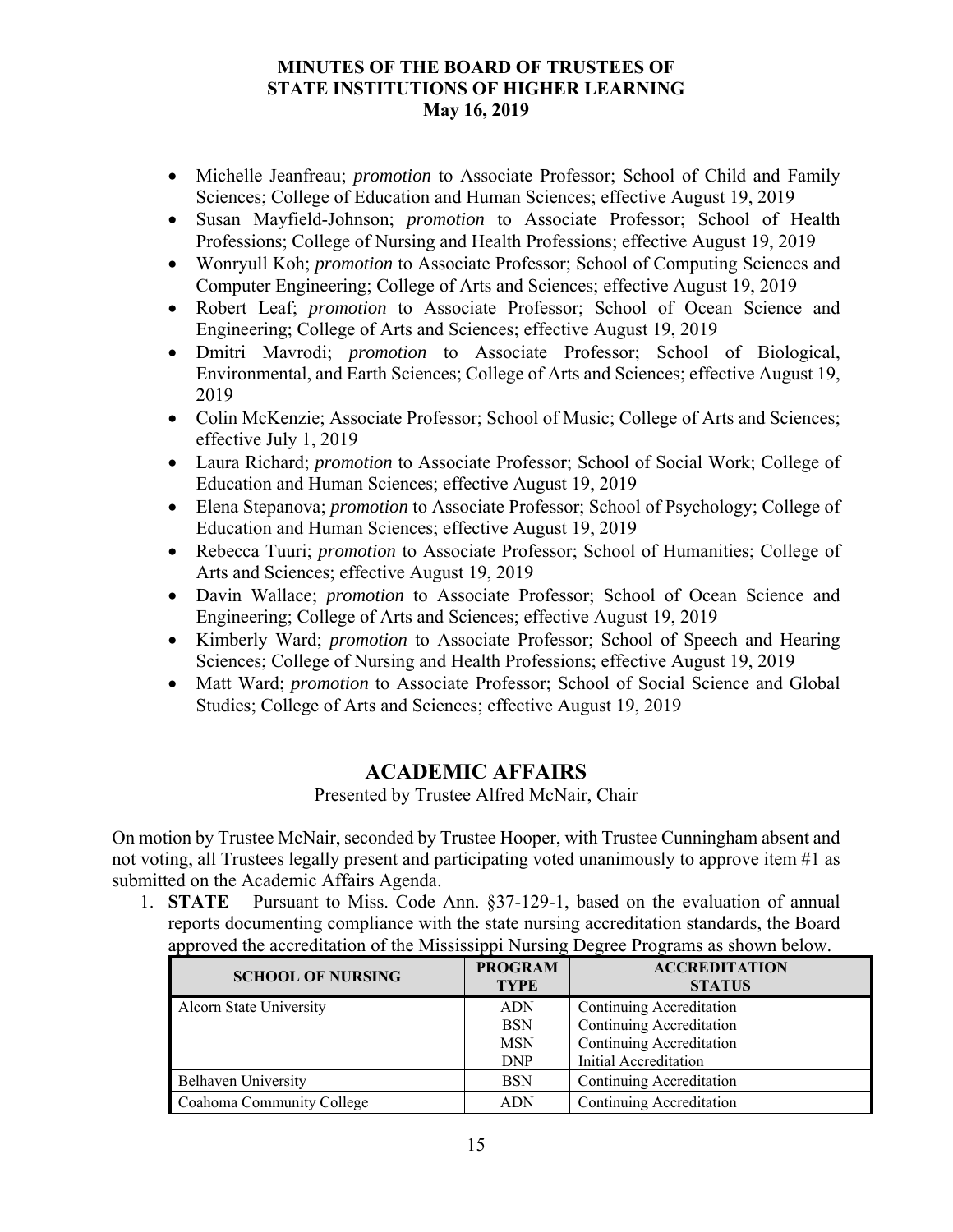| <b>SCHOOL OF NURSING</b>                 | <b>PROGRAM</b> | <b>ACCREDITATION</b>                                         |  |
|------------------------------------------|----------------|--------------------------------------------------------------|--|
|                                          | <b>TYPE</b>    | <b>STATUS</b>                                                |  |
| Copiah-Lincoln Community College         | <b>ADN</b>     | Continuing Accreditation with Conditions <sup>1</sup>        |  |
| Delta State University                   | <b>BSN</b>     | Continuing Accreditation                                     |  |
|                                          | <b>MSN</b>     | <b>Continuing Accreditation</b>                              |  |
|                                          | <b>DNP</b>     | <b>Full Accreditation</b>                                    |  |
| East Central Community College           | <b>ADN</b>     | Continuing Accreditation                                     |  |
| East Mississippi Community College       | <b>ADN</b>     | Continuing Accreditation                                     |  |
| Hinds Community College                  | <b>ADN</b>     | Continuing Accreditation                                     |  |
| Holmes Community College                 | <b>ADN</b>     | <b>Continuing Accreditation</b>                              |  |
| Itawamba Community College               | <b>ADN</b>     | <b>Continuing Accreditation with Conditions<sup>2</sup></b>  |  |
| Jones County Junior College              | <b>ADN</b>     | <b>Continuing Accreditation with Conditions3</b>             |  |
| Meridian Community College               | <b>ADN</b>     | Continuing Accreditation                                     |  |
| Mississippi College                      | <b>BSN</b>     | Continuing Accreditation                                     |  |
|                                          | <b>MSN</b>     | Initial Accreditation                                        |  |
| Mississippi Delta Community College      | <b>ADN</b>     | <b>Continuing Accreditation with Conditions<sup>4</sup></b>  |  |
| Mississippi Gulf Coast Community College | <b>ADN</b>     | <b>Continuing Accreditation</b>                              |  |
| Mississippi University for Women         | <b>ADN</b>     | Continuing Accreditation                                     |  |
|                                          | <b>BSN</b>     | Continuing Accreditation                                     |  |
|                                          | <b>MSN</b>     | <b>Continuing Accreditation</b>                              |  |
|                                          | <b>DNP</b>     | Full Accreditation                                           |  |
| Northeast Mississippi Community College  | <b>ADN</b>     | Continuing Accreditation                                     |  |
| Northwest Mississippi Community College  | <b>ADN</b>     | <b>Continuing Accreditation with Conditions<sup>5</sup></b>  |  |
| Pearl River Community College            | <b>ADN</b>     | Continuing Accreditation                                     |  |
| Southwest Mississippi Community College  | <b>ADN</b>     | <b>Continuing Accreditation</b>                              |  |
| University of Mississippi Medical Center | <b>BSN</b>     | <b>Continuing Accreditation with Conditions</b> <sup>6</sup> |  |
|                                          | <b>MSN</b>     | Continuing Accreditation                                     |  |
|                                          | <b>DNP</b>     | Continuing Accreditation                                     |  |
| University of Southern Mississippi       | <b>BSN</b>     | Continuing Accreditation                                     |  |
|                                          | <b>MSN</b>     | Continuing Accreditation                                     |  |
|                                          | <b>DNP</b>     | Continuing Accreditation                                     |  |
| William Carey University                 | <b>BSN</b>     | Continuing Accreditation                                     |  |
|                                          | <b>MSN</b>     | Continuing Accreditation                                     |  |

#### **1 Copiah Lincoln Community College**

 **REASON:** ADN program non-compliant with IHL Standard VI. Outcomes. State Specific Requirements 2. b. Degree Completion Rate **51.66% or above** over a three-year period; ADN program degree completion rate for three-year period **49.37%** (2015/16 – 52.94%; 2016/17 – 46.94%; 2017/18 – 46.34%).

#### **CONDITION**: **must satisfactorily address the area(s) of concern/deficiency through the development of a performance improvement plan by 6/30/19.**

 **REASON:** ADN program non-compliant with two out of six ACEN Accreditation Standards: Standard 4. Curriculum and Standard 6. Outcomes.

#### **CONDITION: must submit a follow-up report to ACEN in spring 2020. 2**

#### **Itawamba Community College**

 **REASON:** ADN program non-compliant with IHL Standard VI. Outcomes. State Specific Requirements 2. b. Degree Completion Rate **60% or above** over a three-year period; ADN program degree completion rate for three-year period **56.53%** (2015/16 – 56.89%; 2016/17 – 52.41%; 2017/18 – 60.51%). Second three-year period non-compliant.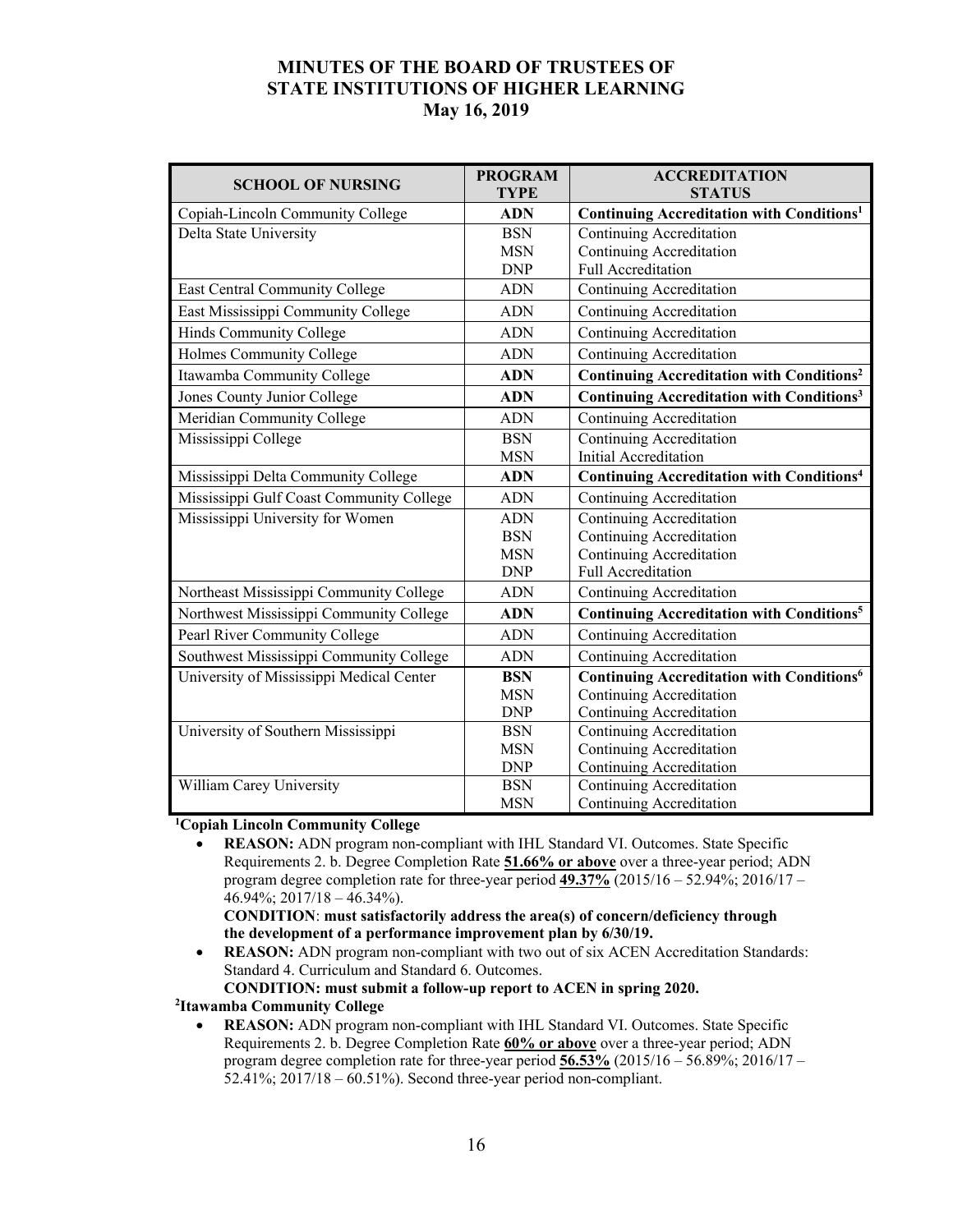**CONDITION: must satisfactorily address the area(s) of concern/deficiency through the development of a performance improvement plan progress report by 6/30/19. 3 Jones County Community College** 

 **REASON:** ADN program non-compliant with IHL Standard III. Students. State Specific Requirements 2. a. Minimum admission criteria for associate degree nursing programs: 3. All students must satisfy a criminal history background check (and LPN license required for admission to LPN to RN Advanced Placement Option).

**CONDITION**: **must satisfactorily address the area(s) of concern/deficiency through the development of a performance improvement plan by 6/30/19. 4**

- **Mississippi Delta Community College** 
	- **REASON:** ADN program non-compliant with IHL Standard VI. Outcomes. State Specific Requirements 2. b. Degree Completion Rate **61.33% or above** over a three-year period; ADN program degree completion rate for three-year period **59.90%** (2015/16 – 60.27%; 2016/17 –  $71.11\%$ ;  $2017/18 - 52.70\%$ ).

**CONDITION**: **must satisfactorily address the area(s) of concern/deficiency through the development of a performance improvement plan by 6/30/19.**

#### **5 Northwest Mississippi Community College**

 **REASON:** ADN program non-compliant with IHL Standard IV. Curriculum. State Specific Requirements 2.c. Undergraduate Simulation Clinical Hours: 26% up to 50% of traditional clinical hours substituted with simulation clinical hours in each individual clinical course requires approval (1:1 ratio substitution).

**CONDITION**: **must satisfactorily address the area(s) of concern/deficiency through the development of a performance improvement plan by 6/30/19.** 

• **REASON:** ADN program non-compliant with one out of six ACEN Accreditation Standards: Standard 6. Outcomes.

**CONDITION: must submit a follow-up report to ACEN in fall 2019.**

#### **6 University of Mississippi Medical Center**

 **REASON:** BSN program non-compliant with IHL Standard II. Faculty and Staff. State Specific Requirements 2.a. All nursing faculty (fulltime, part-time, and adjunct) in nursing programs must have a minimum of a master's degree with a major in nursing.

**CONDITION**: **must satisfactorily address the area(s) of concern/deficiency through the development of a performance improvement plan by 6/30/19.**

# **PERSONNEL AGENDA**

Presented by Commissioner Alfred Rankins, Jr.

On motion by Trustee Duff, seconded by Trustee Dye, with Trustee Cunningham absent and not voting, all Trustees legally present and participating voted unanimously to move item #1 to the Executive Session Agenda for consideration.

1. **UM** – Request for approval of tenure for James Michael Thomas and *promotion to* Associate Professor of Sociology; Department of Sociology and Anthropology; effective July 1, 2019 **(THIS ITEM WAS MOVED FROM THE CONSENT PERSONNEL AGENDA THEN TO THE EXECUTIVE SESSION AGENDA FOR CONSIDERATION.)**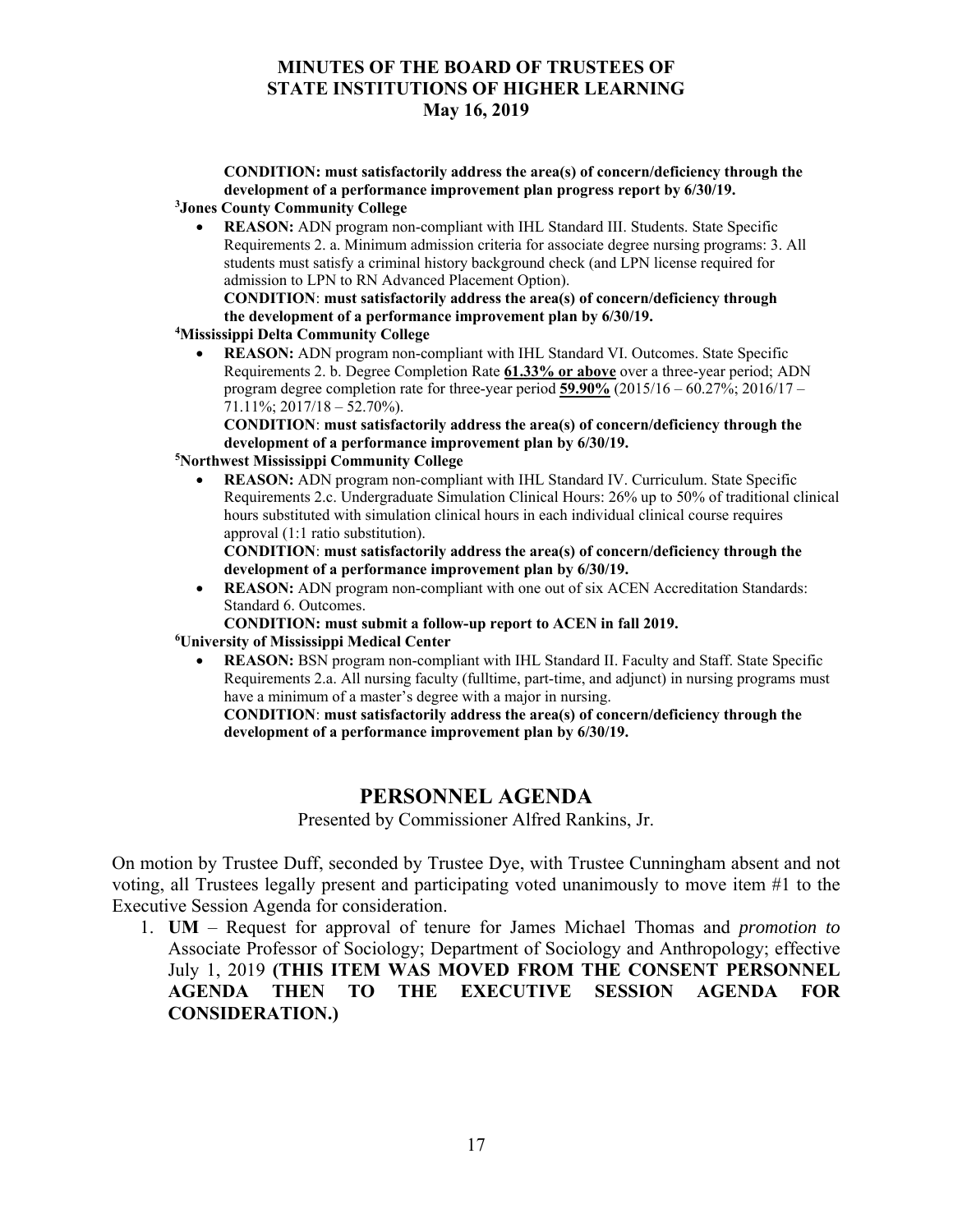#### **FINANCE AGENDA**

Presented by Trustee Tom Duff, Chair

On motion by Trustee Duff, seconded by Trustee Hooper, with Trustee Cunningham absent and not voting, all Trustees legally present and participating voted unanimously to approve item #1. On motion by Trustee Duff, seconded by Trustee Starr, with Trustee Cunningham absent and not voting, all Trustees legally present and participating voted unanimously to approve item #2. Trustee Gee Ogletree recused himself from voting on items #3 - #10 on the Finance Agenda by leaving the room before there was any discussion or vote regarding the same. After Trustee Ogletree left the room, on motion by Trustee Duff, seconded by Trustee Dye, with Trustees Cunningham and Ogletree absent and not voting, all Trustees legally present and participating voted unanimously to approve item #3. With Trustee Ogletree out of the room, on motion by Trustee Duff, seconded by Trustee McNair, with Trustees Cunningham and Ogletree absent and not voting, all Trustees legally present and participating voted unanimously to approve item #4. With Trustee Ogletree out of the room, on motion by Trustee Duff, seconded by Trustee Hooper, with Trustees Cunningham and Ogletree absent and not voting, all Trustees legally present and participating voted unanimously to approve item #5. With Trustee Ogletree out of the room, on motion by Trustee Duff, seconded by Trustee Hooper, with Trustees Cunningham and Ogletree absent and not voting, all Trustees legally present and participating voted unanimously to approve item #6. With Trustee Ogletree out of the room, on motion by Trustee Duff, seconded by Trustee Dye, with Trustees Cunningham and Ogletree absent and not voting, all Trustees legally present and participating voted unanimously to approve item #7. With Trustee Ogletree out of the room, on motion by Trustee Duff, seconded by Trustee Starr, with Trustees Cunningham and Ogletree absent and not voting, all Trustees legally present and participating voted unanimously to approve item #8. With Trustee Ogletree out of the room, on motion by Trustee Duff, seconded by Trustee Lamar, with Trustees Cunningham and Ogletree absent and not voting, all Trustees legally present and participating voted unanimously to approve item #9. With Trustee Ogletree out of the room, on motion by Trustee Duff, seconded by Trustee Lamar, with Trustees Cunningham and Ogletree absent and not voting, all Trustees legally present and participating voted unanimously to approve item #10. Trustee Ogletree returned to the room following the conclusion of the discussion and vote on items #3 - #10.

1. **DSU** – Approved the request to enter into a professional services agreement with Sodexo Operations, LLC (Sodexo) to provide dining, catering, and concession management services for its food service operations. The Board also approved the request to increase the 2019-2020 faculty staff block  $50 + $100$  meal plan per semester from \$408.00 to \$608.00, for the fall and spring semesters combined (\$304 per semester for FY20) as reflected in the agreement. The term of the contract is five years, commencing on July 1, 2019 and continuing through June 30, 2024, and shall be subject to renewal for one (1) additional two (2) year term upon approval by the IHL Board. The Board approved the contract term of seven years. The contract is estimated to produce \$6,709,406 in revenue, including a capital investment \$2,000,000. Legal Staff has reviewed the proposed agreement for compliance with applicable law and finds same to be acceptable. The agreement is on file in the Board Office.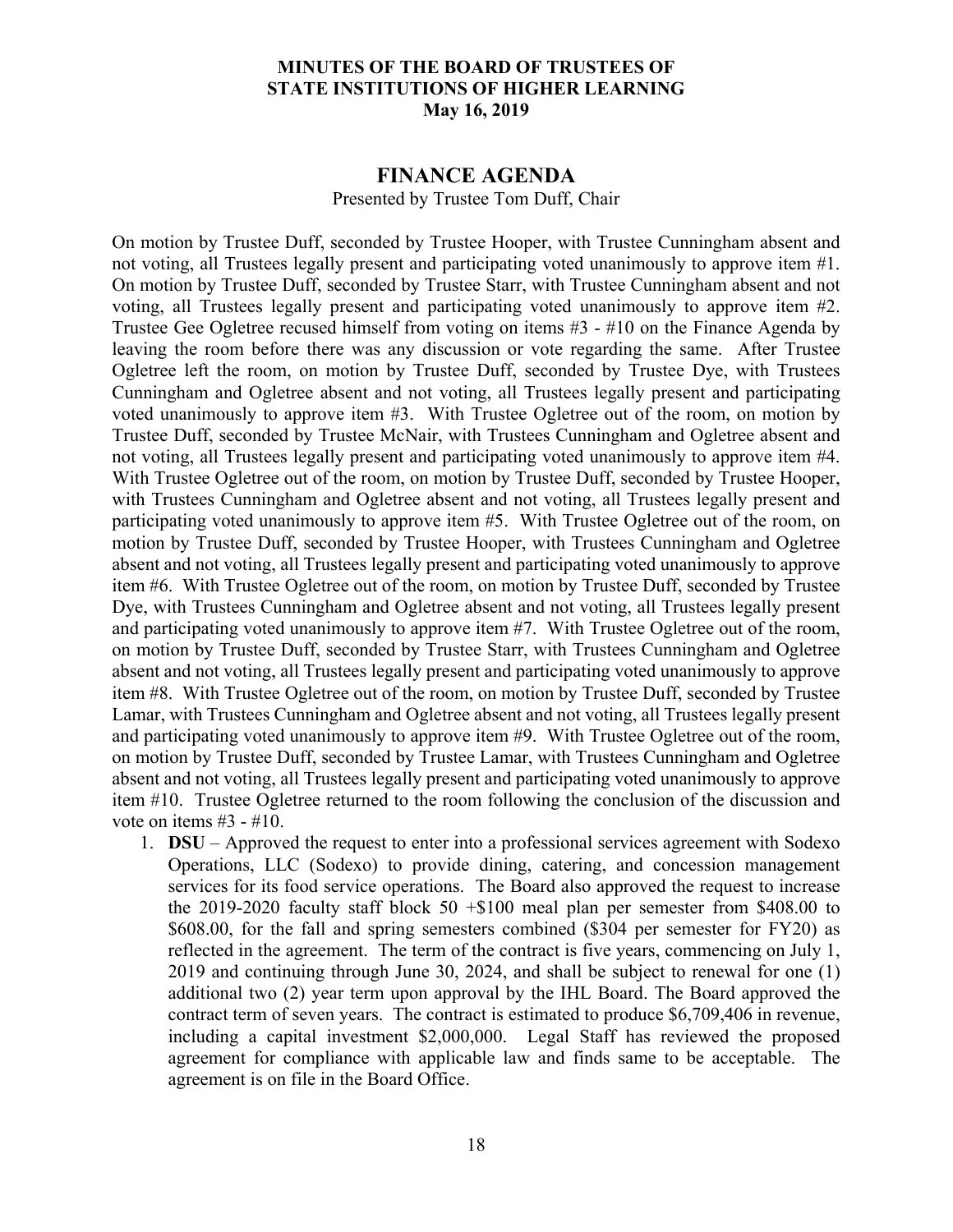2. **MSU** – Approved the request to enter into a contract with Dyehard Fan Supply, LLC, for the purpose of providing In-venue Athletics Apparel and Novelties. The contractor will provide retail sales of athletic apparel and novelties within the various athletic venues to provide fans with easy access to desired items and increase revenue to MSU. The contract shall commence on the date the last party executes the contract and expires on June 30, 2024 with the option of renewing for three (3) additional five (5) year periods. MSU will share in the revenue and benefits. Dyehard Fan Supply will partner with the University as the official merchandise and retail provider at-event/game day only as follows:

|               |                    |    | <b>Royalty on Sales</b> |                 |  |
|---------------|--------------------|----|-------------------------|-----------------|--|
| Year          | Guarantee          |    | Up to \$500,000         | Over \$500,000  |  |
| Year 1        |                    |    | 18%                     | 20%             |  |
| Year 2        | $\geq$ of \$25,000 | or | 20%                     | 22 <sup>%</sup> |  |
| Year 3        | $>$ of \$25,000    | or | 22%                     | 24%             |  |
| Year 4 -5     | $>$ of \$25,000    | or | 24%                     | 26%             |  |
| Year $6 - 10$ | $\geq$ of \$25,000 | or | 26%                     | 28%             |  |

Dyehard Fan Supply will provide a CapEx commitment of \$75,000 for the 5-year agreement, give the University Annual Trade Credit of \$10,000, give the University a signing bonus of \$5,000, and commit to a minimum annual spend of \$5,000 on in venue advertising. The total estimated 5-year revenue for the contract is \$291,702. Legal Staff has reviewed the proposed agreement for compliance with applicable law and finds same to be acceptable. The agreement is on file in the Board Office.

- 3. **SYSTEM** Approved the request to renew its property insurance coverage with Affiliated FM Insurance Company (AFM). Additionally, the wind and flood coverage for the gulf coast includes a number of markets which share the risk. Those are Axis Surplus Insurance Company (Axis); Colony Insurance Company (Colony); Evanston Insurance Company (Evanston); Landmark American Insurance Company (Landmark); Hallmark Specialty Insurance Company (Hallmark); and Lloyds of London (Lloyds). The purpose of the contract is to insure the system's properties in the most cost effective manner while meeting each university's individual coverage needs. This will be a one-year insurance policy for May 31, 2019 to May 31, 2020. The combined premium is approximately \$7,388,560 for 2019-2020 but may increase or decrease through the term of the policy as universities add or decrease their insured values. An option which would decrease coverage limits to \$500 million for the larger universities would result in an overall premium of \$7,173,180. Each university and the Board Office pays its respective share of the premium which is billed and paid directly between the insurance company and the insured. Legal Staff has reviewed the proposed agreement for compliance with applicable law and finds same to be acceptable. The agreement is on file in the Board Office.
- 4. **MSU** Approved the request to amend the food service contract with Aramark Educational Services, LLC on the MSU campus. The term of the contract amendment is July 1, 2019 to June 30, 2025. Aramark will pay up to \$750,000 toward the conversion of Burger King into a Steak 'n Shake. MSU agreed to increase the Flex dollars on the Greek meal plan \$150 each semester. Aramark will pay for the facility renovations. MSU agreed to amortize the cost over the life of the contract and reimburse Aramark for any unamortized costs if the contract ends early. Legal Staff has reviewed the proposed agreement for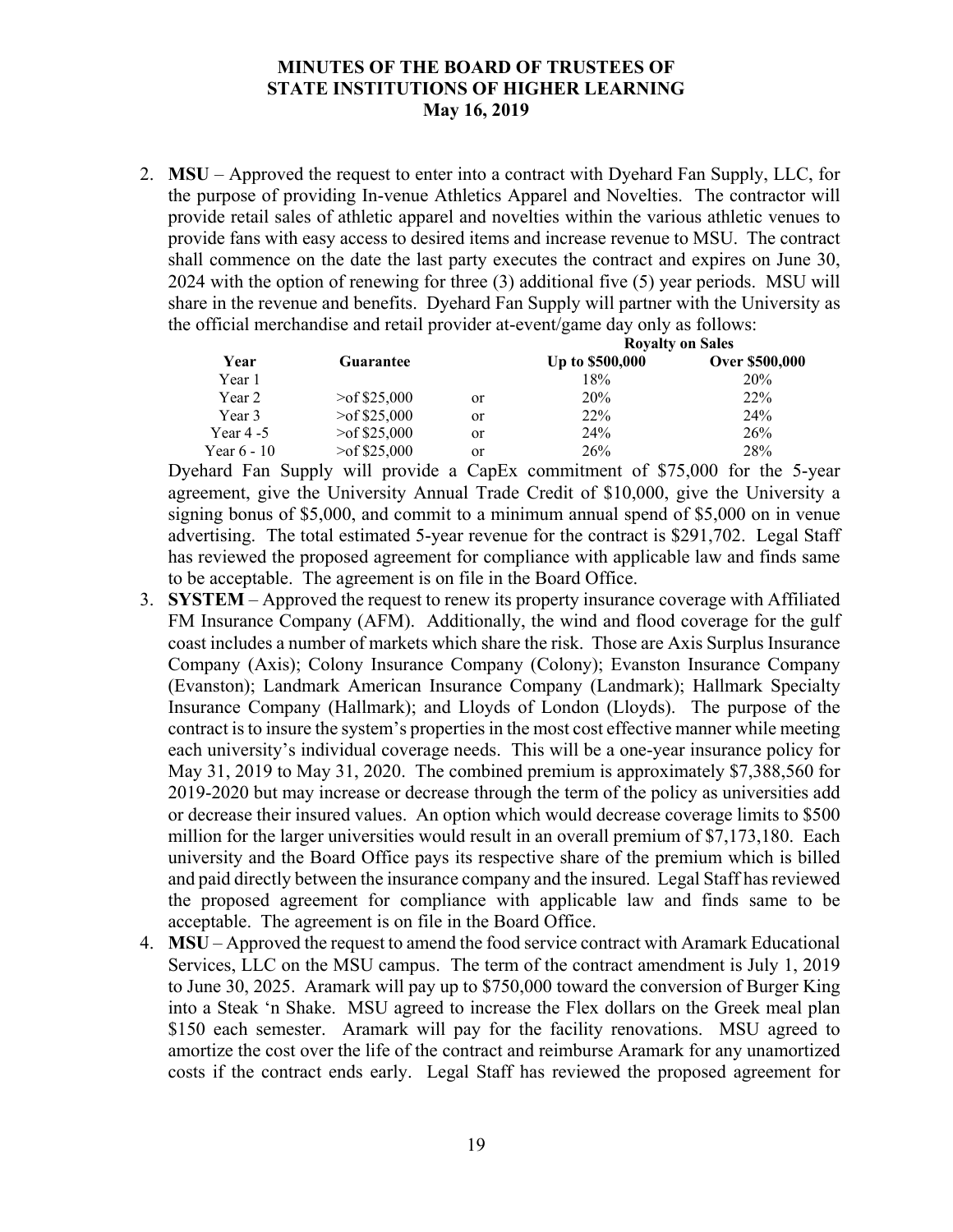compliance with applicable law and finds same to be acceptable. The agreement is on file in the Board Office.

- 5. **UMMC** Approved the request to enter into a Participation Agreement with Cardinal Health 110, LLC and Cardinal Health 112, LLC (collectively, Cardinal) for pharmaceutical distribution services in support of UMMC Specialty Pharmacy's 340b contract pharmacy business. The term of the agreement is five (5) years, from June 1, 2019, through May 31, 2024. The estimated cost of the agreement over the five (5) year term is \$22,889,220. This projection is based on current volumes of UMMC-prescribed specialty prescriptions that are filled by third-party contract pharmacies. Wholesale distribution costs are based on a markup established between the provider and the distributor. Markups, in the wholesale pharmaceutical industry, means the percentage of available discounts a provider can achieve based upon the provider's purchase volume of pharmaceutical products. The more a provider spends on pharmaceuticals, in total, the greater the percentage discount or markup the provider will receive. The estimated cost of this agreement is dependent upon several variable factors, which include but are not limited to UMMC's average monthly purchase volume, increase in the number of contract pharmacy locations, drug availability, variance in the cost of manufacturing, and number of emergency deliveries incurred for each location. Costs incurred under this drug wholesaler agreement will be directly linked to revenues at the individual prescription level; only those claims which result in positive net revenue (after drug costs and fees) will be processed. The agreement will be funded directly through revenues generated by the contract pharmacy business. Legal Staff has reviewed the proposed agreement for compliance with applicable law and finds same to be acceptable. The agreement is on file in the Board Office.
- 6. **UMMC** Approved the request for additional funding for its current agreement with Morris & Dickson Co., LLC and Novation, LLC (now Vizient) for wholesale pharmacy distribution services. Additional funds are needed due to an increase in national drug costs, as well as an increase in UMMC's patient volumes in the areas of cancer, transplant, and outpatient infusion therapies, all of which have led to higher than expected expenditures. This increase in cost reflects national trends. The term of the agreement remains five (5) years, from May 1, 2015, through April 30, 2020. The revised estimated cost over the five (5) year term of the agreement is \$517,373,908.62. The original cost of the five (5) year agreement was estimated to be \$457,373,908.62. UMMC anticipates the need for an additional \$60,000,000.00 for the remainder of the term. The agreement will be funded by patient revenues. As the Board is being asked to provide approval to modify the total expenditure amount of the agreement, no additional approval by the Legal Staff is required.
- 7. **UMMC** Approved the request to enter into a Medical Office Building Lease with Baker-Hardy Real Estate, L.P. (Baker-Hardy) for 3,000 square feet of clinic space located at 2109 Hardy Street, Hattiesburg, MS. The space will be utilized by UMMC Children's of Mississippi for a pediatric clinic, including various specialty services. The Board also approved the request to prepay monthly rent pursuant to Board Policy 707.03 Approval of Prepayment for Goods or Services. The term of the agreement is three (3) years, from July 1, 2019, through June 30, 2022. The total potential cost of the lease is \$219,600.00 over the three (3) year term. UMMC's initial base rent is approximately \$24.00 per square foot, which remains firm throughout the term of the lease. UMMC has included additional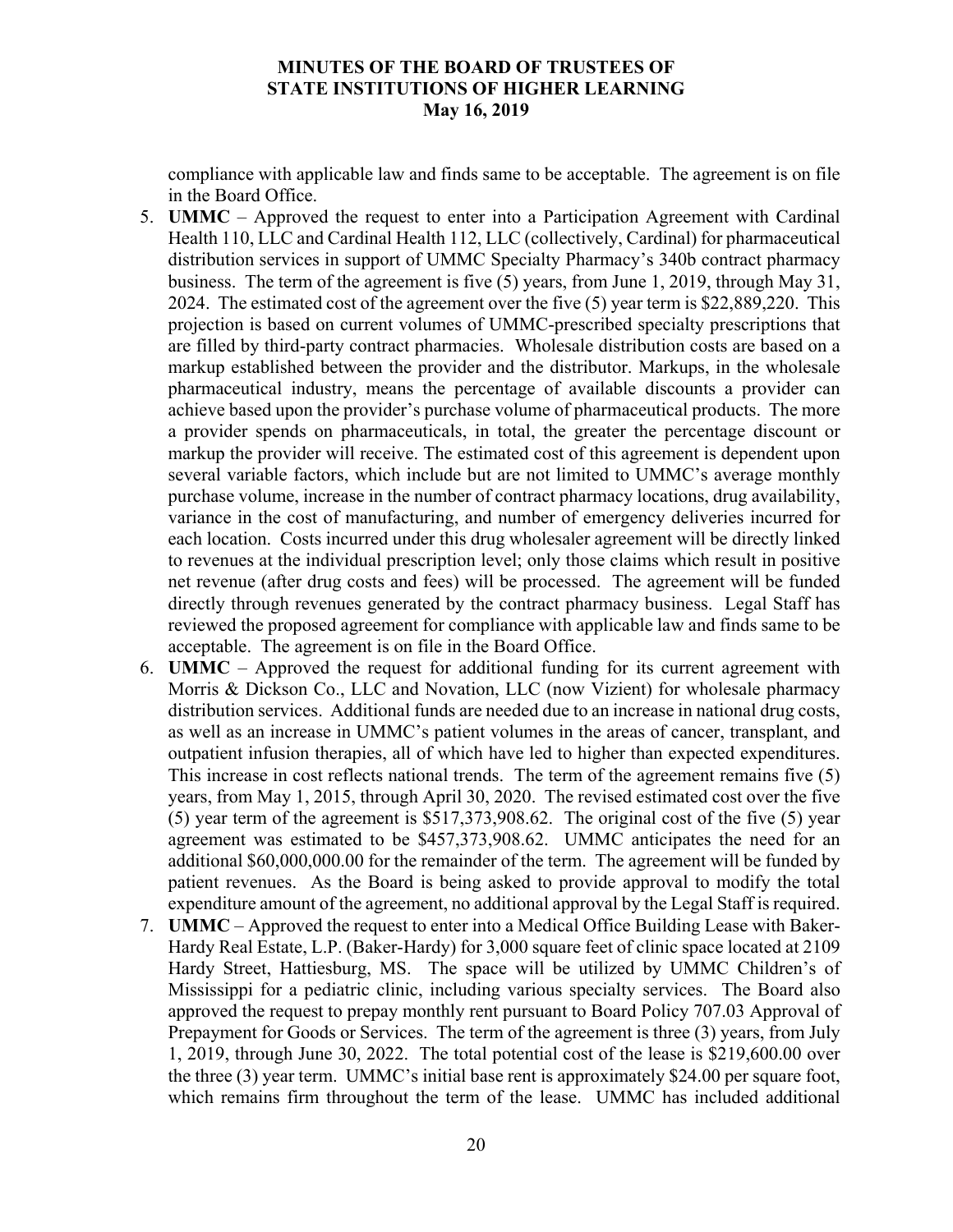potential costs for increases in operating costs up to five percent (5%) each year. The agreement will be funded by patient revenue. Legal Staff has reviewed the proposed agreement for compliance with applicable law and finds same to be acceptable. The agreement is on file in the Board Office.

- 8. **SYSTEM** Approved the request for the Mississippi Institutions of Higher Learning's Executive Office (IHL) to purchase cyber liability and incident response insurance coverage with Lloyds of London – Beazley Syndicate (Beazley). Beazley will provide the cyber coverage and breach response services for the system. Cyber liability insurance will cover various cyber-related losses, including third party liability, first party loss, costs related to investigation and mitigation, and costs related to providing legally required notifications to persons potentially affected by a cyber incident. Purchase of the insurance also includes expert assistance from the insurers breach response team. The purchased policy will be primary to other insurance so that it will protect the IHL Self-Insured Tort Plan in the instances where coverages overlap. This renewal adds new sub-limited coverages, including Contingent Bodily Injury, Computer Hardware Replacement Cost, Criminal Reward, Fraudulent Instruction, Funds Transfer Fraud, and Telephone Fraud. The contract is a one-year insurance policy beginning May 26, 2019 and terminating May 26, 2020. The cost will be approximately \$265,444 for the one-year policy. The IHL Self-Insured Tort Plan will pay the premium and allocate an appropriate premium share to each insured participant. The share for each participant other than UMMC will be built into the annual assessment of the Tort Plan. The Tort Plan will invoice UMMC for its share. Legal Staff has reviewed the proposed agreement for compliance with applicable law and finds same to be acceptable. The agreement is on file in the Board Office. **(THIS ITEM WAS MOVED FROM THE FINANCE CONSENT AGENDA.)**
- 9. **MSU** Approved the request to enter into a new contract with Nelnet Campus Commerce to continue providing an inbound payment solution (credit card, debit card, eChecks, mobile payments, etc.). The current contract expires on June 30, 2019. The term of the contract is five (5) years with the option to extend an additional five (5) years. MSU anticipates the expenditure of \$2,375,500 over the next 10 years, broken down as follows: for the original 5-year contract - \$655,000; and \$720,500 for an extended 5-year period, plus an additional \$1,000,000 for contingency. Over 100 departments that utilize the system for payment processing purposes will provide funding for the system. These costs are built into the cost of good/services rendered by the various departments. Any remaining system costs not covered in this manner will be funded via investment income. Legal Staff has reviewed the proposed agreement for compliance with applicable law and finds same to be acceptable. The agreement is on file in the Board Office. **(THIS ITEM WAS MOVED FROM THE FINANCE CONSENT AGENDA.)**
- 10. **UMMC** Approved the request to enter into a product agreement with Johnson & Johnson Health Care Systems, Inc. (Johnson) to purchase reprocessed external fixation equipment reprocessed by Johnson's affiliate, Sterilmed, Inc. Reprocessing allows equipment to be resold and used for multiple purposes; reprocessing includes refurbishing, cleaning, sterile packaging, sterilization, and high-level disinfection for the equipment. The cost of reprocessed equipment is discounted greatly from the original price as a new item. The external fixation equipment is used to externally stabilize long bones, tubular bones, and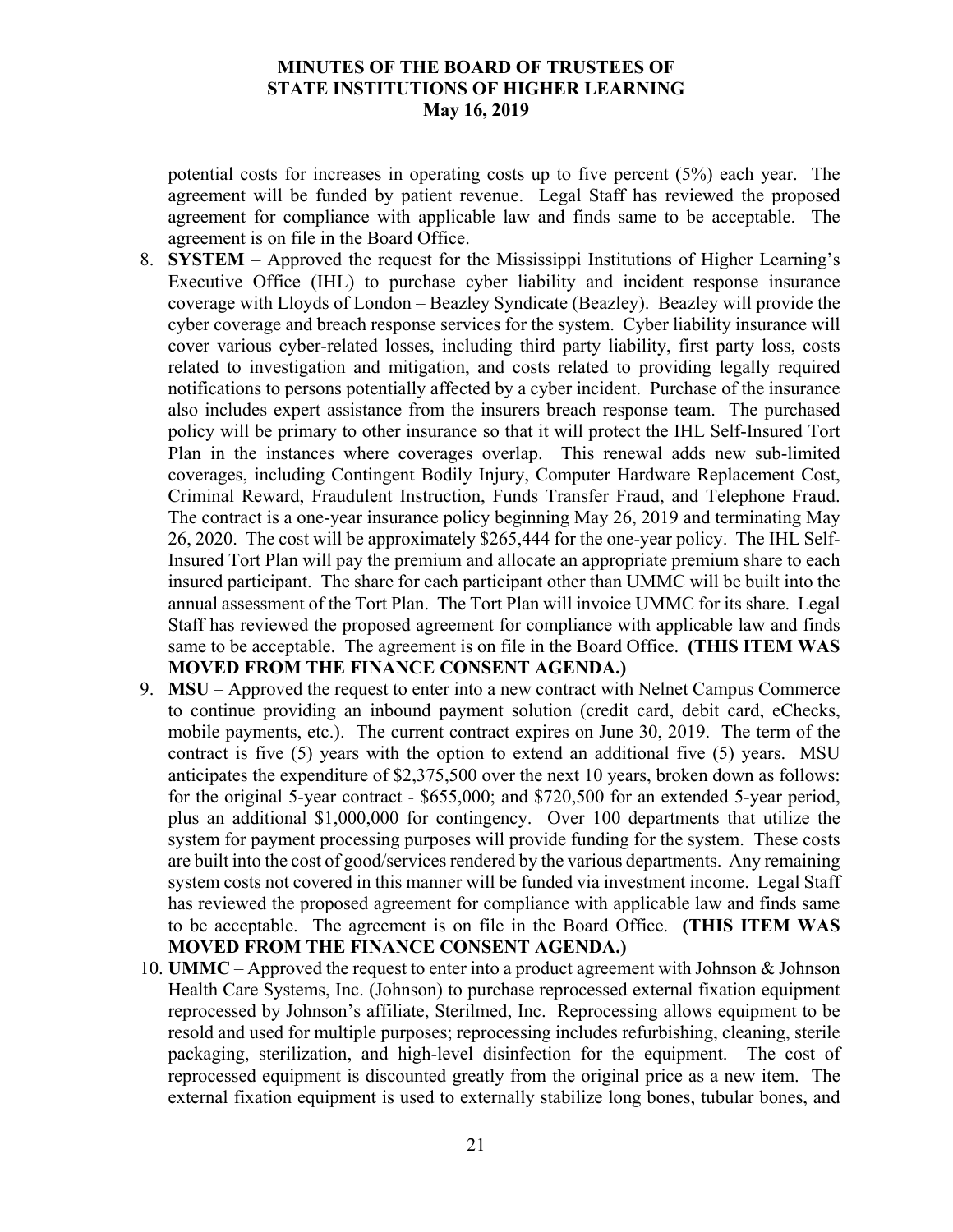pelvic ring fractures, as well as arthrodesis and osteotomies for pediatric and adult populations at UMMC's Jackson and Grenada campuses. The Board also approved the request to enter into Amendment #2 to the Master IDN Agreement with Johnson to revise the indemnification requirements therein. The term of the Product Agreement is three (3) years, from June 1, 2019, through May 31, 2022. The estimated total cost of the Product Agreement over the three (3) year term is \$994,946.05. UMMC has included a ten percent (10%) annual increase beginning in Year 2 for potential patient volume increases. The Product Agreement will be funded by hospital patient revenue. Legal Staff has reviewed the proposed agreement for compliance with applicable law and finds same to be acceptable. The agreement is on file in the Board Office. **(THIS ITEM WAS MOVED FROM THE FINANCE CONSENT AGENDA.)**

# **REAL ESTATE AGENDA**

Presented by Trustee Hal Parker, Chair

Trustee Shane Hooper recused himself from voting on items #1 & #2 on the Real Estate Agenda by leaving the room before there was any discussion or vote regarding the same. After Trustee Hooper left the room, on motion by Trustee Duff, seconded by Trustee Dye, with Trustees Cunningham and Hooper absent and not voting, all Trustees legally present and participating voted unanimously to approve item #1 as submitted on the Real Estate Agenda. With Trustee Hooper out of the room, on motion by Trustee Dye, seconded by Trustee McNair, with Trustees Cunningham and Hooper absent and not voting, all Trustees legally present and participating voted unanimously to approve item #2. Trustee Hooper returned to the room following the conclusion of the discussion and vote on items #1 and #2.

- 1. **UM** Approved the request to initiate **IHL 207-453, South Oxford Center Film Studio,** and the appointment of McCarty Architects, P.A. as design professional. This project will renovate the former central storage area and tangential facilities at the South Oxford Center [former Baptist Hospital] into usable space for the new Bachelor of Fine Arts in film production program. This requires building two sound stages, an editing classroom, two editing rooms, Foley sound room, control room, green room, equipment storage and checkout cage, and four faculty offices. The proposed project budget is \$1.5 million. Funds are available from Internal R&R Funds (\$1,500,000).
- 2. **UM** Approved the request to increase the budget for **IHL 207-444, South Oxford Center – Communication Science Disorders Relocation,** from \$2,000,000 to \$2,100,0000, an increase of \$100,000. The requested project will renovate approximately 40,000 square feet of the recently purchased South Oxford Center (the old Baptist Hospital Building) for much needed clinic space, observation and therapy rooms, labs, audiology booths, offices, and academic spaces for the School of Applied Sciences' Department of Communication Sciences and Disorders (DCSD). DCSD's current facility is increasingly incapable of meeting the academic needs, accreditation criteria, and HIPPA provision requirements. The completion of this project is essential to the reaccreditation of the DCSD. Funds are available from Internal R&R (\$2,100,000).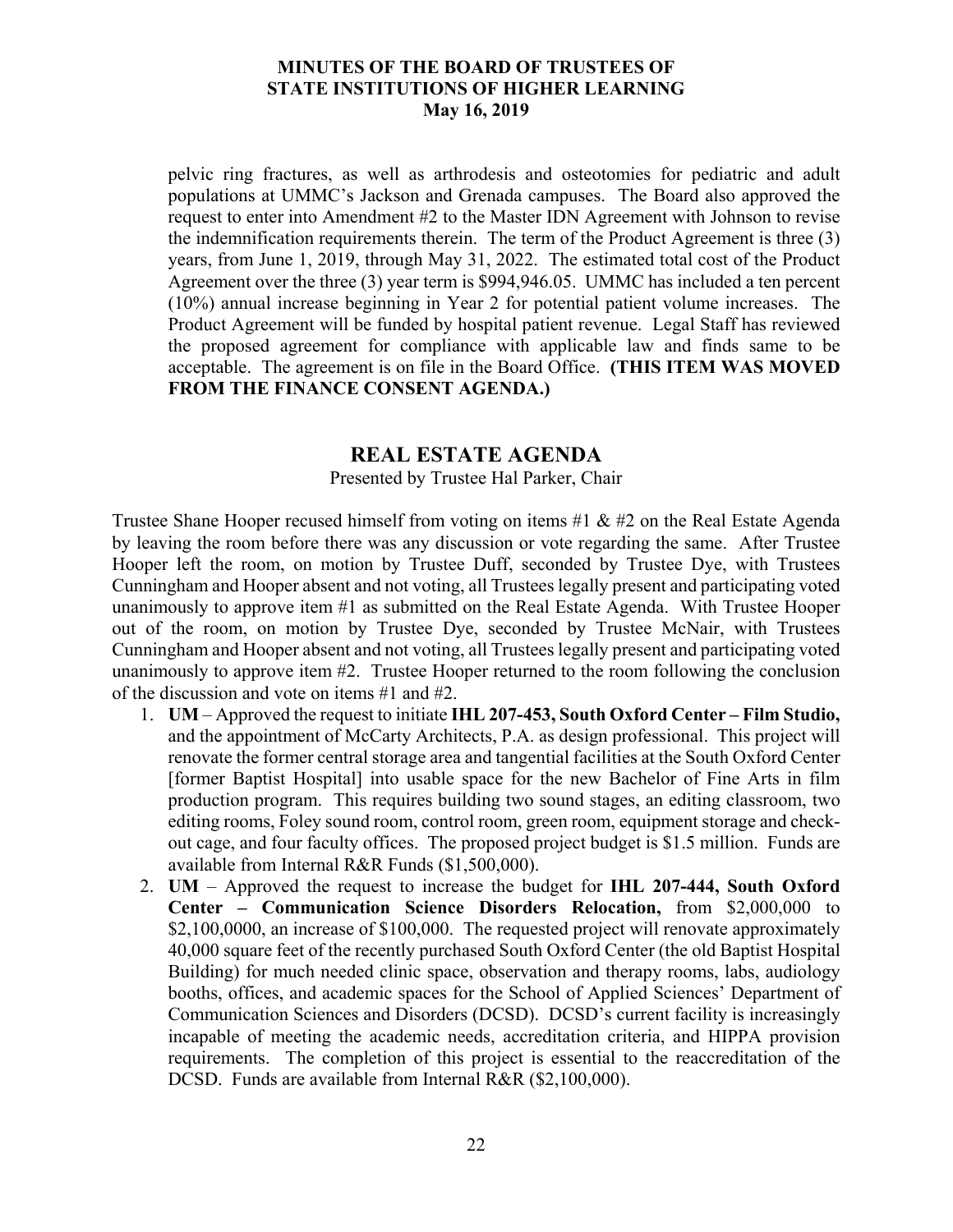# **ADMINISTRATION/POLICY AGENDA**

Presented by Commissioner Alfred Rankins, Jr.

On motion by Trustee Duff, seconded by Trustee Martin, with Trustee Cunningham absent and not voting, all Trustees legally present and participating voted unanimously to approve item #1 as submitted on the Administration/Policy Agenda. On motion by Trustee Dye, seconded by Trustee McNair, with Trustee Cunningham absent and not voting, all Trustees legally present and participating voted unanimously to approve item #2.

- 1. **SYSTEM** Approved the appointment of Dr. William Bynum, President of Jackson State University, as the IHL Board's representative on the Mississippi Authority for Educational Television A.K.A. Mississippi Public Broadcasting (MPB) Board pending approval by the Senate at its next Legislative session. His term will be four-years from July 1, 2019 through June 30, 2023.
- 2. **SYSTEM** Approved the following committee appointments by President Hal Parker: STANDING COMMITTEES

#### **Academic Affairs**

- 1. Dr. Alfred McNair, Jr., Chair
- 2. Dr. Ford Dye
- 3. Shane Hooper
- 4. Ann Lamar
- 5. Jeanne Luckey

#### **Finance**

- 1. Tom Duff, Chair
- 2. Ann Lamar
- 3. Jeanne Luckey
- 4. Chip Morgan
- 5. Gee Ogletree

#### **Health Affairs**

- 1. Dr. Walt Starr, Chair
- 2. Dr. Ford Dye
- 3. Ann Lamar
- 4. Dr. Alfred McNair, Jr.
- 5. Chip Morgan
- 6. Gee Ogletree

#### AD HOC COMMITTEES

#### *Ayers* **Endowment Management**

- 1. Chip Morgan, Chair
- 2. Hal Parker, Board President
- 3. Dr. Alfred Rankins, Commissioner
- 4. Dr. Felicia Nave, ASU Incoming President
- 5. Dr. William Bynum, JSU President
- 6. Dr. Jerryl Briggs, MVSU President
- 7. Shane Hooper

#### NOTE: The President is an Ex-Officio member of all committees.

#### **Legal**

- 1. Ann Lamar, Chair
- 2. Shane Hooper
- 3. Chip Morgan
- 4. Gee Ogletree

#### **Real Estate**

- 1. Bruce Martin, Chair
- 2. Dr. Steven Cunningham
- 3. Dr. Ford Dye
- 4. Tom Duff
- 5. Jeanne Luckey

#### **Diversity**

- 1. Dr. Steven Cunningham, Chair
- 2. Jeanne Luckey
- 3. Bruce Martin
- 4. Dr. Alfred McNair, Jr.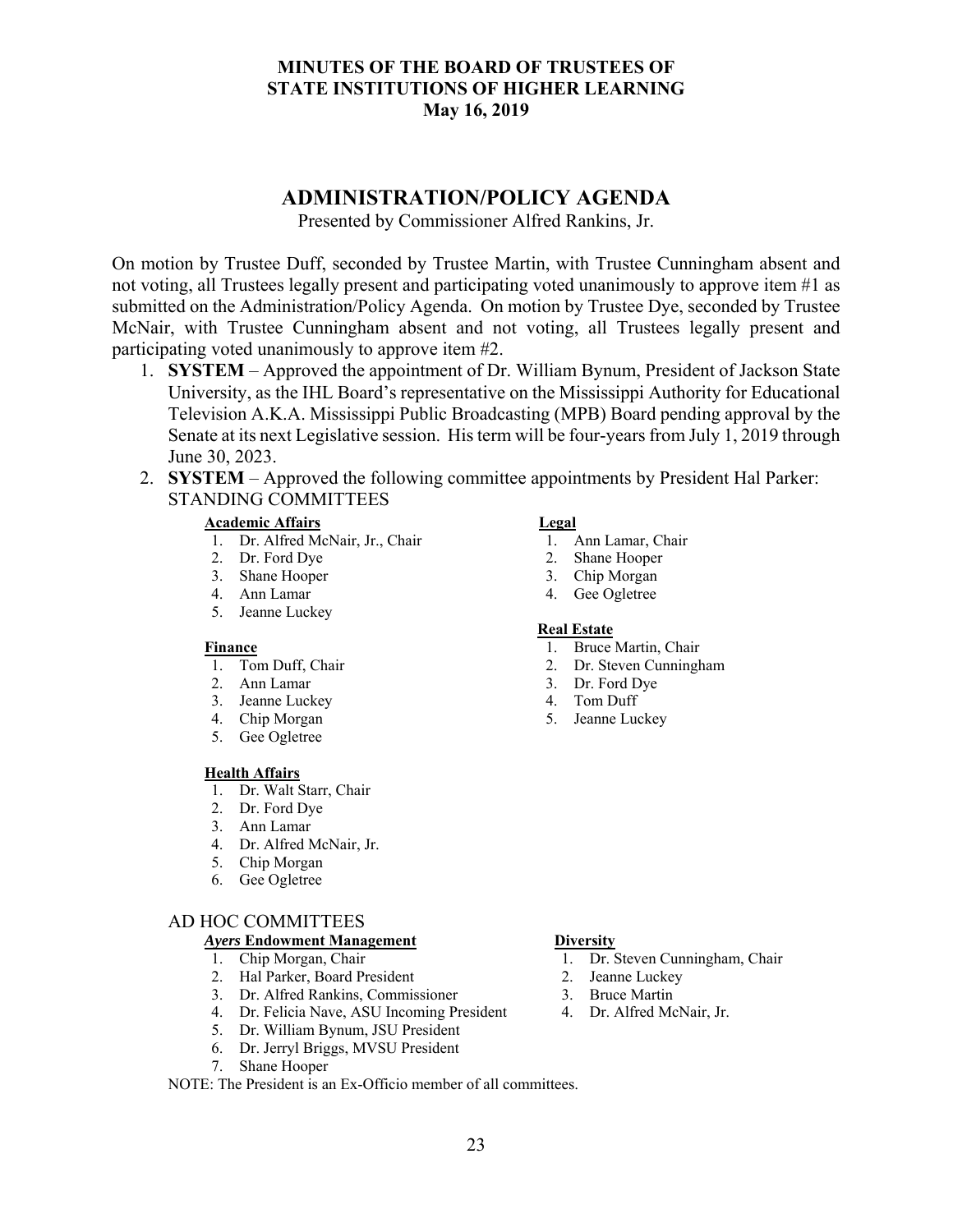# **INFORMATION AGENDA**

Presented by Commissioner Alfred Rankins, Jr.

## **FINANCE**

1. **SYSTEM** – The following document represents the approval of MS-ITS for The University of Mississippi Medical Center (UMMC) to enter into Amendment #1 to its Software Subscription Agreement with AutoGov to change the licensor's name in the Agreement from AutoGov to CoverMe Services, Inc. and to add the Retrocheck software application. The Retrocheck application allows UMMC to screen self-pay patients for financial assistance, charitable, or other assistance programs such as Presumptive Medicaid eligibility The Attorney General's staff assigned to the MS-ITS reviewed the amendment prior to execution. The Software Subscription Agreement and related amendment are between AutoGov and MS-ITS behalf of UMMC.

### **REAL ESTATE**

2. **SYSTEM** – The Board received the Real Estate items that were approved by the Board staff subsequent to the April 18, 2019 Board meeting in accordance with Board Policy 904 Board Approval. **(See Exhibit 1.)**

## **LEGAL**

3. **SYSTEM** – The Board received a report of the payment of legal fees to outside counsel. **(See Exhibit 2.)**

### **ADMINISTRATION/POLICY**

- 4. **SYSTEM** The following items have been approved by the Commissioner on behalf of the Board and are available for inspection at the Board Office.
	- a. **MSU**  On April 22, 2019, Commissioner Alfred Rankins, Jr., approved the Rental Agreement between Mississippi State University and S. Everett Rushing for approximately 1,368 square feet of office space located at 2654 Ridgewood Road, Suite B., Jackson, MS, for use by employees of the Office of Nutrition Education. The term of the lease is 3 years beginning upon execution of the agreement at a cost of \$1,750 per month, payable in advance on or before the  $7<sup>th</sup>$  of each month, for a total cost of \$63,000 for the term of the Lease. The IHL Associate Commissioner for Legal Affairs reviewed this item and found it compliant with Board Policy 707.01 Land, Property, and Service Contracts and with Policy 707.03 Approval for Prepayment for Goods or Services.
	- b. **UM** In accordance with Board Policy 701.06 Budget Escalations and Revisions, all revisions to annual budgets which do not increase the total amount of the budgets must be approved by the Commissioner prior to implementation and subsequently reported to the Board. On April 16, 2019, Commissioner Alfred Rankins, Jr., approved the revisions to the On Campus Budget, Off Campus Budget, Mississippi Law Research Institute Budget, Mississippi Mineral Resources Institute Budget, Research Institute of Pharmaceutical Sciences Budget, Super Computer Budget, Small Business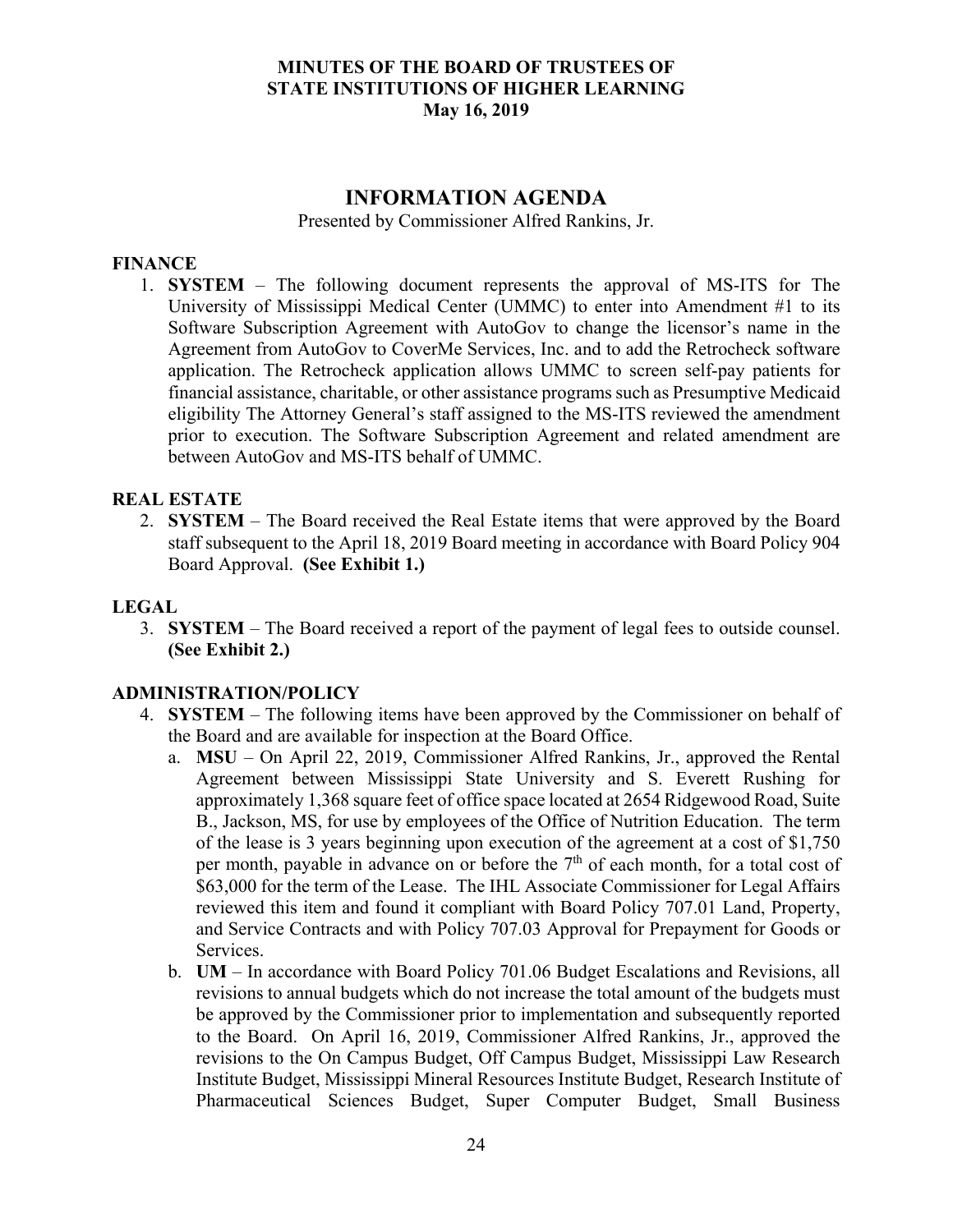Development Center Budget, Center for Manufacturing Excellence Budget, and State Court Education Program Budget for Fiscal Year 2019. The Executive Office financial staff have reviewed and approved these revisions. These budget revisions contain no increases in total budget but rather reallocations among individual expense categories. A copy of the documents is on file at the Board Office.

- c. **UMMC** On April 22, 2019 Commissioner Alfred Rankins, Jr., approved the Rental Agreement between the University of Mississippi Medical Center and the Mississippi Fair Commission for the use of the Mississippi Coliseum at which to hold its 2019 commencement ceremony. The term of the Lease is three days beginning May 22, 2019 through May 24, 2019 at a one-time cost of \$9,192.20. The IHL Associate Commissioner for Legal Affairs reviewed this item and found it compliant with Board Policy 707.01 Land, Property, and Service Contracts.
- d. **UMMC** On April 22, 2019 Commissioner Alfred Rankins, Jr., approved the Lease Agreement between the University of Mississippi Medical Center and Mississippi Methodist Hospital and Rehabilitation Center, Inc. for approximately 1,545 square feet of medical office space in the Methodist Rehabilitation Center in Jackson. The term of the Lease is 1 year beginning May 1, 2019 through April 30, 2020, at a cost of \$2,446.25 per month payable in monthly installments in advance as set out in Paragraph 4.1 of the agreement. The IHL Associate Commissioner for Legal Affairs reviewed this item and found it compliant with Board Policy 707.01 Land, Property, and Service Contracts and with Policy 707.03 Approval for Prepayment for Goods or Services.
- e. **UMMC** On April 25, 2019 Commissioner Alfred Rankins, Jr., approved the Lease Agreement between the University of Mississippi Medical Center and Pitney Bowes, Inc. for the rental of a postage meter at the Grenada campus. The term of the Lease is 60 months beginning on or about May 1, 2019 through April 30, 2024, at a cost of \$277.65 per month as set out in Exhibit A of the Lease Agreement. The IHL Associate Commissioner for Legal Affairs reviewed this item and found it compliant with Board Policy 707.01 Land, Property, and Service Contracts.
- f. **UMMC** On April 25, 2019 Commissioner Alfred Rankins, Jr., approved the Lease Agreement between the University of Mississippi Medical Center and Pitney Bowes, Inc. for the rental of a postage meter at the UMMC main campus in Jackson, MS. The term of the Lease is 60 months beginning on or about July 1, 2019 through June 30, 2024, at a cost of \$1,058.71 per month as set out in Exhibit A of the Lease Agreement. The IHL Associate Commissioner for Legal Affairs reviewed this item and found it compliant with Board Policy 707.01 Land, Property, and Service Contracts.

# **HEALTH AFFAIRS COMMITTEE REPORT**

Wednesday, May 15, 2019

The meeting was called to order by Chairman Ford Dye at approximately 2:00 p.m. The following items were discussed.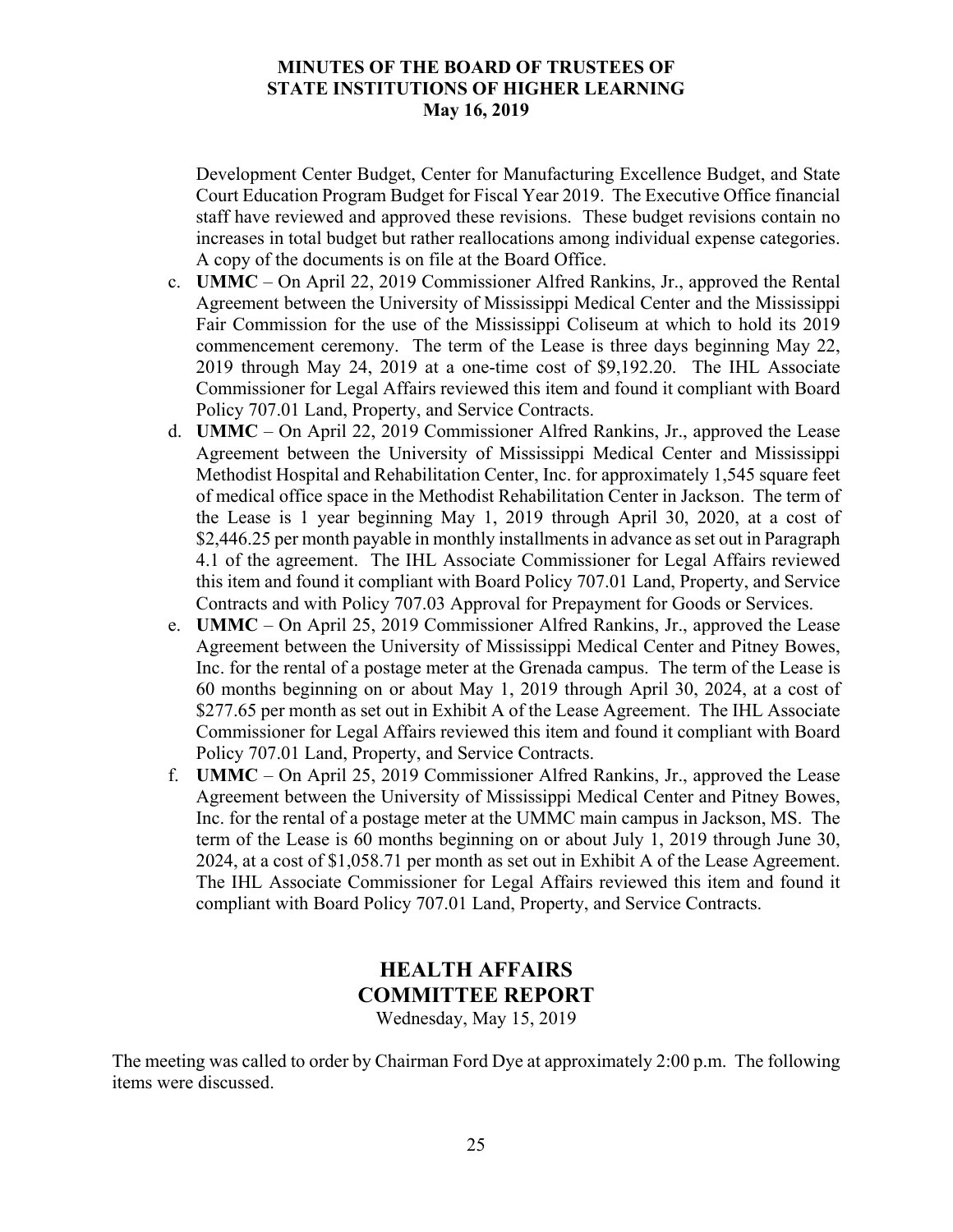- 1. The Committee received an update on the quarterly clinical quality and FY2019 financial status. **No action was taken.**
- 2. Executive Session

On motion by Trustee McNair, all Committee members legally present and participating voted unanimously to close the meeting to determine whether to declare an Executive Session. On motion by Trustee Starr, seconded by Trustee McNair, all Committee members legally present and participating voted unanimously **to enter into Executive Session** for the reason reported to the public and stated in these minutes, as follows:

Discussion of the strategic business plans related to a public hospital.

## **During Executive Session, the following matter was discussed:**

The Committee discussed the strategic business plans related to a public hospital. **No action was taken.**

On motion by Trustee Starr, seconded by Trustee McNair, all Committee members legally present and participating voted unanimously to return to open session.

3. On motion by Trustee Lamar, seconded by Trustee McNair, all Committee members legally present and participating voted unanimously to adjourn at approximately 3:40 p.m.

The following Committee members were present: Dr. Ford Dye (Chair), Mr. Chip Morgan (Vice-Chair), Ms. Ann Lamar, Dr. Alfred McNair, Mr. Gee Ogletree, Mr. Hal Parker, and Dr. Walt Starr.

# **ANNOUNCEMENTS**

- President Hal Parker invited the university presidents to report on current activities on their campuses.
- $\bullet$  President Parker then announced that the June 20<sup>th</sup> Board meeting will be in Jackson.
- He thanked Dr. Jerryl Briggs, President of Mississippi Valley State University, for agreeing to host the October  $17<sup>th</sup>$  meeting on the MVSU campus.

# **EXECUTIVE SESSION**

On motion by Trustee Starr, with Trustee Cunningham joining by phone, all Trustees legally present and participating voted unanimously to close the meeting to determine whether to declare an Executive Session. On motion by Trustee Dye, seconded by Trustee Duff, with Trustee Cunningham joining by phone, all Trustees legally present and participating voted unanimously to enter into Executive session for the reason reported to the public and stated in these minutes, as follows: Discussion of a personnel matter at the University of Mississippi ("UM").

## **During Executive Session, the following matter was discussed and/or voted upon:**

The Board engaged in discussions regarding whether to grant tenure to UM Professor James M. Thomas. Attorney Mark Waggoner, engaged by the Board as a First Amendment subject matter expert, was present. The Interim Chancellor and Provost of UM were also present for part of the discussions.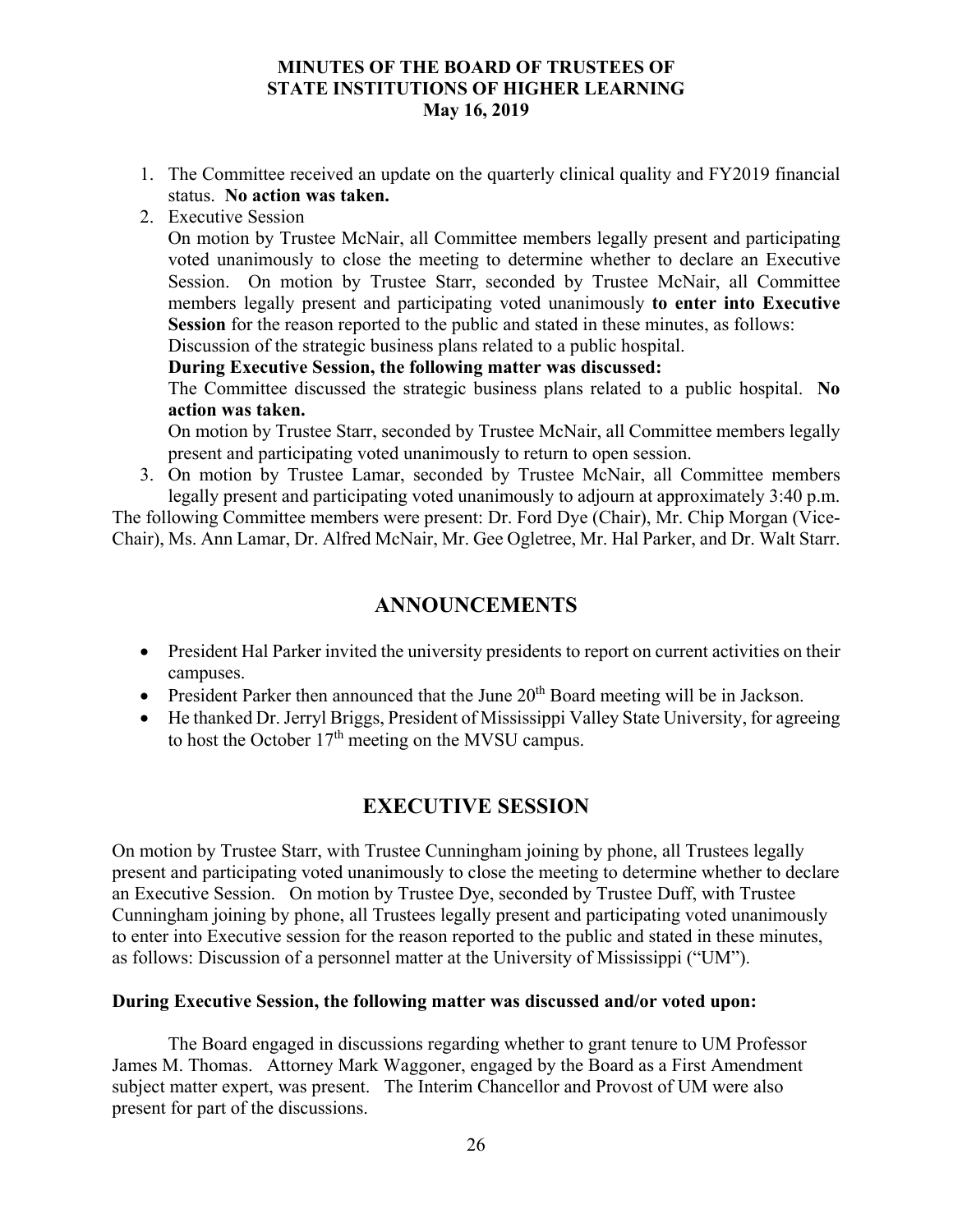It was discussed that Professor Thomas is a prolific tweeter on social media; that Professor Thomas links his tweets to his personal website which includes his CV; that he tweets as a professor at the University of Mississippi and as an outspoken and adamant commentator on University administrative affairs; and that Professor Thomas often tweets about his course content and his daily classroom discussions. Some Trustees expressed concerns about some of Professor Thomas' tweets, most notably, one from January 19, 2019. In response to a tweet from another individual where a statement was made that "There are only 3, maybe 4, professors there [Ole Miss] that are conservative," Professor Thomas tweeted the following:

 The truth is there used to be three or four conservative professors at UM. But we used two for a blood sacrifice to the ghost of Eugene Debs, another we forced to watch and she was subsequently converted, and I ate the fourth because his tears tasted like candy.

 The question before the Board is whether the actions of Professor Thomas violated IHL Policy, UM Policy and the UM Statement Concerning Academic Freedom, and what impact any such violations should have on the decision to grant or deny tenure to Professor Thomas. The Board reviewed the requirements for tenure set out in IHL Policies 402.03 and 403.0101 which require, in part, that the Board and heads of institutions consider a candidate's effectiveness in interpersonal relationships, including professional ethics and cooperativeness in making decisions regarding tenure.

 The Board also discussed the University's "Statement Concerning Academic Freedom," which states in part: "As a person of learning and an educational officer, he/she should remember that the public may judge his/her profession and his/her institution by his/her utterances. Hence, he/she should strive at all times to be accurate, should exercise appropriate restraint, should show respect for the opinions of others..." It was further discussed that UM's Statement Concerning Academic Freedom is derived from the 1940 Statement of Academic Freedom and Tenure of the American Association of University Professors (AAUP) and since the guidance from the AAUP was written, it has been endorsed and adopted by hundreds of educational institutions and organizations world-wide.

 Trustees discussed whether Thomas' January 19, 2019 tweet showed a lack of respect for the opinions of others, such as views of colleagues with whom he did not share the same opinions (political or otherwise), and whether it showed appropriate restraint and professionalism. Some Trustees expressed their view that this tweet did not reflect on a matter of public concern nor did it serve an academic purpose or contribute to public debate on any issue. Trustees recognized that the Board must at all times protect the academic freedom of the institutions and their ability to safely and effectively educate students but also recognized that there are limits to academic freedom.

 In addition, there was much discussion regarding the several positive reasons for UM's tenure recommendation for Dr. Thomas including his evaluation at all levels of the process of seeking tenure and the recommendation of the University that he be awarded tenure. Following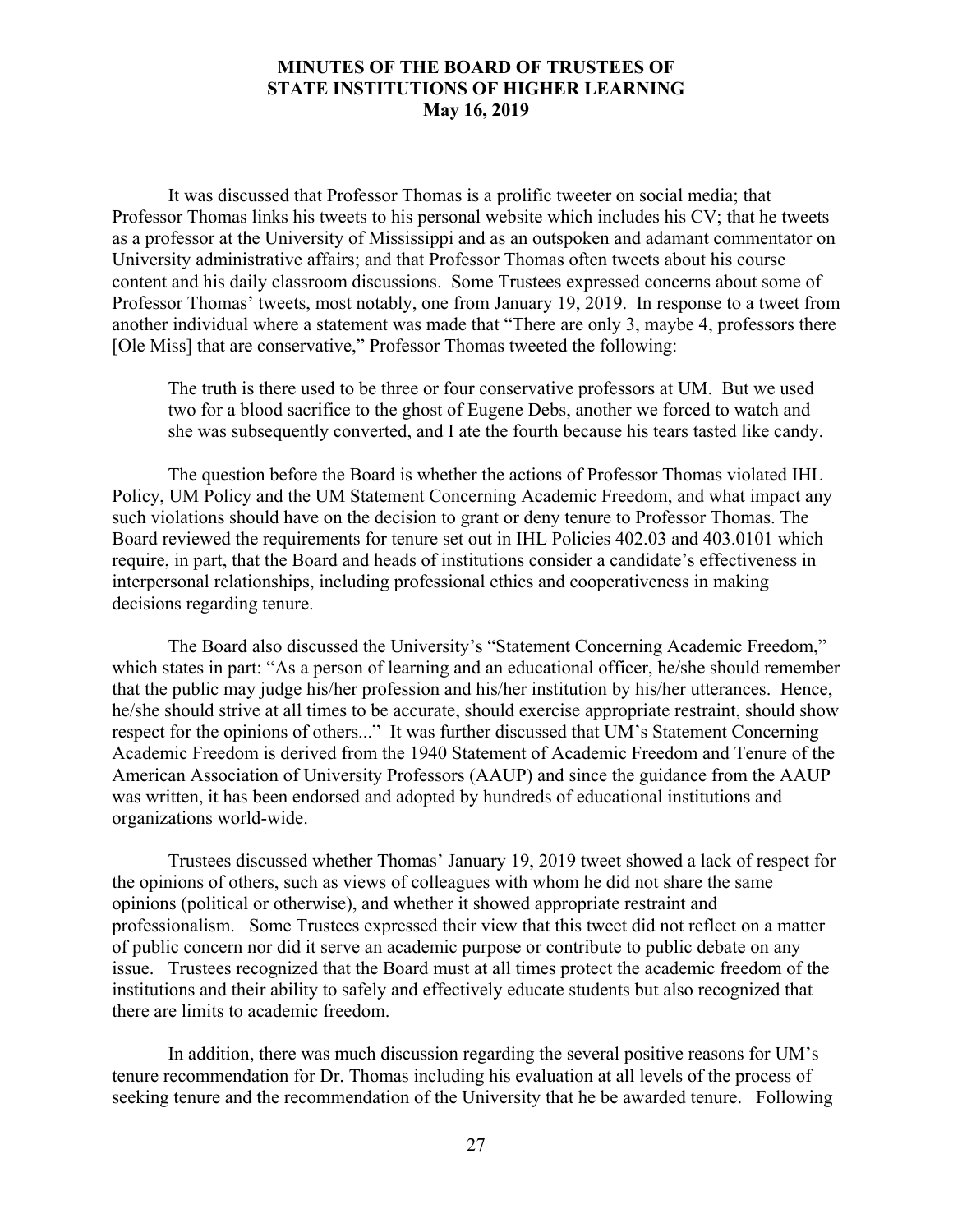further discussion and some dissent, ultimately it was the recommendation in favor of tenure from the University of Mississippi that carried the greatest weight in the majority of the Board's decision to grant tenure to Professor Thomas.

 A motion was made by Trustee Ogletree, seconded by Trustee Hooper, to approve tenure for James Michael Thomas; promotion to Associate Professor of Sociology; Department of Sociology and Anthropology; effective July 1, 2019. The motion passed on a 7 to 5 vote, with Trustee Cunningham joining by phone. Trustees voting for the motion were: Dr. Steven Cunningham, Mr. Shane Hooper, Mr. Bruce Martin, Dr. Alfred McNair, Mr. Gee Ogletree, Mr. Hal Parker, and Dr. Walt Starr. Trustees voting against the motion were: Mr. Tom Duff, Dr. Ford Dye, Ms. Ann Lamar, Ms. Jeanne Luckey, and Mr. Chip Morgan.

**On motion by Trustee Duff, seconded by Trustee McNair, with Trustee Cunningham joining by phone, all Trustees legally present and participating voted unanimously to return to Open Session.** 

# **OTHER BUSINESS**

The Board discussed the release of the request for proposals for executive search firms to assist with the University of Mississippi Chancellor Search. **No action was taken.**

By consensus, the Board approved the appointment of Dr. Ford Dye as Chair of the University of Mississippi Board Search Committee with all other trustees serving as members of the committee.

President Parker noted that recommendations for the Campus Search Advisory Committee (CSAC) members are due and noted that the CSAC members will be requested to participate in the listening sessions.

# **ADJOURNMENT**

There being no further business to come before the Board, on motion by Trustee Morgan, seconded by Trustee McNair, with Trustee Cunningham absent and not voting, all Trustees legally present and participating voted unanimously to adjourn the meeting.

President, Board of Trustees of State Institutions of Higher Learning

Muel Renkin,

Commissioner, Board of Trustees of State Institutions of Higher Learning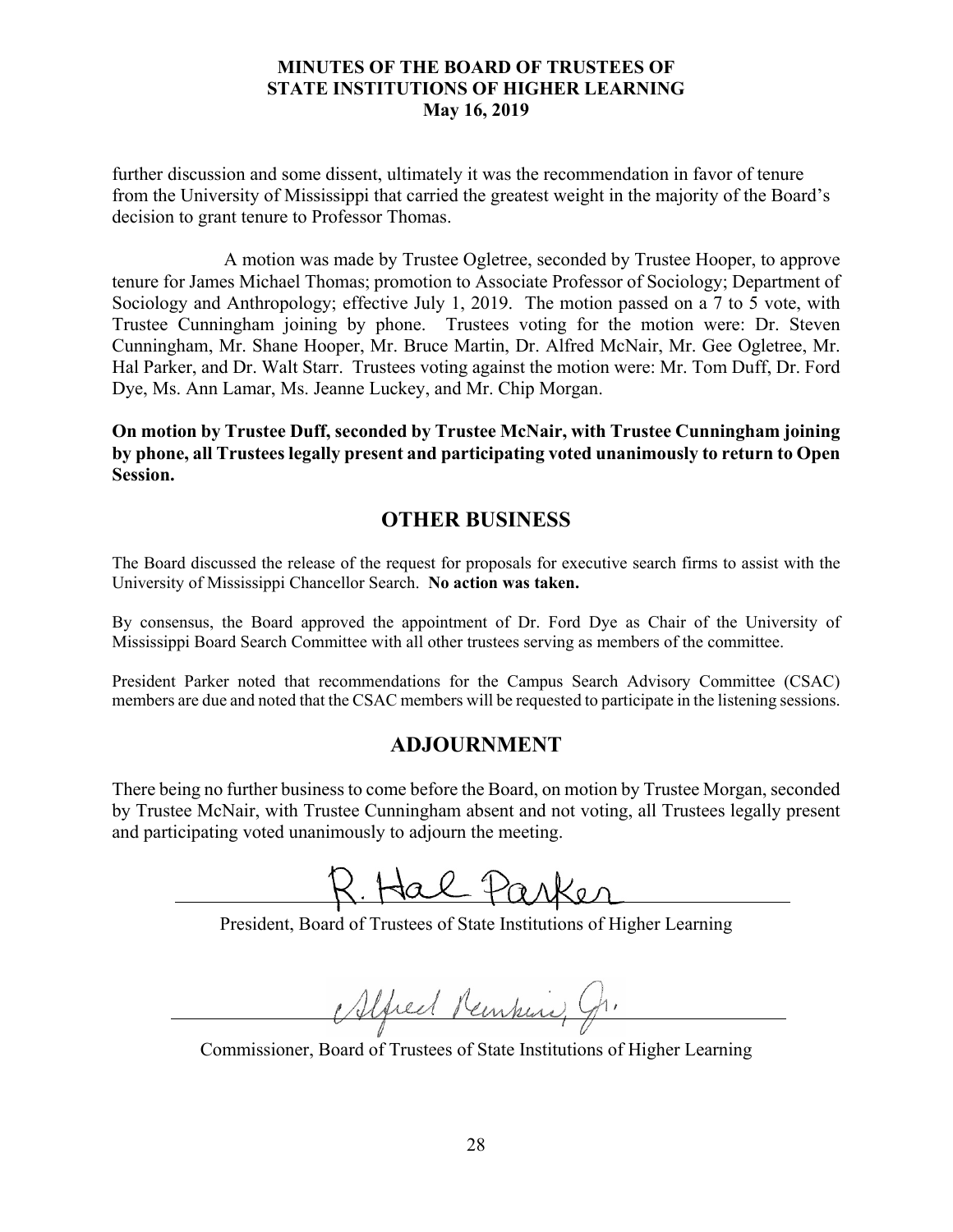# **EXHIBITS**

| Exhibit 1 | Real Estate items that were approved by the IHL Board staff subsequent to |
|-----------|---------------------------------------------------------------------------|
|           | the April 18, 2019 Board meeting.                                         |

Exhibit 2 Report of the payment of legal fees to outside counsel.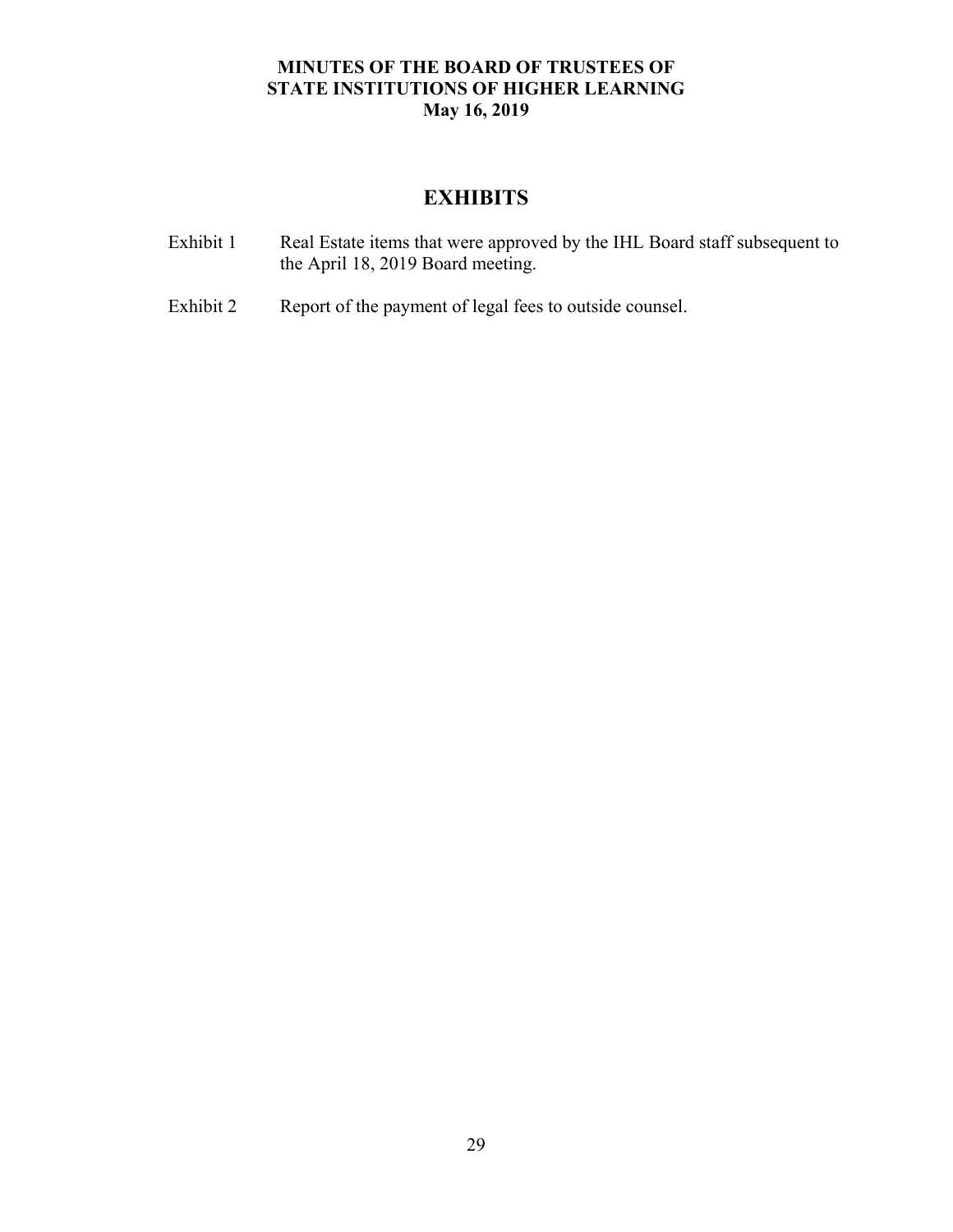May 16, 2019

# **SYSTEM: REAL ESTATE ITEMS APPROVED SUBSEQUENT TO THE APRIL 18, 2019 BOARD MEETING SUBMISSION DEADLINE**

**NOTE: THE FOLLOWING ITEMS WERE APPROVED BY THE BOARD'S REAL ESTATE AND FACILITIES STAFF ACCORDING TO BOARD POLICY §904 (A) BOARD APPROVAL.** 

**Change Order Approval Note: No change orders approved by Board staff, as reflected within any of the following informational agenda items, increase the Board approved total project budget. The total project budget as approved by the Board provides for a contingency fund, which allows for an increase in the construction budget of between five and ten percent. Any increase in the total project budget caused by a change order, would require Board approval and could not be approved by Board staff until the budget increase is approved by the Board.** 

# **DELTA STATE UNIVERSITY**

- 1. **DSU– GS 102-267 Campus Roofing** 
	- **NOTE: This is a Bureau of Building project**

**Approval Request #1 (INTERIM):**In accordance with Board Policy §904 (B) Board Approval, *Interim Chair Approval* was granted by Mr. Hal Parker, Chair of the Real Estate and Facilities Committee on May 1, 2019 to approve the budget increase on the Campus Roofing project from \$1,000,000.00 to \$1,500,000.00, for an increase of \$500,000.00. This increase will be funded from HB 1649, Laws of 2018. The total project budget is \$1,500,000.00.

Interim Approval Status & Date:APPROVED, May 1, 2019 **Approval Request #2:**REBID Board staff approved REBID of the Campus Roofing project as submitted by Burris/Wagnon. Approval Status & Date: APPROVED, April 26, 2019 Project Initiation Date: January 17, 2019 Design Professional: Burris/Wagnon General Contractor: TBD Total Project Budget: \$1,500,000.00

# **JACKSON STATE UNIVERSITY**

2. **JSU– GS 103-286 – Stewart Hall Renovations NOTE: This is a Bureau of Building project Approval Request #1:****Award of Construction Contract**  Board staff approved the Award of Contract in the amount of \$6,134,000.00 to the apparent low bidder, Diversified Construction Services, Inc. Approval Status & Date: APPROVED, April 4, 2019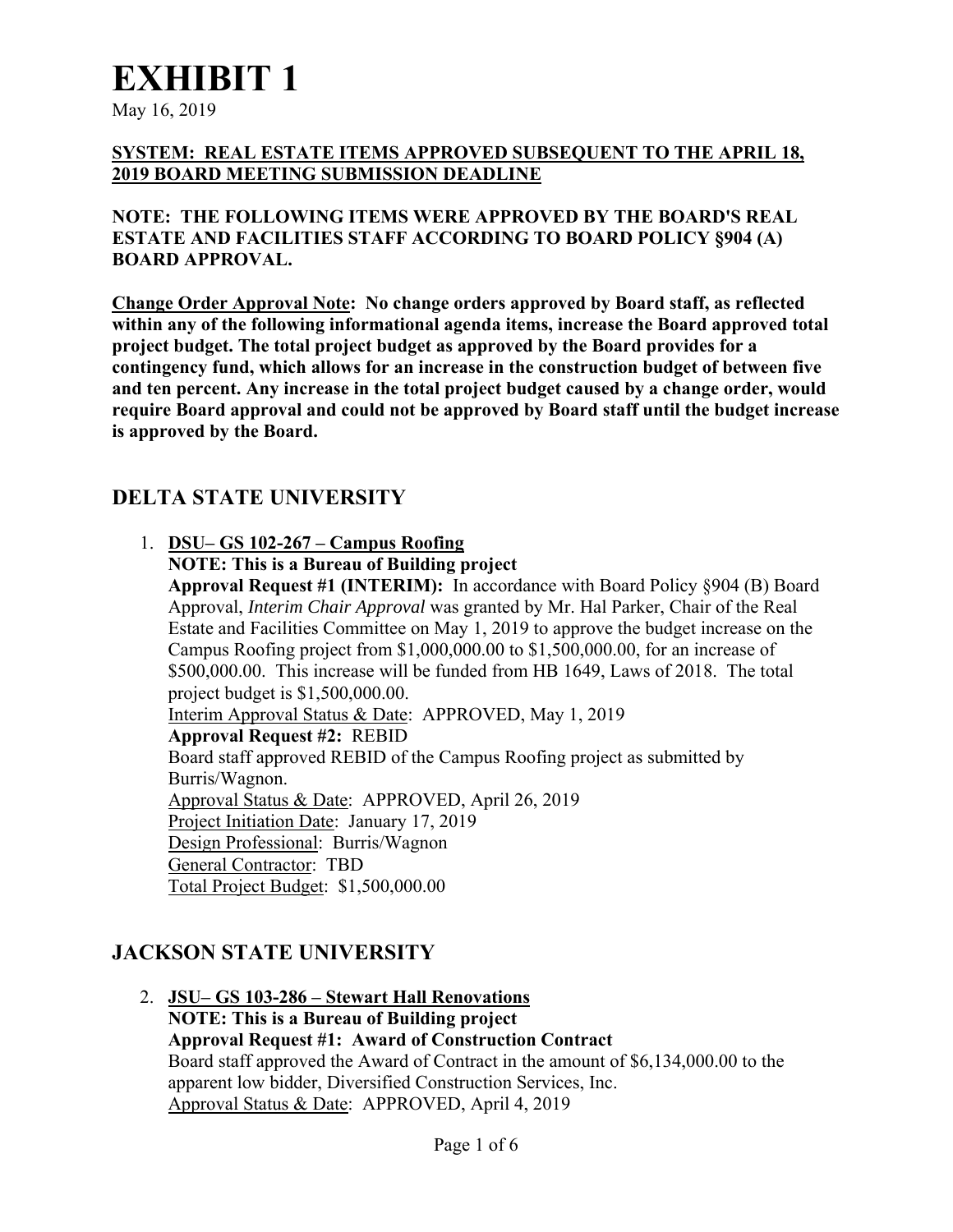May 16, 2019

Project Initiation Date: November 17, 2016 Design Professional:Foil Wyatt Architects & Planners General Contractor: Diversified Construction Services, Inc. Total Project Budget: \$8,486,626.47

# **MISSISSIPPI STATE UNIVERSITY**

# 3. **MSU- GS 105-355 – Engineering & Science Complex NOTE: This is a Bureau of Building project Approval Request #1:****Change Order #1**

Board staff approved Change Order #1 in the amount of \$358,975.39 and thirty-three (33) additional days to the contract of West Brothers Construction, Inc.

Approval Status & Date:APPROVED, April 16, 2019

Change Order Description: Change Order #1 includes the following items: Demolish and relocate the cold water & hot water lines; install and remove the temporary fences; replace the sidewalks and curb  $\&$  gutters; patch Morrill Road to the existing elevation; install and remove the temporary traffic signage; and thirty-three days to the contract. Change Order Justification: These changes were due to latent jog site conditions and user/owner requested modifications; and days for work as indicated herein. Total Project Change Orders and Amount: One (1) change order for a total amount of

\$358,975.39.

Project Initiation Date: August 17, 2017 Design Professional: Eley Guild Hardy Architects General Contractor: West Brothers Construction, Inc. Total Project Budget: \$34,000,000.00

- 4. **MSU- IHL 205-283 Preplan Addition and Renovation of Humphrey Coliseum Approval Request #1:****Schematic Design Documents**  Board staff approved the Schematic Design Documents as submitted by Dale Partners Approval Status & Date: APPROVED, April 4, 2019 Project Initiation Date: June 16, 2018 Design Professional:Dale Partners General Contractor: TBD Total Preplan Budget: \$200,000.00
- 5. **MSU– IHL 205-284 Sand Creek and Catalpa Wastewater Lift Station Approval Request #1:****Schematic Design Documents**  Board staff approved the Schematic Design Documents as submitted by Clearwater Consultants, Inc. Approval Status & Date: APPROVED, April 4. 2019 **Approval Request #2: Waiver of Design Development Documents**  Board staff approved the Waiver of Design Development Documents as submitted by Clearwater Consultants, Inc. Approval Status & Date: APPROVED, April 4, 2019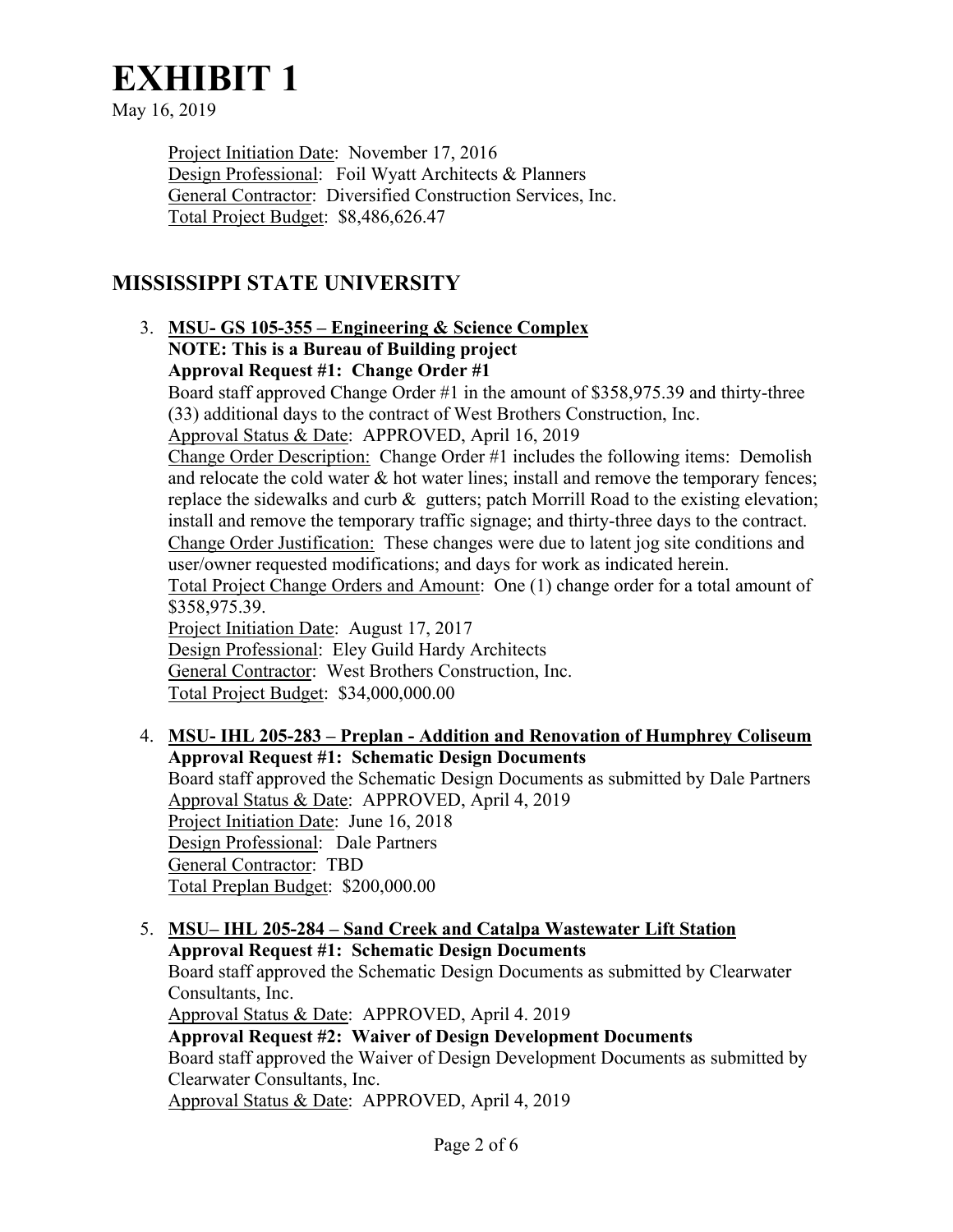May 16, 2019

**Approval Request #3:****Contract Documents**  Board staff approved Contract Documents as submitted by Clearwater Consultants, Inc. Approval Status & Date: APPROVED, April 4, 2019 **Approval Request #2:****Advertise**  Board staff approved request to advertise for receipt of bids. Approval Status & Date: APPROVED, April 4, 2019 Project Initiation Date: November 15, 2018 Design Professional:Clearwater Consultants, Inc. General Contractor: TBD Total Project Budget: \$2,500,000.00

# 6. **MSU– IHL 205-287 – Parking Garage North**

**Approval Request #1:**Rebid Board staff approved request for rebid as submitted by McCarty Architects Approval Status & Date: APPROVED, April 16, 2019 Project Initiation Date: August 19, 2010 Design Professional: McCarty Architects & Engineers General Contractor: TBD Total Project Budget: \$16,000,000.00

7. **MSU– IHL 205-295 – Critz Parking Lot Approval Request #1:****Schematic Design Documents**  Board staff approved the Schematic Design Documents as submitted by Garver Engineering, LLC. Approval Status & Date: APPROVED, April 16, 2019 **Approval Request #2: Waiver of Design Development Documents**  Board staff approved the Waiver of Design Development Documents as submitted by Garver Engineering, LLC. Approval Status & Date: APPROVED, April 16, 2019 **Approval Request #3:****Contract Documents**  Board staff approved Contract Documents as submitted by Garver Engineering, LLC Approval Status & Date: APPROVED, April 17, 2019 **Approval Request #4:****Advertise**  Board staff approved request to advertise for receipt of bids. Approval Status & Date: APPROVED, April 17, 2019 Project Initiation Date: April 2, 2010 Design Professional: Garver Engineering, LLC General Contractor: TBD Total Project Budget: \$1,200,000.00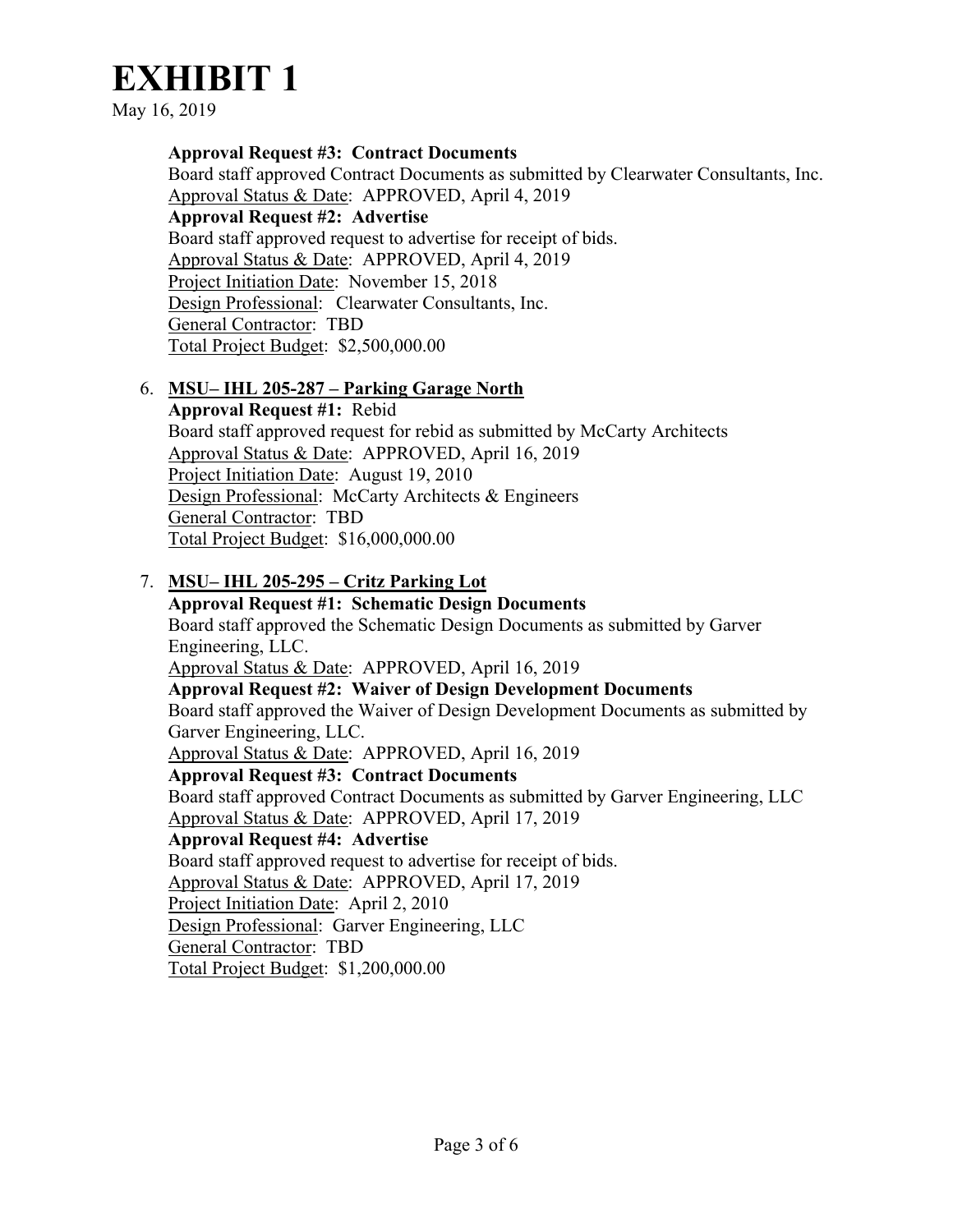May 16, 2019

# **MISSISSIPPI VALLEY STATE UNIVERSITY**

# 8. **MVSU – GS 106-253 – College Hall I Renovation NOTE: This is a Bureau of Building project Approval Request #1:****Change Order #2**

Board staff approved Change Order #2 in the credit amount of \$863.94 and seven (7) additional days to the contract of Century Construction Group, Inc. Approval is requested from the Bureau of Building, Grounds, and Real Property Management. Approval Status & Date:APPROVED, April 11, 2019

Change Order Description: Change Order #2 includes the following items: additional access doors in each room on the second floor; relocated the duct work between the second floor ceiling and the concrete roof deck; extended in depth; credit for the unused portion of the controls allowance; and seven (7) weather related days to the contract. Change Order Justification: These changes were necessary due to errors and omissions in the plans and specifications; latent job site conditions; and days for work as indicated herein.

Total Project Change Orders and Amount: Two (2) change orders for a total amount of \$30,321.06.

Project Initiation Date: May 15, 2014

Design Professional: Pryor & Morrow Architects & Engineers, P.A.

General Contractor: Century Construction Group, Inc.

Phased Project Budget: \$8,053,884.89

Total Project Budget: \$9,250,000.00

# **UNIVERSITY OF MISSISSIPPI**

# 9. **UM– IHL 207-424 – Faser Hall First floor Modifications**

# **Approval Request #1:****Change Order #5**

Board staff approved Change Order #5 in the amount of \$2,300.41 and zero (0) additional days to the contract of Barnes & Brower, Inc.

Approval Status & Date:APPROVED, April 11, 2019

Change Order Description: Change Order #5 includes the following items: replaced the lamps in the existing light fixtures in five (5) rooms to T8 32w 3500K units; relocated the four LED fixtures that were removed the corridor to be used in a conference room; and added power to the west wall of a laboratory by adding wire mold with power and data along the bench top.

Change Order Justification: These changes were owner requested modifications. Total Project Change Orders and Amount: Five (5) change orders for a total amount of \$232,810.42.

Project Initiation Date: August 18, 2016

Design Professional: Cook Douglass Farr lemons, Architects & Engineers, P.A. General Contractor: Barnes & Brower, Inc.

Total Project Budget: \$1,300,000.00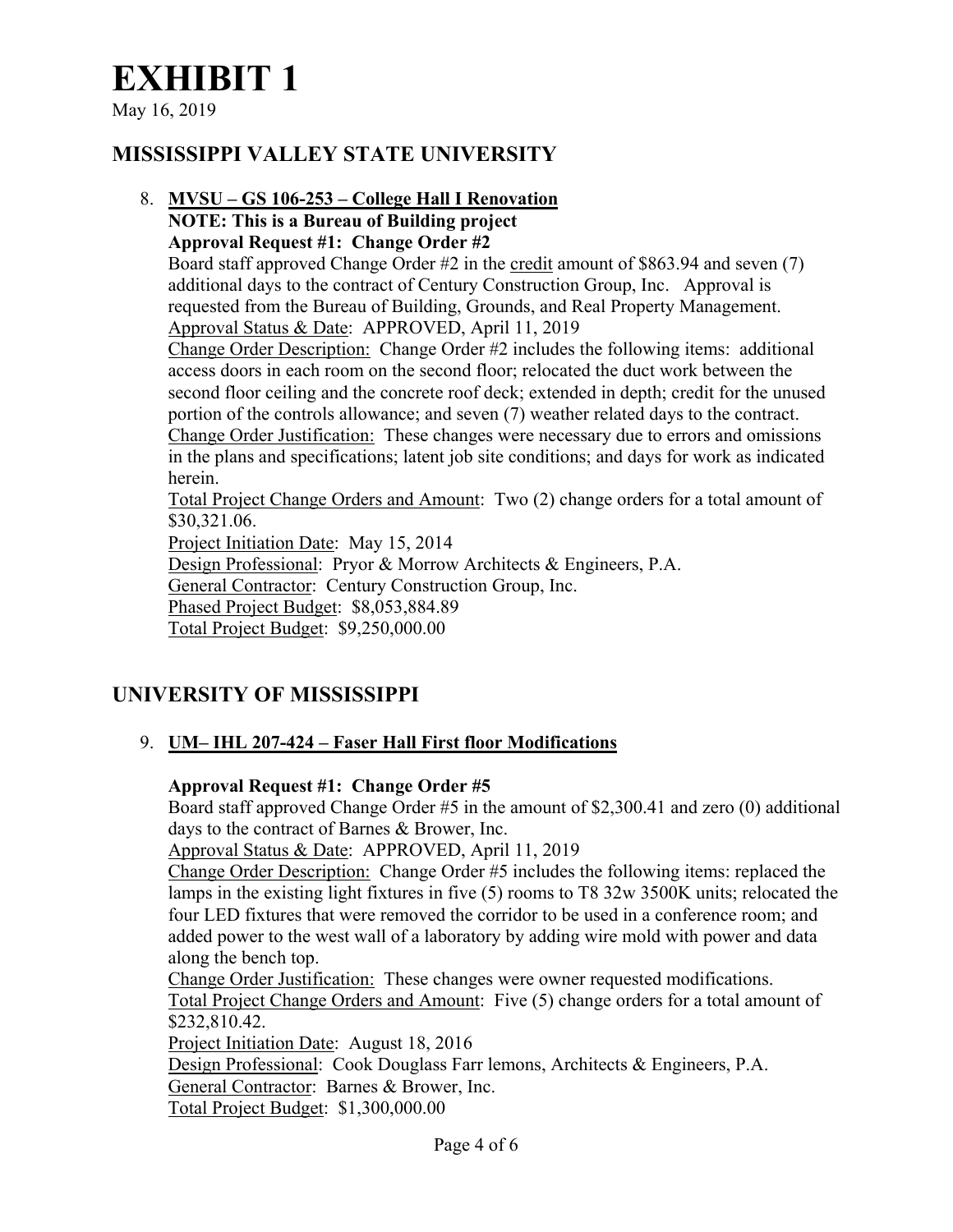May 16, 2019

# **UNIVERSITY OF MISSISSIPPI MEDICAL CENTER**

# 10. **UMMC– IHL 209-555 – Children's of Mississippi Medical Center**

**Approval Request #1:****Change Order #7** 

Board staff approved Change Order #7 in the amount of \$0.00 and zero (0) additional days to the contract of Brasfield & Gorrie General Contractors. Approval Status & Date:APPROVED, April 11, 2019

Change Order Description: Change Order #7 includes the following items: revised the door hardware and frames; revised electrical power risers for elevators at the existing Batson renovation area; added fiber optic cabling and routing to the low voltage rooms; provided electrical power to the new damper at an existing stair at the existing Batson renovation areas; added sound lagging at the ductwork above the PACU and operating rooms; provided a stone pad around the perimeter of the building to create access for loading and stocking of the new patient tower; a wye strainer was added to the cooling tower due to space constraints under the cooling tower limiting space for connections; provided power for the dock levelers and compactors at the loading dock area on a level. Change Order Justification: These changes were due to errors and omissions in the plans and specifications; latent job site conditions; and user/owner requested modifications. Total Project Change Orders and Amount: Seven (7) change orders for a total amount of \$0.00.

Project Initiation Date: April 21, 2016 Design Professional: HDR Architecture General Contractor: Brasfield & Gorrie General Contractors Total Project Budget: \$180,000,000.00

# 11. **UMMC– IHL 209-566 – Day Surgery & patient Care Units Expansion**

# **Approval Request #1:****Approval of Design Development Documents**

Board staff approved the Design Development Documents as submitted by ESA Architects. Approval Status & Date: APPROVED, April 25, 2019 Project Initiation Date: April 19, 2018 Design Professional: ESA Architects General Contractor: TBD Total Project Budget: \$12,733,495.00

# 12. **UMMC- IHL 209-576 – MS Center for Medically Fragile Children**

**Approval Request #1 (INTERIM):**In accordance with Board Policy §904 (B) Board Approval, *Interim Chair Approval* was granted by Mr. Hal Parker, Chair of the Real Estate and Facilities Committee on April 25, 2019 to approve the initiation and appointment of the design professional for the MS Center for Medically Fragile Children project.

Approval Status & Date:APPROVED, April 25, 2019 Project Initiation Date: February 18, 2016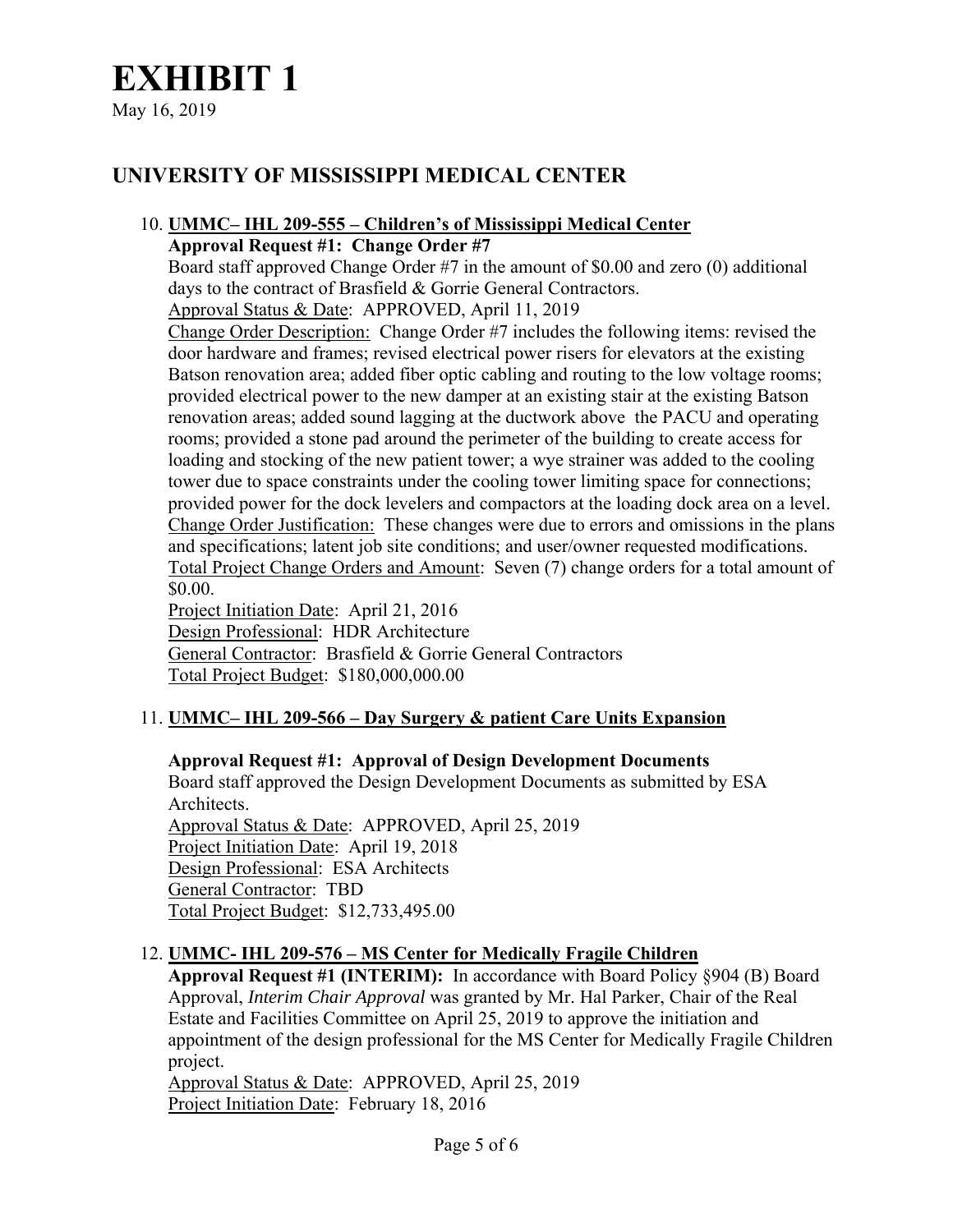May 16, 2019

Design Professional: Eley/Barkley/Dale, a Joint Venture General Contractor: TBD Total Project Budget: \$12,500,000.00

# **UNIVERSITY OF SOUTHERN MISSISSIPPI**

# 13. **USM– GS 108-281 - Greene Hall Renovations NOTE: This is a Bureau of Building project Approval Request #1:****Change Order #8**

Board staff approved Change Order #8 in the amount of \$21,501.24 and thirty-five (35) additional days to the contract of B. W. Sullivan Building Contractor, Inc. Approval is requested from the Bureau of Building, Grounds, and Real Property Management. Approval Status & Date:APPROVED, April 25, 2019

Change Order Description: Change Order #8 includes the following items: modifications made to two (2) stainless steel countertops in a foods lab; changed the slide-in ranges; installed three (3) new sump pumps in three (3) rooms; additional changes made to the sidewalks on the south end; and thirty-five (35) days to the contract.

Change Order Justification: These changes were necessary due to latent job site conditions; user/owner requested modifications; and days for work as indicated herein. Total Project Change Orders and Amount: Eight (8) change orders for a total credit amount of \$239,169.98.

Project Initiation Date: September 18, 2014

Design Professional:Allred Architectural Group, P.A.

General Contractor: B. W. Sullivan Building Contractor, Inc.

Total Project Budget: \$13,000,000.00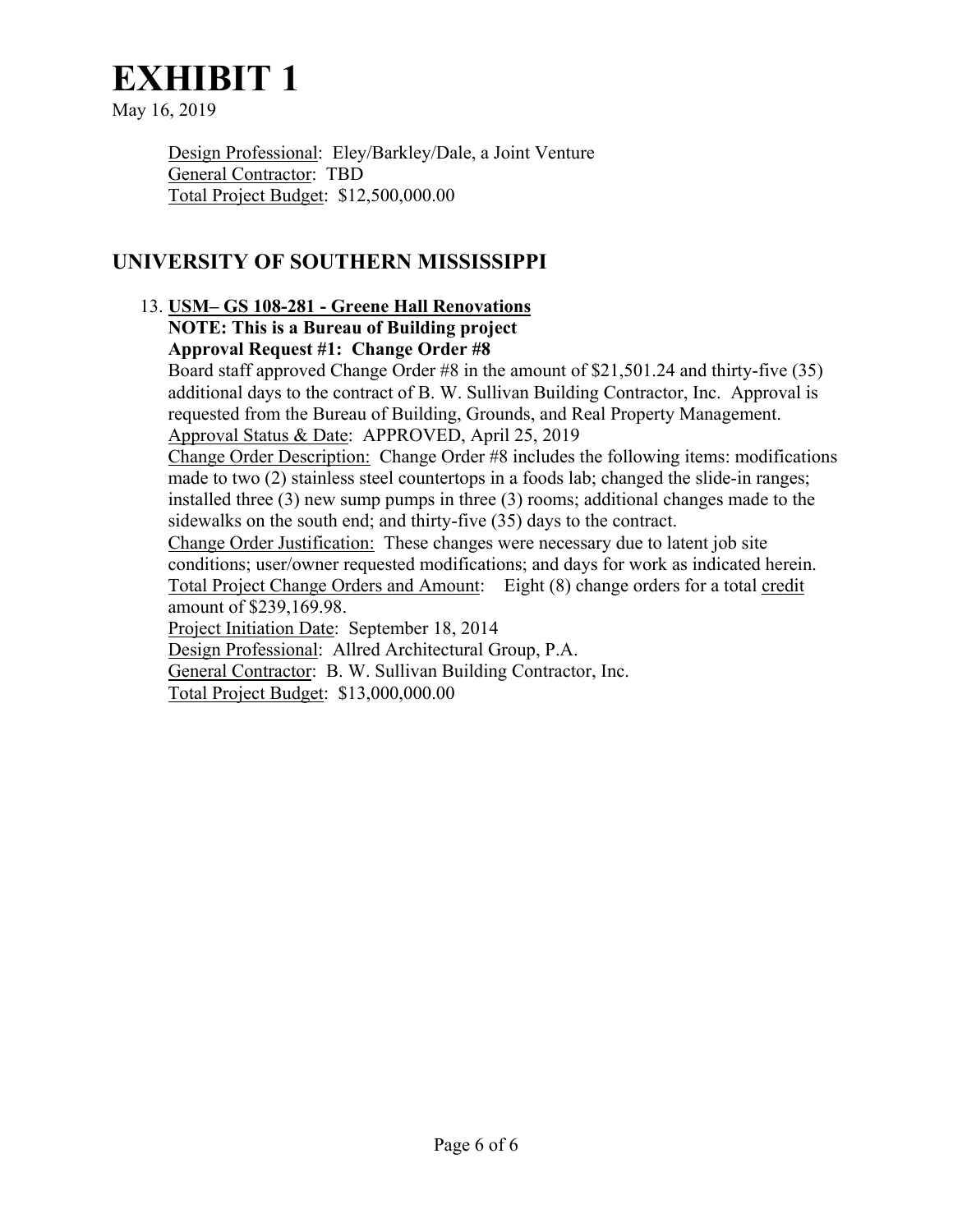May 16, 2019

# **SYSTEM - REPORT OF PAYMENTS TO OUTSIDE COUNSEL**

# **Legal fees approved for payment to outside counsel in relation to litigation and other matters:**

Payment of legal fees for professional services rendered by Baker Donelson Bearman Caldwell & Berkowitz, PC (statement dated 3/29/19) from the funds of the Mississippi Board of Trustees of State Institutions of Higher Learning. (This statement, in the amount of \$16,120.40, represents services and expenses in connection with general legal advice.)

# **TOTAL DUE……………………………….…….………………\$ 16,120.40**  Payment of legal fees for professional services rendered by Hand Arendall Harrison Sale LLC (statement dated 4/10/19) from the funds of the Mississippi Board of Trustees of State Institutions of Higher Learning. (This statement, in the amount of \$10,800.76, represents services and expenses in connection with general legal advice.)  **TOTAL DUE……………………………….…….………………\$ 10,800.76** Payment of legal fees for professional services rendered by Armstrong Law (statement dated 4/29/19) from the funds of Jackson State University. (This statement, in the amount of \$1,500.00, represents services and expenses in connection with immigration/labor certification.)  **TOTAL DUE……………………………….…….………………\$ 1,500.00**

Payment of legal fees for professional services rendered by Brunini, PLLC (statement dated 4/16/19) from the funds of Mississippi State University. (This statement, in the amount of \$687.50, represents services and expenses in connection with general legal advice.)

# **TOTAL DUE……………………………….…….………………\$ 687.50**

Payment of legal fees for professional services rendered by the Winfield Law Firm (statement dated 4/15/19) from the funds of Mississippi State University. (This statement, in the amount of \$676.50, represents services and expenses in connection with legal advice.)

# **TOTAL DUE……………………………….…….………………\$ 676.50**

Payment of legal fees for professional services rendered by Mayo|Mallette (statements dated 2/7/19, 2/7/19, 2/7/19, 2/7/19, 2/7/19, 3/7/19, 3/7/19, 3/7/19, 3/7/19, 4/5/19, 4/5/19 and 4/5/19) from the funds of the University of Mississippi. (These statements, in the amounts of \$120.00, \$3,952.24, \$2,360.00, \$2,510.00, \$7,774.50, \$192.50, \$851.00, \$3,211.60, \$3,248.00, \$5,622.00, \$1,916.50 and \$391.72, respectively, represent services and expenses in connection with general legal advice.)

|  | 32,150.06 |
|--|-----------|
|--|-----------|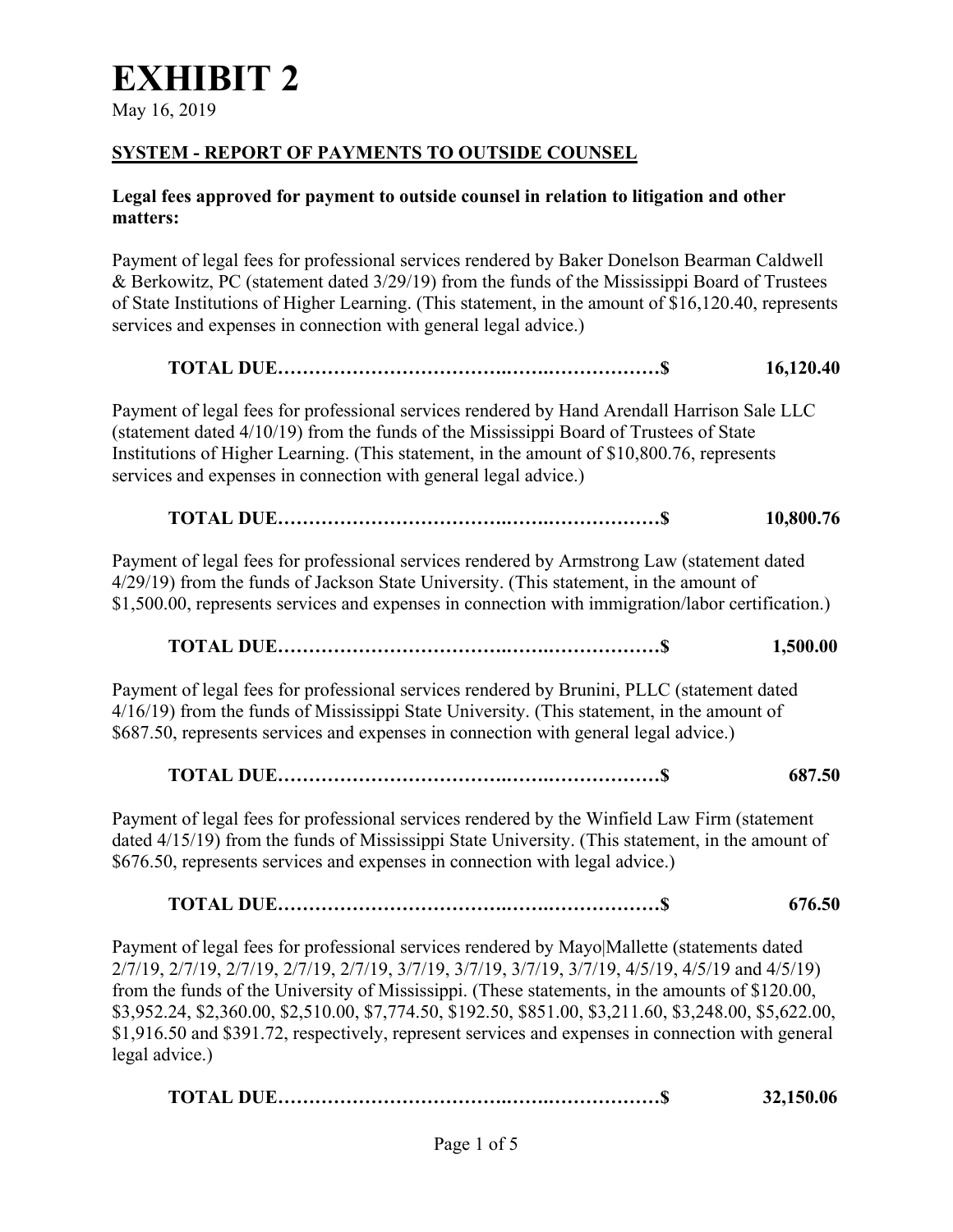May 16, 2019

Payment of legal fees for professional services rendered by Butler Snow (statements dated 2/12/19, 2/20/19, 3/11/19, 3/20/19, 4/12/19 and 4/18/19) from the funds of the University of Mississippi Medical Center. (These statements, in the amounts of \$4,806.10, \$7,042.60, \$1,818.40, \$32,675.80, \$383.50 and \$30,595.50, respectively, represent services and expenses in connection with legal advice.)

**TOTAL DUE……………………………….…….………………\$ 77,321.90** 

Payment of legal fees for professional services rendered by Gore, Kilpatrick & Dambrino (two statements, each dated 2/27/19) from the funds of the University of Mississippi Medical Center. (These statements, in the amounts of \$7,012.50 and \$1,452.00, represent services and expenses in connection with legal advice.)

# **TOTAL DUE……………………………….…….………………\$ 8,464.50**

Payment of legal fees for professional services rendered by Hagwood Adelman Tipton, PC (statements dated 2/11/19, 3/14/19, 3/14/19 and 3/14/19) from the funds of the University of Mississippi Medical Center. (These statements, in the amounts of \$5,868.59, \$12.00, \$1,394.37 and \$593.07, respectively, represent services and expenses in connection with legal advice.)

# **TOTAL DUE……………………………….…….………………\$ 7,868.03**

Payment of legal fees for professional services rendered by Page Kruger & Holland (four statements, each dated 3/6/19) from the funds of the University of Mississippi Medical Center. (These statements, in the amounts of \$33.00, \$66.00, \$181.50 and \$4,657.30, represent services and expenses in connection with legal advice.)

# **TOTAL DUE……………………………….…….………………\$ 4,937.80**

Payment of legal fees for professional services rendered by Scott, Sullivan, Streetman & Fox, P.C. (statements dated 2/14/19, 2/14/19, 3/12/19, 3/12/19, 3/12/19, 3/12/19, 3/12/19 and 3/12/19) from the funds of the University of Mississippi Medical Center. (These statements, in the amounts of \$198.00, \$135.00, \$675.00, \$148.50, \$216.00, \$81.00, \$429.00 and \$175.50, respectively, represent services and expenses in connection with legal advice.)

**TOTAL DUE……………………………….…….………………\$ 2,058.00**

Payment of legal fees for professional services rendered by Waller Landsden Dortch & Davis, LLPS (statement dated 4/5/19) from the funds of the University of Mississippi Medical Center. (This statement, in the amount of \$1,504.50, represents services and expenses in connection with legal advice.)

|  | 1,504.50 |
|--|----------|
|--|----------|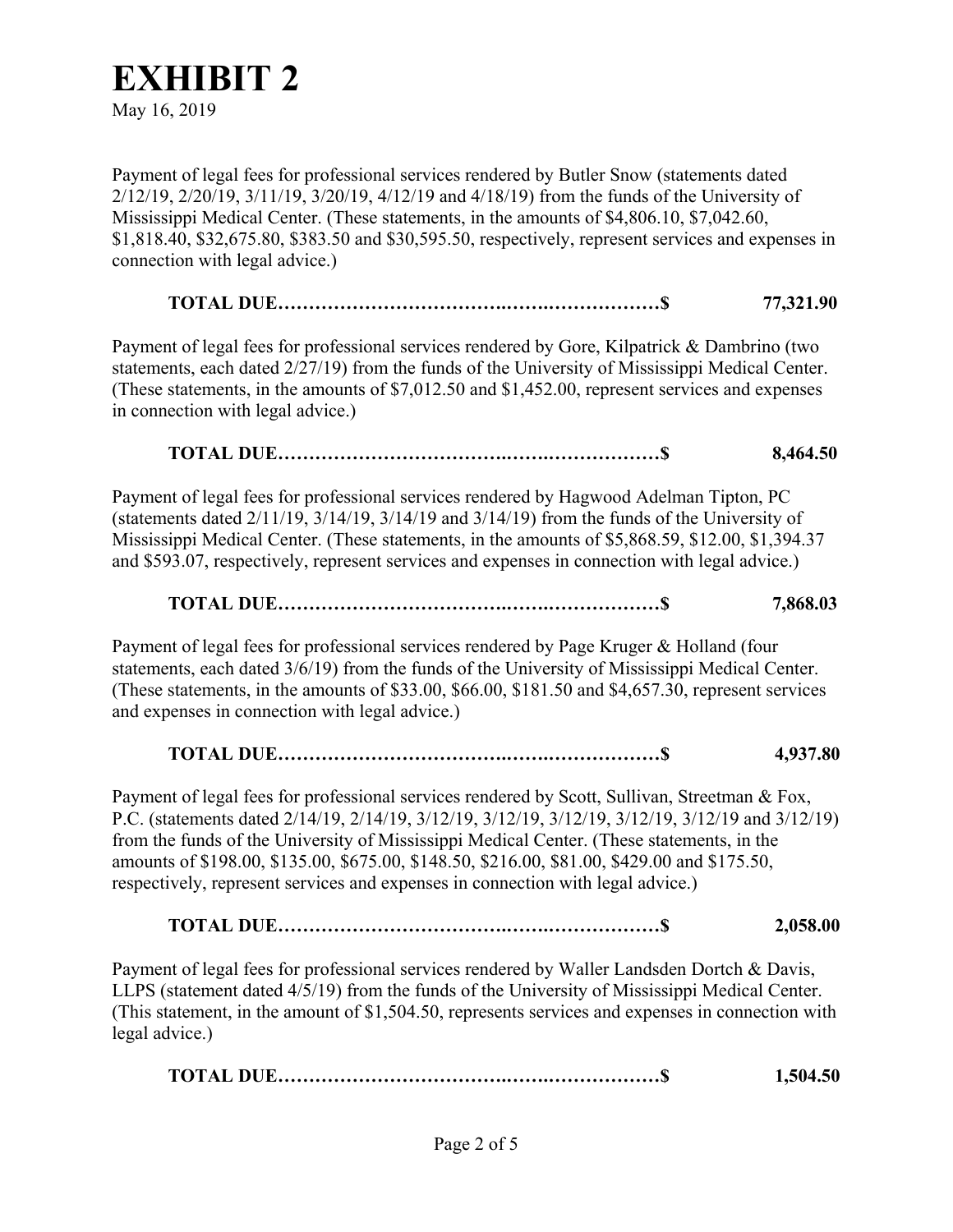May 16, 2019

Payment of legal fees for professional services rendered by Watkins & Eager (statement dated 4/9/19) from the funds of the University of Mississippi Medical Center. (This statement, in the amount of \$41,664.00, represents services and expenses in connection with legal advice.)

# **TOTAL DUE……………………………….…….………………\$ 41,664.00**

Payment of legal fees for professional services rendered by Whitfield Law Group (two statements, each dated 3/5/19) from the funds of the University of Mississippi Medical Center. (These statements, in the amounts of \$4,411.40 and \$808.50, represent services and expenses in connection with legal advice.)

# **TOTAL DUE……………………………….…….………………\$ 5,219.90**

Payment of legal fees for professional services rendered by Bryan, Nelson, Schroeder, Castigliola & Banahan (statement dated 4/5/19) from the funds of the University of Southern Mississippi. (This statement, in the amount of \$604.50, represents services and expenses in connection with legal advice.)

# **TOTAL DUE……………………………….…….………………\$ 604.50**

Payment of legal fees for professional services rendered by Ware Immigration (six statements, each dated 4/1/19) from the funds of the University of Southern Mississippi. (These statements, in the amounts of \$41.77, \$1,500.00, \$500.00, \$28.16, \$21.80 and \$12.40, represent services and expenses in connection with immigration/labor certifications.)

 **TOTAL DUE……………………………….…….………………\$ 2,104.13**

# **Legal fees approved for payment to outside counsel in relation to patent and other matters:**

Payment of legal fees for professional services rendered by Butler Snow (statements dated 8/23/18, 8/23/18, 8/29/18, 3/7/19, 3/7/19, 3/7/19, 3/7/19, 3/29/19, 3/29/19, 3/29/19 and 4/19/19) from the funds of Mississippi State University. (These statements represent services and expenses in connection with the following patents: Vibrio Assay Methods and Kits" - \$767.00; "Recombinant Fimbrial Protein of Aeromonas Hydrophila as Vaccine in Catfish" - \$177.00; "Sequence Specific Phage-Based Antimicrobials" - \$3,754.50; "Power Conversion Components, Systems and Methods" - \$940.00; "Live Attenuated Edwardsiella Ictaluri Vaccine and Method of Using Same" - \$3,597.50; "Novel Oximes for Reactivating Butyrylcholinesterase" - \$944.00; "Swiderski HCN4 Therapeutics for Breathing Disorders" - \$280.00; "Vibrio Assay Methods and Kits" - \$910.50; "Live Attenuated Edwardsiella Ictaluri Vaccine and Method of Using Same" - \$440.00; " Novel Oximes for Reactivating Butyrylcholinesterase" - \$858.00 and "Water Repellent Solids Non-Prov" - \$400.00.)

|  | 13,068.50 |
|--|-----------|
|--|-----------|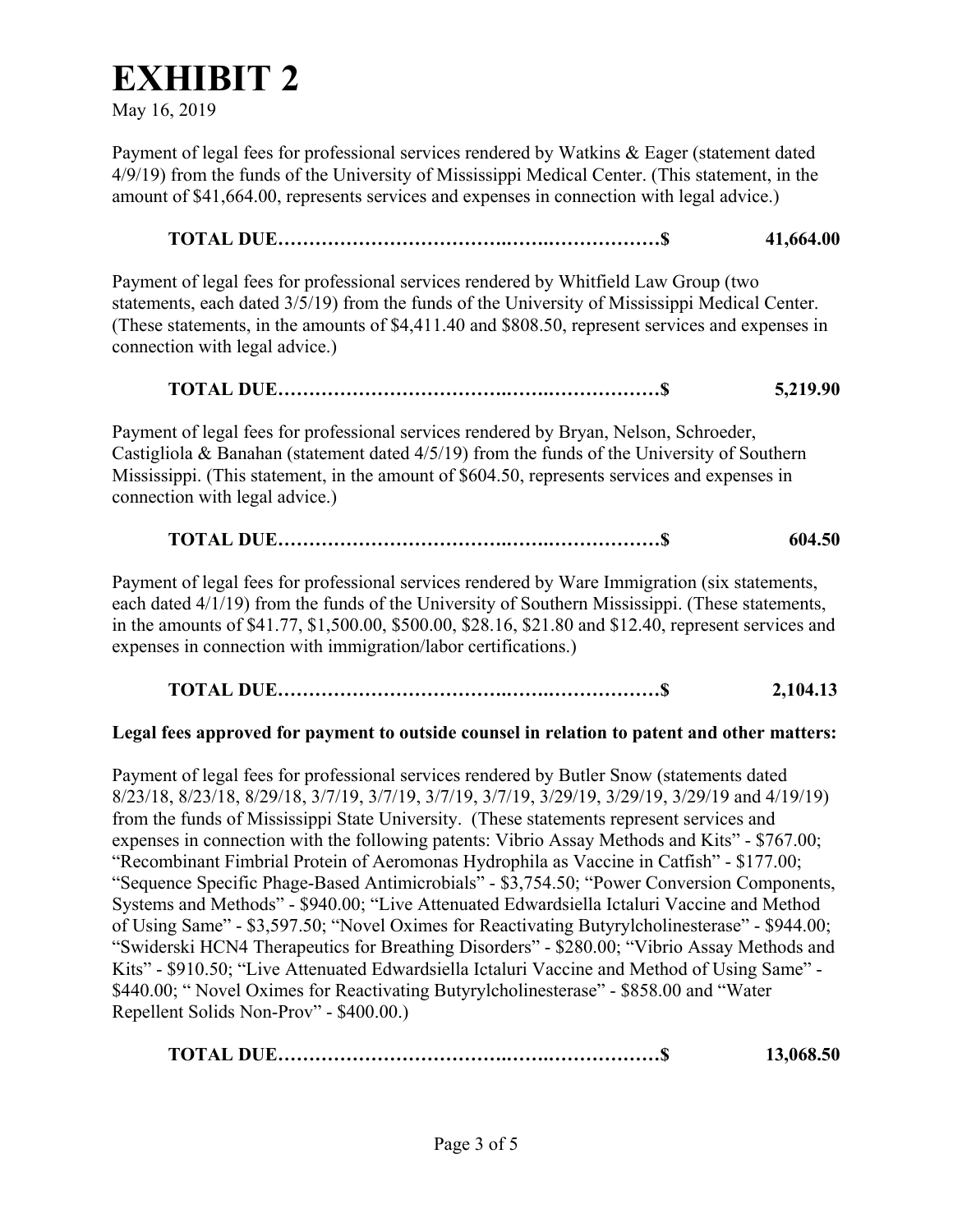May 16, 2019

Payment of legal fees for professional services rendered by Conley Rose (statement dated 2/28/19) from the funds of Mississippi State University. (This statement represents services and expenses in connection with the following patent: "6 Degrees of Freedom Motion Measurement and Emulation System" - \$1,140.00)

# **TOTAL DUE……………………………….…….………………\$ 1,140.00**

Payment of legal fees for professional services rendered by Mendelsohn Dunleavy (statements dated 4/12/18, 4/12/18, 4/12/18, 12/5/18, 2/27/19, 2/27/19, 2/27/19, 2/27/19, 2/27/19, 3/1/19, 3/1/19, 3/1/19, 3/1/19, 3/1/19 and 3/1/19) from the funds of Mississippi State University. (These statements represent services and expenses in connection with the following patents: "Phenoxyalkyl Pyridinium Oxime Therapeutics for Treatment of Organophosphate Poisoning" - \$1,737.15; "Phenoxyalkyl Pyridinium Oxime Therapeutics for Treatment of Organophosphate Poisoning" - \$109.48; "Phenoxyalkyl Pyridinium Oxime Therapeutics for Treatment of Organophosphate Poisoning" - \$109.49; 'Occidiofungin Formations and Uses Thereof" - \$529.75; Overseeing Validation of European Patents - \$975.00; "Agent Fee Validating European Patent in France" - \$75.00; "Agent Fee Validating European Patent in Germany" - \$75.00; "Agent Fee Validating European Patent in United Kingdom" - \$75.00; "Agent Fee for Validating the European Patent in Italy" - \$1,635.30; "Occidiofungin Formulations and Uses Thereof" - \$3,220.57; "Phenoxyalkyl Pyridinium Oxime Therapeutics for Treatment of Organophosphate Poisoning" - \$415.00; "Phenoxyalkyl Pyridinium Oxime Therapeutics for Treatment of Organophosphate Poisoning" - \$554.00; "Phenoxyalkyl Pyridinium Oxime Therapeutics for Treatment of Organophosphate Poisoning" - \$450.00; "Phenoxyalkyl Pyridinium Oxime Therapeutics for Treatment of Organophosphate Poisoning" - \$412.00; "Occidiofungin, A Unique Antifungal Glycopeptide Produced by a Strain of Burkholderia Contaminans" - \$2,264.00, respectively.)

# **TOTAL DUE……………………………….…….………………\$ 12,636.74**

Payment of legal fees for professional services rendered by Armstrong|Teasdale (three statements, each dated 1/31/19) from the funds of the University of Mississippi. (These statements represent services and expenses in connection with the following patents: "Systems and Methods for Detecting Transient Acoustic Signals - \$150.00; "Systems and Methods for Detecting Transient Acoustic Signals" - \$60.00; Systems and Methods for Detecting Transient Acoustic Signals" - \$210.00)

**TOTAL DUE……………………………………………………\$ 420.00** 

Payment of legal fees for professional services rendered by Hershkovitz & Associates (statements dated 1/22/19, 1/29/19, 1/30/19, 2/2/19, 2/8/19, 2/11/19, 2/16/19, 2/23/19, 2/26/19, 2/27/19 and 3/3/19) from the funds of the University of Mississippi. (These statements represent services and expenses in connection with the following patents: "Highly Selective Sigma Receptor Ligands and Radioligands as Probes in Nociceptive Processing and the Pathophysiological Study of Memory Deficits and Cognitive Disorders" - \$2,002.00; "Compositions for the Prevention/Prophylactic Treatment of Poison Ivy Dermatitis" - \$1,782.00;